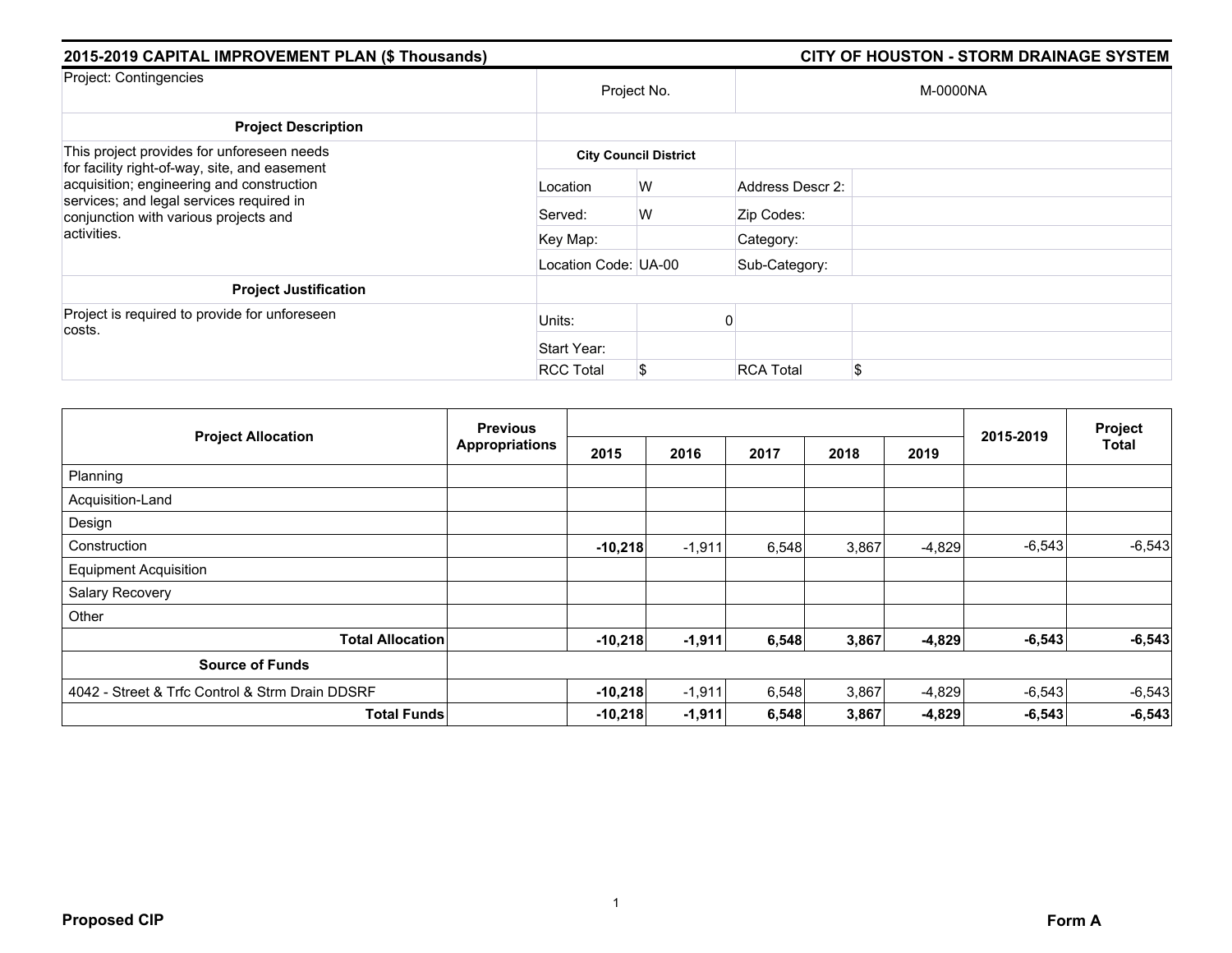| 2015-2019 CAPITAL IMPROVEMENT PLAN (\$ Thousands)                                                                                                       |                      | <b>CITY OF HOUSTON - STORM DRAINAGE SYSTEM</b> |                  |          |  |
|---------------------------------------------------------------------------------------------------------------------------------------------------------|----------------------|------------------------------------------------|------------------|----------|--|
| Project: Nottingham & Yorkshire Area<br>DRAINAGE AND PAVING                                                                                             | Project No.          |                                                |                  | M-000247 |  |
| <b>Project Description</b>                                                                                                                              |                      |                                                |                  |          |  |
| Project provides for acquisition, design and<br>construction of storm drainage                                                                          |                      | <b>City Council District</b>                   |                  |          |  |
| improvements, necessary paving, and<br>underground utilities to serve the Nottingham<br>and Yorkshire areas. CDP outfall W0208.                         | Location             | G                                              | Address Descr 2: |          |  |
|                                                                                                                                                         | Served:              | G                                              | Zip Codes:       |          |  |
| W0209, W0211, W0212, W0224, W0917,<br>and adjacent drainage areas. Buffalo Bayou                                                                        | Key Map:             | 489A, B, E, F                                  | Category:        |          |  |
| watershed.                                                                                                                                              | Location Code: UA-00 |                                                | Sub-Category:    |          |  |
| <b>Project Justification</b>                                                                                                                            |                      |                                                |                  |          |  |
| Project will construct storm drainage<br>improvements to address and reduce the risk                                                                    | Units:               |                                                |                  |          |  |
| of structural flooding. Improvements include<br>modification of street conveyance and sheet<br>flow, and provide detention as needed for<br>mitigation. | Start Year:          | 2012                                           |                  |          |  |
|                                                                                                                                                         | <b>RCC Total</b>     |                                                | <b>RCA Total</b> | S        |  |

| <b>Project Allocation</b>                       | <b>Previous</b>       |      |      |      |        |      | 2015-2019 | Project      |
|-------------------------------------------------|-----------------------|------|------|------|--------|------|-----------|--------------|
|                                                 | <b>Appropriations</b> | 2015 | 2016 | 2017 | 2018   | 2019 |           | <b>Total</b> |
| Planning                                        |                       |      |      |      |        |      |           |              |
| Acquisition-Land                                |                       |      |      |      |        |      |           |              |
| Design                                          | 676                   |      |      |      |        |      |           | 676          |
| Construction                                    |                       |      |      |      | 12,818 |      | 12,818    | 12,818       |
| <b>Equipment Acquisition</b>                    |                       |      |      |      |        |      |           |              |
| Salary Recovery                                 |                       |      |      |      |        |      |           |              |
| Other                                           |                       |      |      |      |        |      |           |              |
| <b>Total Allocation</b>                         | 676                   |      |      |      | 12,818 |      | 12,818    | 13,494       |
| <b>Source of Funds</b>                          |                       |      |      |      |        |      |           |              |
| 4042 - Street & Trfc Control & Strm Drain DDSRF | 676                   |      |      |      | 12,818 |      | 12,818    | 13,494       |
| 8500 - PWE-W&S Syst Consolidated Constr Fd      |                       |      |      |      |        |      |           | $\mathbf 0$  |
| <b>Total Funds</b>                              | 676                   |      |      |      | 12,818 |      | 12,818    | 13,494       |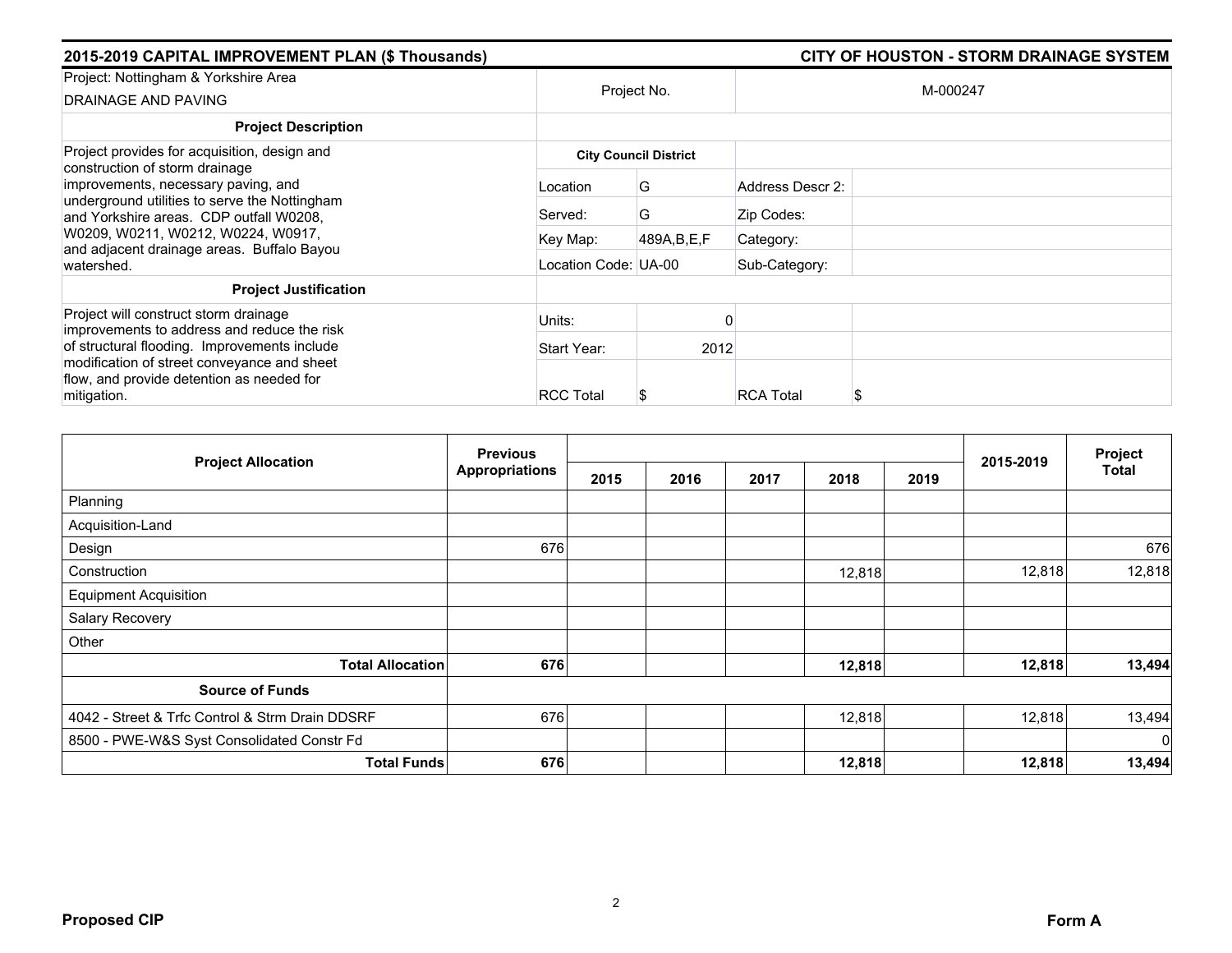| 2015-2019 CAPITAL IMPROVEMENT PLAN (\$ Thousands)                                         |                      | <b>CITY OF HOUSTON - STORM DRAINAGE SYSTEM</b> |                  |    |  |  |
|-------------------------------------------------------------------------------------------|----------------------|------------------------------------------------|------------------|----|--|--|
| Project: Buffalo Bayou Detention Basin                                                    | Project No.          |                                                | M-000261         |    |  |  |
| <b>Project Description</b>                                                                |                      |                                                |                  |    |  |  |
| Project addresses watershed storm water<br>quantity and quality requirements. It includes |                      | <b>City Council District</b>                   |                  |    |  |  |
| design and construction of a detention basin.                                             | Location             | G                                              | Address Descr 2: |    |  |  |
|                                                                                           | Served:              | G                                              | Zip Codes:       |    |  |  |
|                                                                                           | Key Map:             | 489                                            | Category:        |    |  |  |
|                                                                                           | Location Code: UA-00 |                                                | Sub-Category:    |    |  |  |
| <b>Project Justification</b>                                                              |                      |                                                |                  |    |  |  |
| Project is necessary for mitigation of impacts<br>resulting from combined storm water     | Units:               |                                                |                  |    |  |  |
| drainage project improvements in the area.                                                | Start Year:          | 2012                                           |                  |    |  |  |
|                                                                                           | <b>RCC Total</b>     | S                                              | <b>RCA Total</b> | \$ |  |  |

| <b>Project Allocation</b>                       | <b>Previous</b>       |      |      |       |      | Project |           |              |
|-------------------------------------------------|-----------------------|------|------|-------|------|---------|-----------|--------------|
|                                                 | <b>Appropriations</b> | 2015 | 2016 | 2017  | 2018 | 2019    | 2015-2019 | <b>Total</b> |
| Planning                                        |                       |      |      |       |      |         |           |              |
| Acquisition-Land                                |                       |      |      |       |      |         |           |              |
| Design                                          | 586                   |      |      |       |      |         |           | 586          |
| Construction                                    |                       |      |      | 3,555 |      |         | 3,555     | 3,555        |
| <b>Equipment Acquisition</b>                    |                       |      |      |       |      |         |           |              |
| Salary Recovery                                 |                       |      |      |       |      |         |           |              |
| Other                                           |                       |      |      |       |      |         |           |              |
| <b>Total Allocation</b>                         | 586                   |      |      | 3,555 |      |         | 3,555     | 4,141        |
| <b>Source of Funds</b>                          |                       |      |      |       |      |         |           |              |
| 4042 - Street & Trfc Control & Strm Drain DDSRF | 586                   |      |      | 3,555 |      |         | 3,555     | 4,141        |
| <b>Total Funds</b>                              | 586                   |      |      | 3,555 |      |         | 3,555     | 4,141        |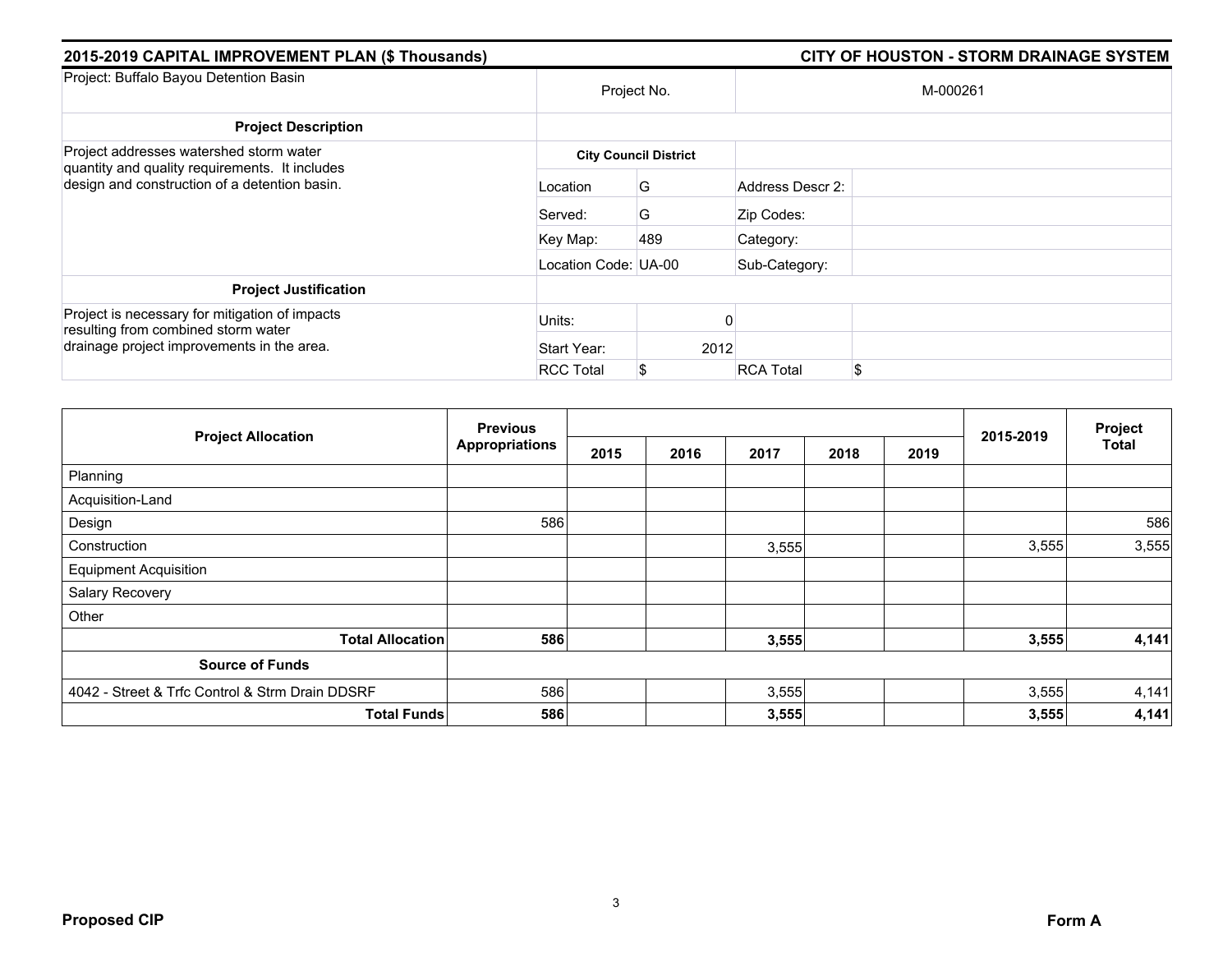| 2015-2019 CAPITAL IMPROVEMENT PLAN (\$ Thousands)                                                                                                              |                      | <b>CITY OF HOUSTON - STORM DRAINAGE SYSTEM</b> |                        |  |  |  |
|----------------------------------------------------------------------------------------------------------------------------------------------------------------|----------------------|------------------------------------------------|------------------------|--|--|--|
| Project: Sherwood Forest Area<br>DRAINAGE AND PAVING                                                                                                           |                      | Project No.                                    | M-000263               |  |  |  |
|                                                                                                                                                                |                      |                                                |                        |  |  |  |
| <b>Project Description</b>                                                                                                                                     |                      |                                                |                        |  |  |  |
| Project provides for the design and construction of storm drainage<br>improvements, necessary concrete paving, curbs, sidewalks,                               |                      | <b>City Council District</b>                   |                        |  |  |  |
| driveways and underground utilities. Project will serve the<br>Sherwood Forest area. CDP outfall W0434, W0507, and adjacent areas.<br>Buffalo Bayou watershed. | Location             | G                                              | Address Descr 2:       |  |  |  |
|                                                                                                                                                                | Served:              | G                                              | Zip Codes:             |  |  |  |
|                                                                                                                                                                | Key Map:             | 491B, C, F, G                                  | Category:              |  |  |  |
|                                                                                                                                                                | Location Code: UA-00 |                                                | Sub-Category:          |  |  |  |
| <b>Project Justification</b>                                                                                                                                   |                      |                                                |                        |  |  |  |
| This project will construct storm drainage improvements to address<br>and reduce the risk of structural flooding. Improvements include                         | Units:               |                                                |                        |  |  |  |
| modification of street conveyance and sheet flow, and provide<br>detention as needed for mitigation.                                                           | Start Year:          | 2007                                           |                        |  |  |  |
|                                                                                                                                                                | <b>RCC Total</b>     |                                                | \$<br><b>RCA Total</b> |  |  |  |

| <b>Project Allocation</b>                       | <b>Previous</b>       |       |      |      | Project |      |           |              |
|-------------------------------------------------|-----------------------|-------|------|------|---------|------|-----------|--------------|
|                                                 | <b>Appropriations</b> | 2015  | 2016 | 2017 | 2018    | 2019 | 2015-2019 | <b>Total</b> |
| Planning                                        |                       |       |      |      |         |      |           |              |
| Acquisition-Land                                |                       |       |      |      |         |      |           |              |
| Design                                          | 1,583                 |       |      |      |         |      |           | 1,583        |
| Construction                                    |                       | 9,065 |      |      |         |      | 9,065     | 9,065        |
| <b>Equipment Acquisition</b>                    |                       |       |      |      |         |      |           |              |
| Salary Recovery                                 |                       |       |      |      |         |      |           |              |
| Other                                           |                       |       |      |      |         |      |           |              |
| <b>Total Allocation</b>                         | 1,583                 | 9,065 |      |      |         |      | 9,065     | 10,648       |
| <b>Source of Funds</b>                          |                       |       |      |      |         |      |           |              |
| 4042 - Street & Trfc Control & Strm Drain DDSRF | 911                   | 9,065 |      |      |         |      | 9,065     | 9,976        |
| <b>Total Funds</b>                              | 1,583                 | 9,065 |      |      |         |      | 9,065     | 10,648       |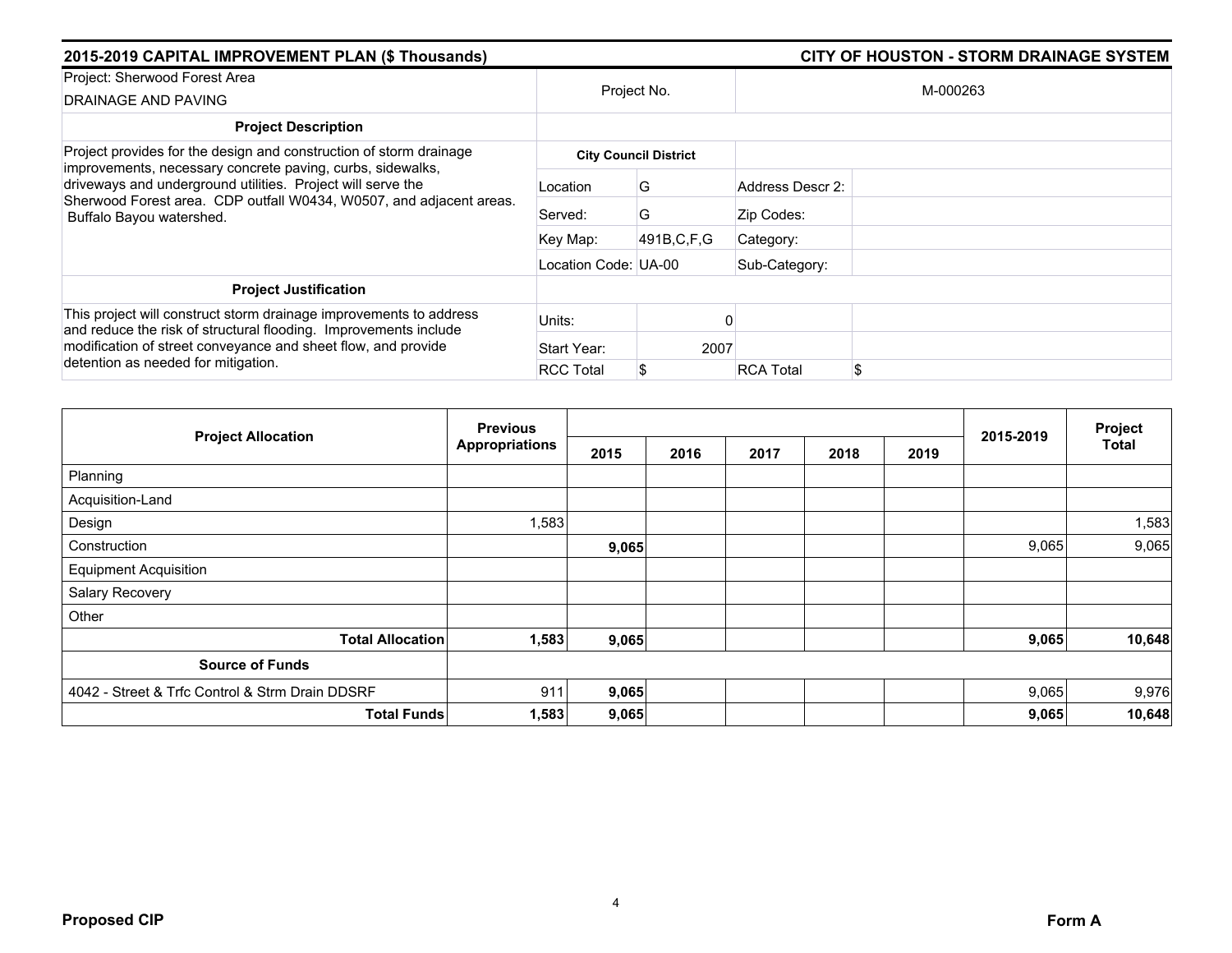| 2015-2019 CAPITAL IMPROVEMENT PLAN (\$ Thousands)                                                                                                                                                                                      |                      |                              | <b>CITY OF HOUSTON - STORM DRAINAGE SYSTEM</b> |  |  |  |  |  |
|----------------------------------------------------------------------------------------------------------------------------------------------------------------------------------------------------------------------------------------|----------------------|------------------------------|------------------------------------------------|--|--|--|--|--|
| Project: Rampart Street Drainage and Paving                                                                                                                                                                                            |                      | Project No.                  | M-000265                                       |  |  |  |  |  |
| <b>Project Description</b>                                                                                                                                                                                                             |                      |                              |                                                |  |  |  |  |  |
| Project provides for the design andconstruction of storm drainage                                                                                                                                                                      |                      | <b>City Council District</b> |                                                |  |  |  |  |  |
| improvements. Subproject 1: S. of Bissonet to Flak Dr. andfrom<br>Rampart to Pine St. Subproject 2: Rampart Street from South of<br>Bissonnet toClarewood and along Clarewood to MullinsSt. and to<br>High Star Dr. CPD outfall D0326. | Location             | C.J                          | Address Descr 2:                               |  |  |  |  |  |
|                                                                                                                                                                                                                                        | Served:              | C.J                          | Zip Codes:                                     |  |  |  |  |  |
|                                                                                                                                                                                                                                        | Key Map:             | 531 A-T                      | Category:                                      |  |  |  |  |  |
|                                                                                                                                                                                                                                        | Location Code: UA-00 |                              | Sub-Category:                                  |  |  |  |  |  |
| <b>Project Justification</b>                                                                                                                                                                                                           |                      |                              |                                                |  |  |  |  |  |
| Project will construct storm drainageimprovements to address and<br>reduce the risk of structural flooding. Improvementsinclude                                                                                                        | Units:               |                              |                                                |  |  |  |  |  |
| modification of streetconveyance and sheet flow, and<br>providedetention as needed for mitigation.                                                                                                                                     | Start Year:          | 2007                         |                                                |  |  |  |  |  |
|                                                                                                                                                                                                                                        | <b>RCC Total</b>     |                              | \$<br><b>RCA Total</b>                         |  |  |  |  |  |

| <b>Project Allocation</b>                       | <b>Previous</b>       |        |      |      | Project |      |           |              |
|-------------------------------------------------|-----------------------|--------|------|------|---------|------|-----------|--------------|
|                                                 | <b>Appropriations</b> | 2015   | 2016 | 2017 | 2018    | 2019 | 2015-2019 | <b>Total</b> |
| Planning                                        |                       |        |      |      |         |      |           |              |
| Acquisition-Land                                |                       |        |      |      |         |      |           |              |
| Design                                          | 1,524                 |        |      |      |         |      |           | 1,524        |
| Construction                                    |                       | 17,578 |      |      |         |      | 17,578    | 17,578       |
| <b>Equipment Acquisition</b>                    |                       |        |      |      |         |      |           |              |
| Salary Recovery                                 |                       |        |      |      |         |      |           |              |
| Other                                           |                       |        |      |      |         |      |           |              |
| <b>Total Allocation</b>                         | 1,524                 | 17,578 |      |      |         |      | 17,578    | 19,102       |
| <b>Source of Funds</b>                          |                       |        |      |      |         |      |           |              |
| 4042 - Street & Trfc Control & Strm Drain DDSRF | 1,199                 | 17,578 |      |      |         |      | 17,578    | 18,777       |
| <b>Total Funds</b>                              | 1,524                 | 17,578 |      |      |         |      | 17,578    | 19,102       |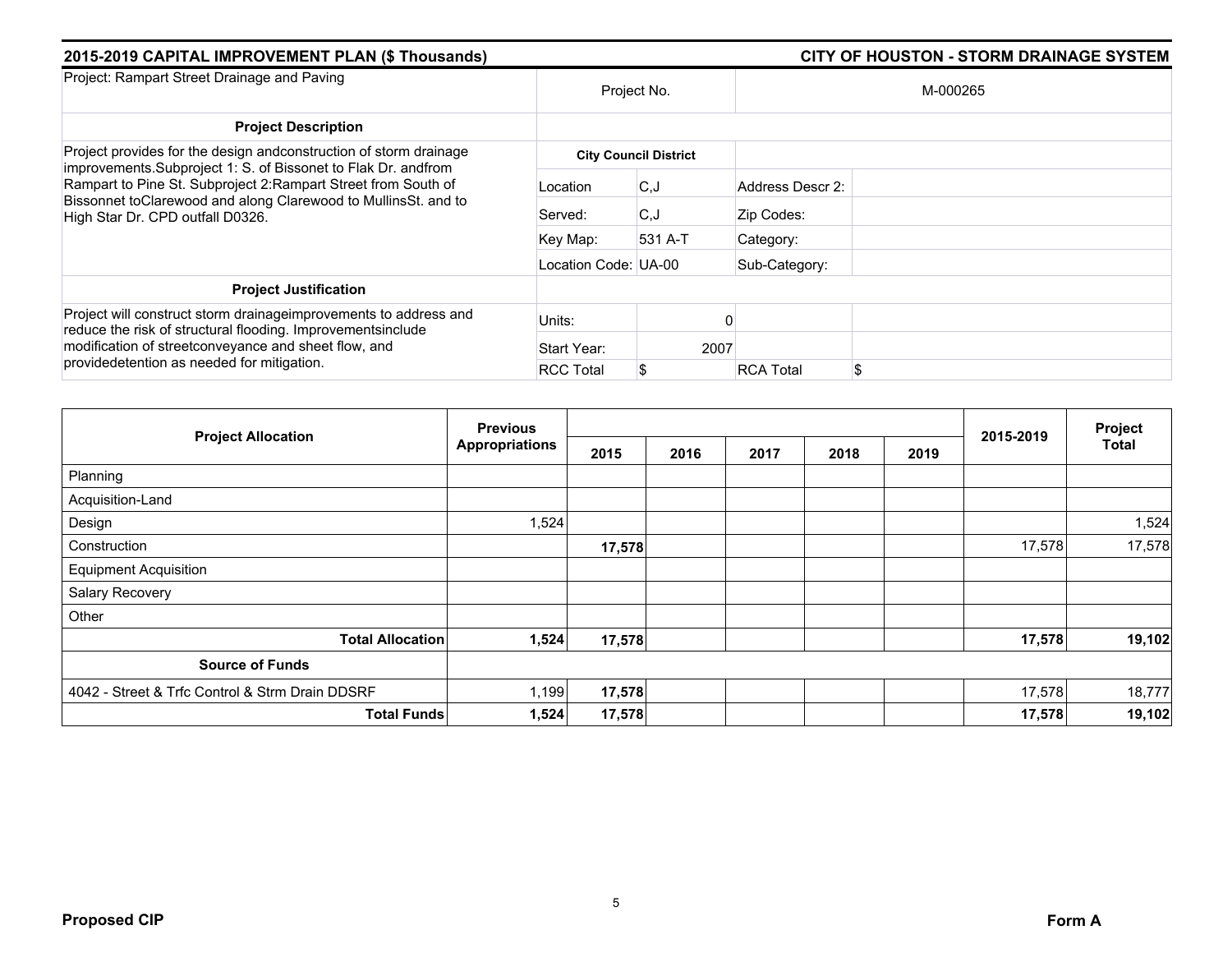| 2015-2019 CAPITAL IMPROVEMENT PLAN (\$ Thousands)                                                                                                                                                                           |                      | <b>CITY OF HOUSTON - STORM DRAINAGE SYSTEM</b> |                        |  |  |  |  |
|-----------------------------------------------------------------------------------------------------------------------------------------------------------------------------------------------------------------------------|----------------------|------------------------------------------------|------------------------|--|--|--|--|
| Project: Southpark and Southcrest Drainage                                                                                                                                                                                  |                      | Project No.                                    | M-000277               |  |  |  |  |
| DRAINAGE & PAVING                                                                                                                                                                                                           |                      |                                                |                        |  |  |  |  |
| <b>Project Description</b>                                                                                                                                                                                                  |                      |                                                |                        |  |  |  |  |
| Project provides for the design and construction of storm drainage                                                                                                                                                          |                      | <b>City Council District</b>                   |                        |  |  |  |  |
| improvements, necessary concrete paving, curbs, sidewalks,<br>driveways and underground utilities. Project will serve the<br>Southpark and Southcrest areas. CDP outfall D0898 and adjacent<br>areas. Sims Bayou watershed. | Location             | D                                              | Address Descr 2:       |  |  |  |  |
|                                                                                                                                                                                                                             | Served:              | D                                              | Zip Codes:             |  |  |  |  |
|                                                                                                                                                                                                                             | Key Map:             | 533:534                                        | Category:              |  |  |  |  |
|                                                                                                                                                                                                                             | Location Code: UA-00 |                                                | Sub-Category:          |  |  |  |  |
| <b>Project Justification</b>                                                                                                                                                                                                |                      |                                                |                        |  |  |  |  |
| Project will construct storm drainage improvements to address and<br>reduce the risk of structural flooding. Improvements include                                                                                           | Units:               |                                                |                        |  |  |  |  |
| modification of street conveyance and sheet flow, and provide<br>detention as needed for mitigation.                                                                                                                        | Start Year:          | 2011                                           |                        |  |  |  |  |
|                                                                                                                                                                                                                             | <b>RCC Total</b>     |                                                | \$<br><b>RCA Total</b> |  |  |  |  |

| <b>Project Allocation</b>                       | <b>Previous</b>       |       |      |      | Project |      |           |              |
|-------------------------------------------------|-----------------------|-------|------|------|---------|------|-----------|--------------|
|                                                 | <b>Appropriations</b> | 2015  | 2016 | 2017 | 2018    | 2019 | 2015-2019 | <b>Total</b> |
| Planning                                        |                       |       |      |      |         |      |           |              |
| Acquisition-Land                                |                       |       |      |      |         |      |           |              |
| Design                                          | 897                   |       |      |      |         |      |           | 897          |
| Construction                                    | 3,827                 | 5,696 |      |      |         |      | 5,696     | 9,523        |
| <b>Equipment Acquisition</b>                    |                       |       |      |      |         |      |           |              |
| Salary Recovery                                 |                       |       |      |      |         |      |           |              |
| Other                                           |                       |       |      |      |         |      |           |              |
| <b>Total Allocation</b>                         | 4,725                 | 5,696 |      |      |         |      | 5,696     | 10,421       |
| <b>Source of Funds</b>                          |                       |       |      |      |         |      |           |              |
| 4042 - Street & Trfc Control & Strm Drain DDSRF | 4,630                 | 5,696 |      |      |         |      | 5,696     | 10,326       |
| <b>Total Funds</b>                              | 4,725                 | 5,696 |      |      |         |      | 5,696     | 10,421       |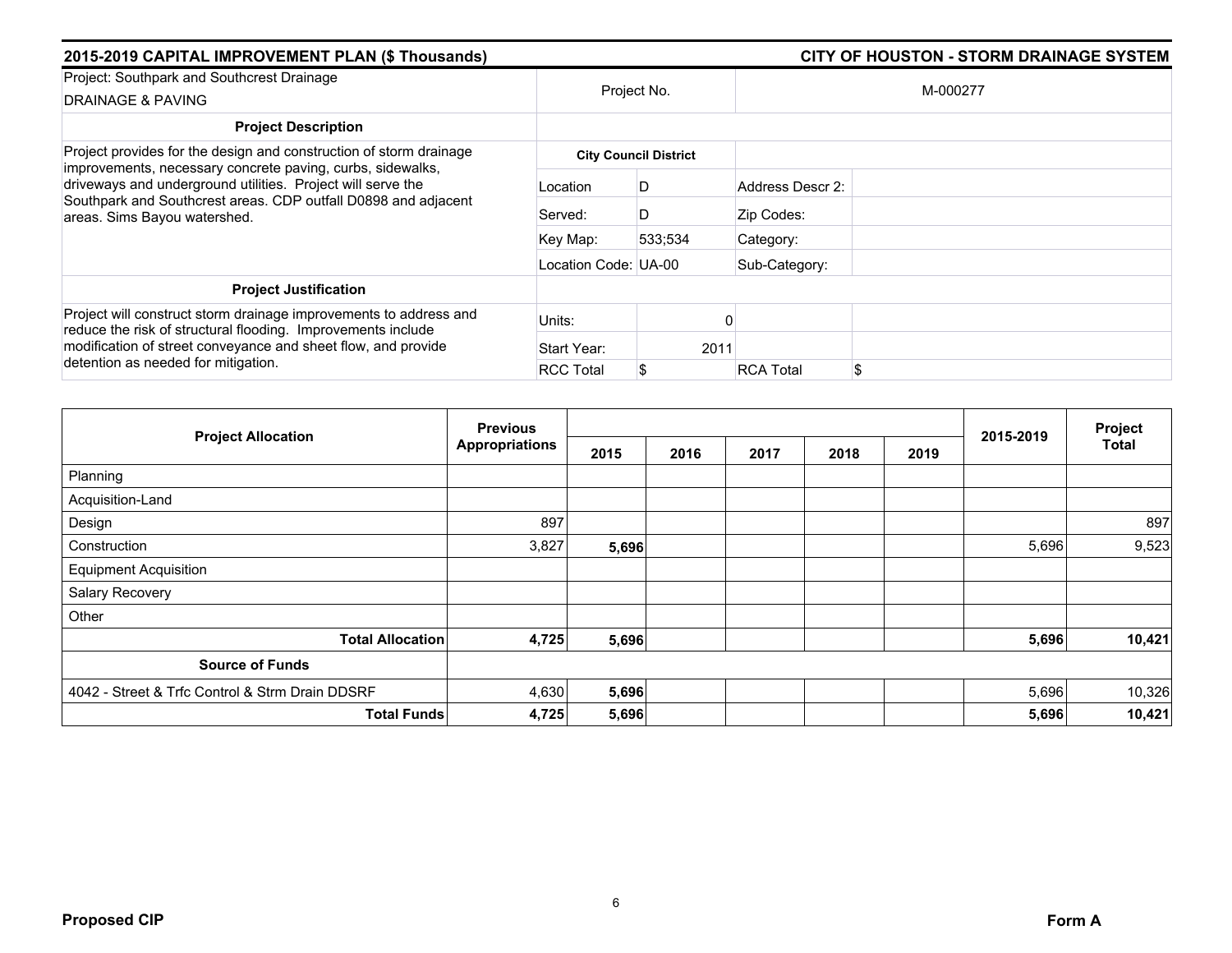|             |                  | <b>CITY OF HOUSTON - STORM DRAINAGE SYSTEM</b>            |                          |  |  |  |  |
|-------------|------------------|-----------------------------------------------------------|--------------------------|--|--|--|--|
|             | Project No.      |                                                           | M-000284                 |  |  |  |  |
|             |                  |                                                           |                          |  |  |  |  |
|             |                  |                                                           |                          |  |  |  |  |
| Location    | H                | Address Descr 2:                                          |                          |  |  |  |  |
| Served:     | H                | Zip Codes:                                                |                          |  |  |  |  |
| Key Map:    | 413, 453         | Category:                                                 |                          |  |  |  |  |
|             |                  | Sub-Category:                                             |                          |  |  |  |  |
|             |                  |                                                           |                          |  |  |  |  |
| Units:      |                  |                                                           |                          |  |  |  |  |
| Start Year: |                  |                                                           |                          |  |  |  |  |
|             |                  |                                                           |                          |  |  |  |  |
|             | <b>RCC Total</b> | <b>City Council District</b><br>Location Code: UA-00<br>S | 2012<br><b>RCA Total</b> |  |  |  |  |

|                                                 | <b>Previous</b>       |      |        |      |      |      |           | Project      |
|-------------------------------------------------|-----------------------|------|--------|------|------|------|-----------|--------------|
| <b>Project Allocation</b>                       | <b>Appropriations</b> | 2015 | 2016   | 2017 | 2018 | 2019 | 2015-2019 | <b>Total</b> |
| Planning                                        |                       |      |        |      |      |      |           |              |
| Acquisition-Land                                |                       |      |        |      |      |      |           |              |
| Design                                          | 1,796                 |      |        |      |      |      |           | 1,796        |
| Construction                                    | 752                   |      | 15,453 |      |      |      | 15,453    | 16,205       |
| <b>Equipment Acquisition</b>                    |                       |      |        |      |      |      |           |              |
| Salary Recovery                                 |                       |      |        |      |      |      |           |              |
| Other                                           |                       |      |        |      |      |      |           |              |
| <b>Total Allocation</b>                         | 2,548                 |      | 15,453 |      |      |      | 15,453    | 18,001       |
| <b>Source of Funds</b>                          |                       |      |        |      |      |      |           |              |
| 4042 - Street & Trfc Control & Strm Drain DDSRF | 2,548                 |      | 15,453 |      |      |      | 15,453    | 18,001       |
| <b>Total Funds</b>                              | 2,548                 |      | 15,453 |      |      |      | 15,453    | 18,001       |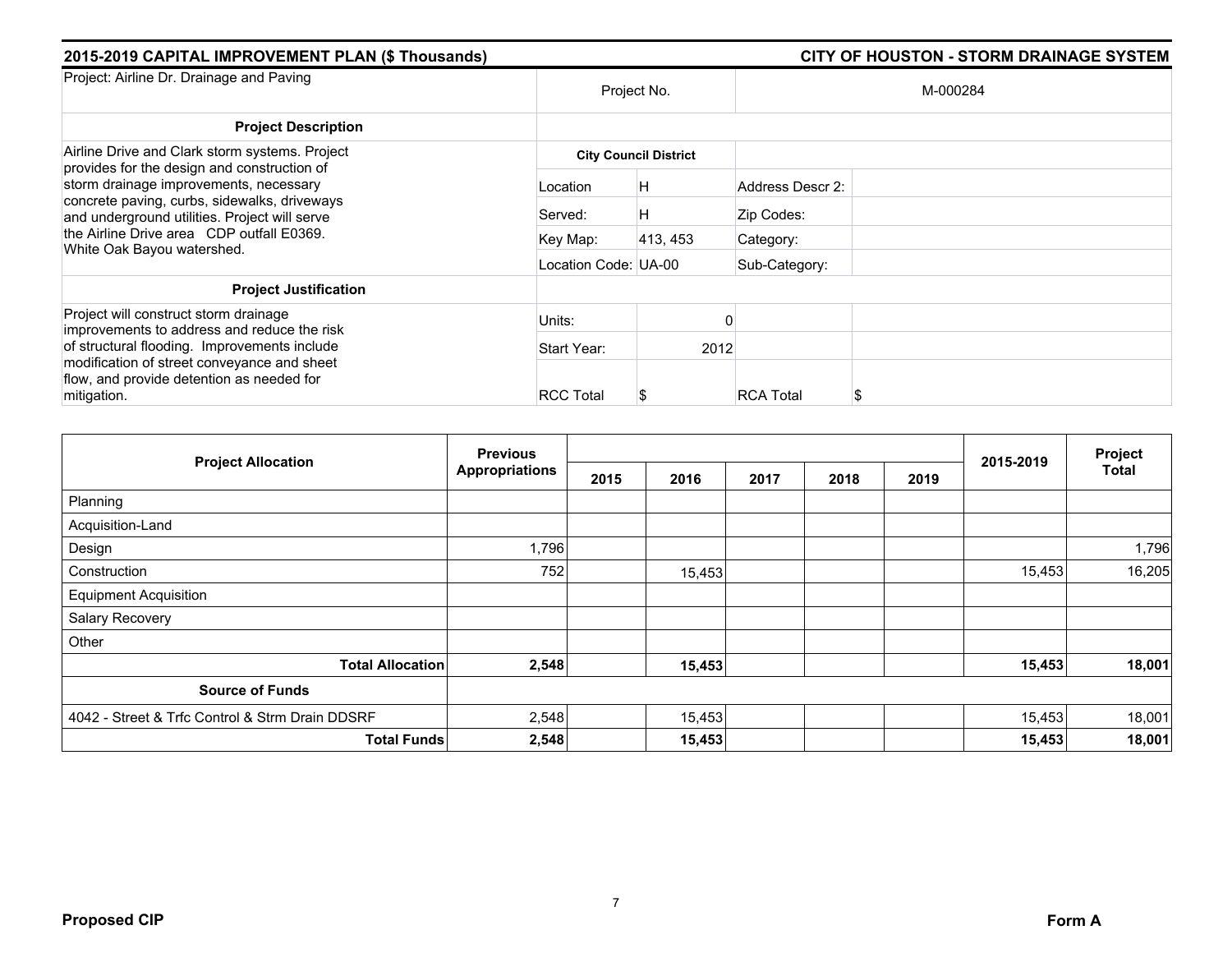| 2015-2019 CAPITAL IMPROVEMENT PLAN (\$ Thousands)                                                                                                                                                                                         |                      |                              | <b>CITY OF HOUSTON - STORM DRAINAGE SYSTEM</b> |
|-------------------------------------------------------------------------------------------------------------------------------------------------------------------------------------------------------------------------------------------|----------------------|------------------------------|------------------------------------------------|
| Project: Garden Oaks and Shepherd Forest Area                                                                                                                                                                                             |                      |                              |                                                |
| DRAINAGE AND PAVING                                                                                                                                                                                                                       |                      | Project No.                  | M-000285                                       |
| <b>Project Description</b>                                                                                                                                                                                                                |                      |                              |                                                |
| Project provides for the design and construction of storm drainage                                                                                                                                                                        |                      | <b>City Council District</b> |                                                |
| improvements, necessary concrete paving, curbs, sidewalks,<br>driveways and underground utilities. Project will serve the<br>Garden Oaks, Shepherd Forest, Shepherd Park, Candlelight Plaza,<br>Pinemont, and Oak Grove areas.            | Location             | C                            | Address Descr 2:                               |
|                                                                                                                                                                                                                                           | Served:              | C                            | Zip Codes:                                     |
|                                                                                                                                                                                                                                           | Key Map:             | 452L.452M                    | Category:                                      |
|                                                                                                                                                                                                                                           | Location Code: UA-00 |                              | Sub-Category:                                  |
| <b>Project Justification</b>                                                                                                                                                                                                              |                      |                              |                                                |
| Project will construct storm drainage improvements to address and<br>reduce the risk of structural flooding. Improvements include<br>modification of street conveyance and sheet flow, and provide<br>detention as needed for mitigation. | Units:               |                              |                                                |
|                                                                                                                                                                                                                                           | Start Year:          | 2012                         |                                                |
|                                                                                                                                                                                                                                           | <b>RCC Total</b>     |                              | \$<br><b>RCA Total</b>                         |

|                                                 | <b>Previous</b>       |        |      |      | Project |      |           |        |
|-------------------------------------------------|-----------------------|--------|------|------|---------|------|-----------|--------|
| <b>Project Allocation</b>                       | <b>Appropriations</b> | 2015   | 2016 | 2017 | 2018    | 2019 | 2015-2019 | Total  |
| Planning                                        |                       |        |      |      |         |      |           |        |
| Acquisition-Land                                |                       |        |      |      |         |      |           |        |
| Design                                          | 1,103                 |        |      |      |         |      |           | 1,103  |
| Construction                                    |                       | 22,022 |      |      |         |      | 22,022    | 22,022 |
| <b>Equipment Acquisition</b>                    |                       |        |      |      |         |      |           |        |
| Salary Recovery                                 |                       |        |      |      |         |      |           |        |
| Other                                           |                       |        |      |      |         |      |           |        |
| <b>Total Allocation</b>                         | 1,103                 | 22,022 |      |      |         |      | 22,022    | 23,125 |
| <b>Source of Funds</b>                          |                       |        |      |      |         |      |           |        |
| 4042 - Street & Trfc Control & Strm Drain DDSRF | 1,103                 | 21,011 |      |      |         |      | 21,011    | 22,114 |
| 8500 - PWE-W&S Syst Consolidated Constr Fd      |                       | 1,011  |      |      |         |      | 1,011     | 1,011  |
| <b>Total Funds</b>                              | 1,103                 | 22,022 |      |      |         |      | 22,022    | 23,125 |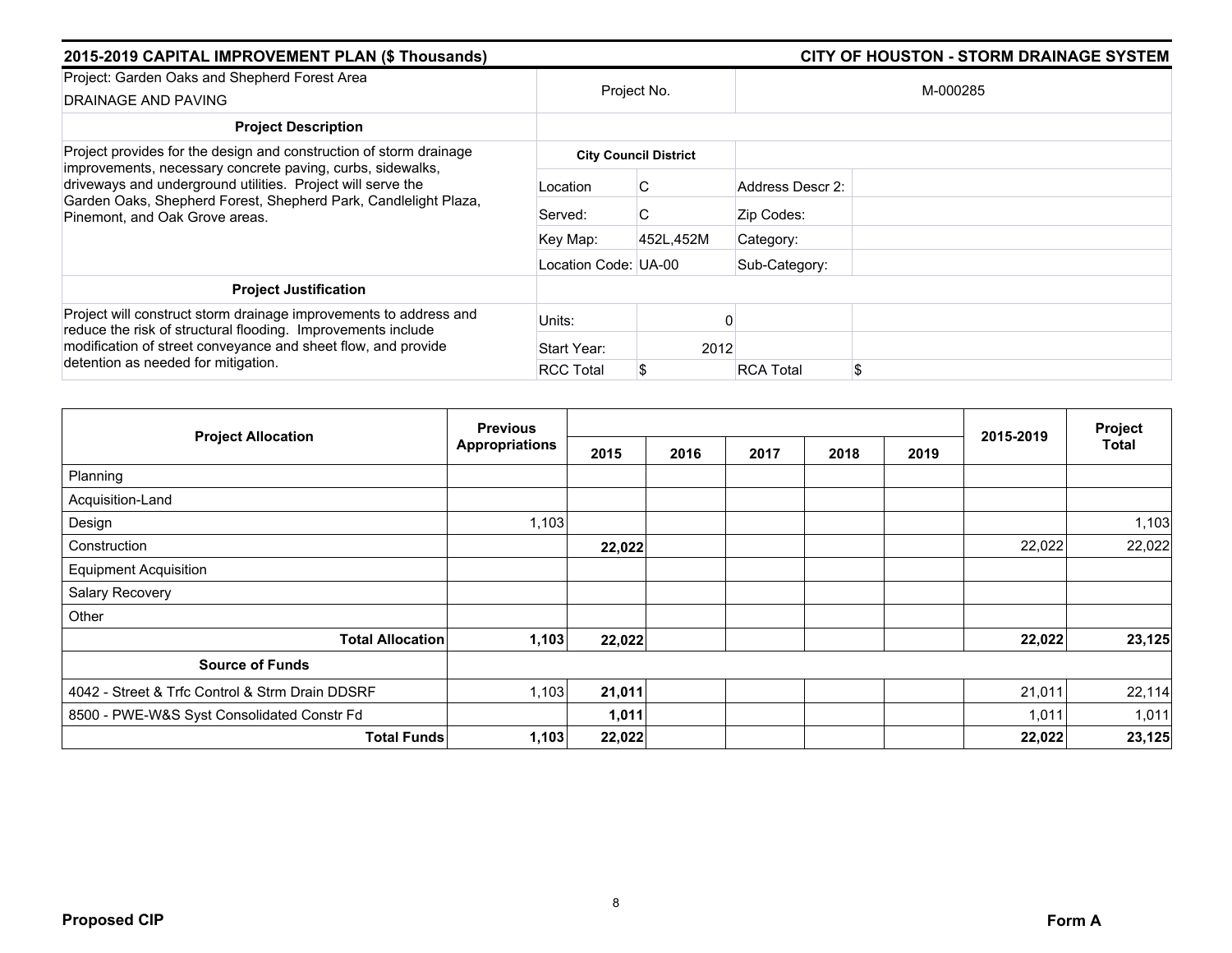| 2015-2019 CAPITAL IMPROVEMENT PLAN (\$ Thousands)                                                                                         |                      |                              |                  | <b>CITY OF HOUSTON - STORM DRAINAGE SYSTEM</b> |
|-------------------------------------------------------------------------------------------------------------------------------------------|----------------------|------------------------------|------------------|------------------------------------------------|
| Project: Pleasantville Area<br>DRAINAGE & PAVING                                                                                          |                      | Project No.                  |                  | M-000286                                       |
| <b>Project Description</b>                                                                                                                |                      |                              |                  |                                                |
| Project provides for the design and<br>construction of storm drainage improvements,                                                       |                      | <b>City Council District</b> |                  |                                                |
| necessary concrete paving, curbs, sidewalks,<br>driveways and underground utilities. Project<br>will serve the Pleasantville and Glendale | Location             | B,H                          | Address Descr 2: |                                                |
|                                                                                                                                           | Served:              | B,H                          | Zip Codes:       |                                                |
| areas. CDP outfall H0072 and adjacent<br>areas.                                                                                           | Key Map:             | 495F,K,L,P                   | Category:        |                                                |
|                                                                                                                                           | Location Code: UA-00 |                              | Sub-Category:    |                                                |
| <b>Project Justification</b>                                                                                                              |                      |                              |                  |                                                |
| Project will construct storm drainage<br>improvements to address and reduce the risk                                                      | Units:               |                              |                  |                                                |
| of structural flooding. Improvements include                                                                                              | Start Year:          | 2012                         |                  |                                                |
| modification of street conveyance and sheet<br>flow, and provide detention as needed for<br>mitigation.                                   | <b>RCC Total</b>     |                              | <b>RCA Total</b> | S                                              |

| <b>Project Allocation</b>                       | <b>Previous</b>           |        |      | 2015-2019 | Project |      |        |        |
|-------------------------------------------------|---------------------------|--------|------|-----------|---------|------|--------|--------|
|                                                 | <b>Appropriations</b>     | 2015   | 2016 | 2017      | 2018    | 2019 |        | Total  |
| Planning                                        |                           |        |      |           |         |      |        |        |
| Acquisition-Land                                |                           |        |      |           |         |      |        |        |
| Design                                          | 882                       |        |      |           |         |      |        | 882    |
| Construction                                    |                           | 11,830 |      |           |         |      | 11,830 | 11,830 |
| <b>Equipment Acquisition</b>                    |                           |        |      |           |         |      |        |        |
| Salary Recovery                                 |                           |        |      |           |         |      |        |        |
| Other                                           |                           |        |      |           |         |      |        |        |
| <b>Total Allocation</b>                         | 882                       | 11,830 |      |           |         |      | 11,830 | 12,712 |
| <b>Source of Funds</b>                          |                           |        |      |           |         |      |        |        |
| 4042 - Street & Trfc Control & Strm Drain DDSRF | 882                       | 10,764 |      |           |         |      | 10,764 | 11,646 |
| 8500 - PWE-W&S Syst Consolidated Constr Fd      |                           | 1,066  |      |           |         |      | 1,066  | 1,066  |
|                                                 | 882<br><b>Total Funds</b> | 11,830 |      |           |         |      | 11,830 | 12,712 |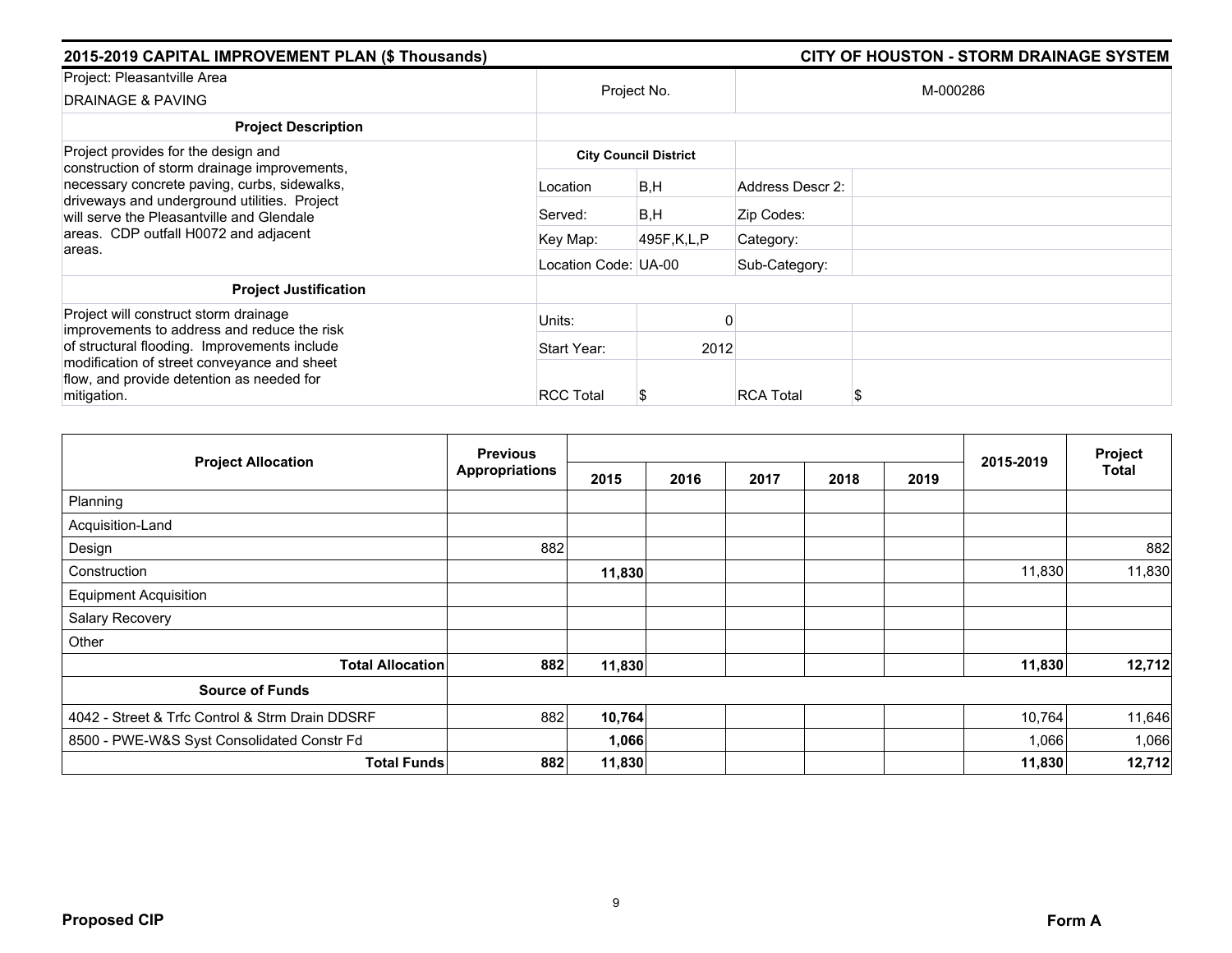| 2015-2019 CAPITAL IMPROVEMENT PLAN (\$ Thousands)                                                                                                                                                                                                                                                 |                      |                              |                        |  |  |
|---------------------------------------------------------------------------------------------------------------------------------------------------------------------------------------------------------------------------------------------------------------------------------------------------|----------------------|------------------------------|------------------------|--|--|
| Project: Wirt Road Drainage and Paving                                                                                                                                                                                                                                                            | Project No.          |                              | M-000287               |  |  |
| <b>Project Description</b>                                                                                                                                                                                                                                                                        |                      |                              |                        |  |  |
| Project provides for the design and construction of storm drainage<br>improvements, necessary concrete paving, curbs, sidewalks,<br>driveways and underground utilities. Project will serve the Wirt<br>Road area: Wirt Road from I-10 to Hempstead Hwy, CDP outfall W0404<br>and adjacent areas. |                      | <b>City Council District</b> |                        |  |  |
|                                                                                                                                                                                                                                                                                                   | Location             | A                            | Address Descr 2:       |  |  |
|                                                                                                                                                                                                                                                                                                   | Served:              | A                            | Zip Codes:             |  |  |
|                                                                                                                                                                                                                                                                                                   | Key Map:             | 451M-X491A                   | Category:              |  |  |
|                                                                                                                                                                                                                                                                                                   | Location Code: UA-00 |                              | Sub-Category:          |  |  |
| <b>Project Justification</b>                                                                                                                                                                                                                                                                      |                      |                              |                        |  |  |
| Project will construct storm drainage improvements to address and<br>reduce the risk of structural flooding. Improvements include<br>modification of street conveyance and sheet flow, and provide<br>detention as needed for mitigation.                                                         | Units:               |                              |                        |  |  |
|                                                                                                                                                                                                                                                                                                   | Start Year:          | 2012                         |                        |  |  |
|                                                                                                                                                                                                                                                                                                   | <b>RCC Total</b>     |                              | \$<br><b>RCA Total</b> |  |  |

| <b>Project Allocation</b>                       | <b>Previous</b>       |       |      |      | Project |      |           |                |
|-------------------------------------------------|-----------------------|-------|------|------|---------|------|-----------|----------------|
|                                                 | <b>Appropriations</b> | 2015  | 2016 | 2017 | 2018    | 2019 | 2015-2019 | Total          |
| Planning                                        |                       |       |      |      |         |      |           |                |
| Acquisition-Land                                |                       |       |      |      |         |      |           |                |
| Design                                          | 842                   |       |      |      |         |      |           | 842            |
| Construction                                    | 8,144                 | 5,220 |      |      |         |      | 5,220     | 13,364         |
| <b>Equipment Acquisition</b>                    |                       |       |      |      |         |      |           |                |
| Salary Recovery                                 |                       |       |      |      |         |      |           |                |
| Other                                           |                       |       |      |      |         |      |           |                |
| <b>Total Allocation</b>                         | 8,985                 | 5,220 |      |      |         |      | 5,220     | 14,205         |
| <b>Source of Funds</b>                          |                       |       |      |      |         |      |           |                |
| 4042 - Street & Trfc Control & Strm Drain DDSRF | 8,985                 | 5,220 |      |      |         |      | 5,220     | 14,205         |
| 8500 - PWE-W&S Syst Consolidated Constr Fd      |                       |       |      |      |         |      |           | $\overline{0}$ |
| <b>Total Funds</b>                              | 8,985                 | 5,220 |      |      |         |      | 5,220     | 14,205         |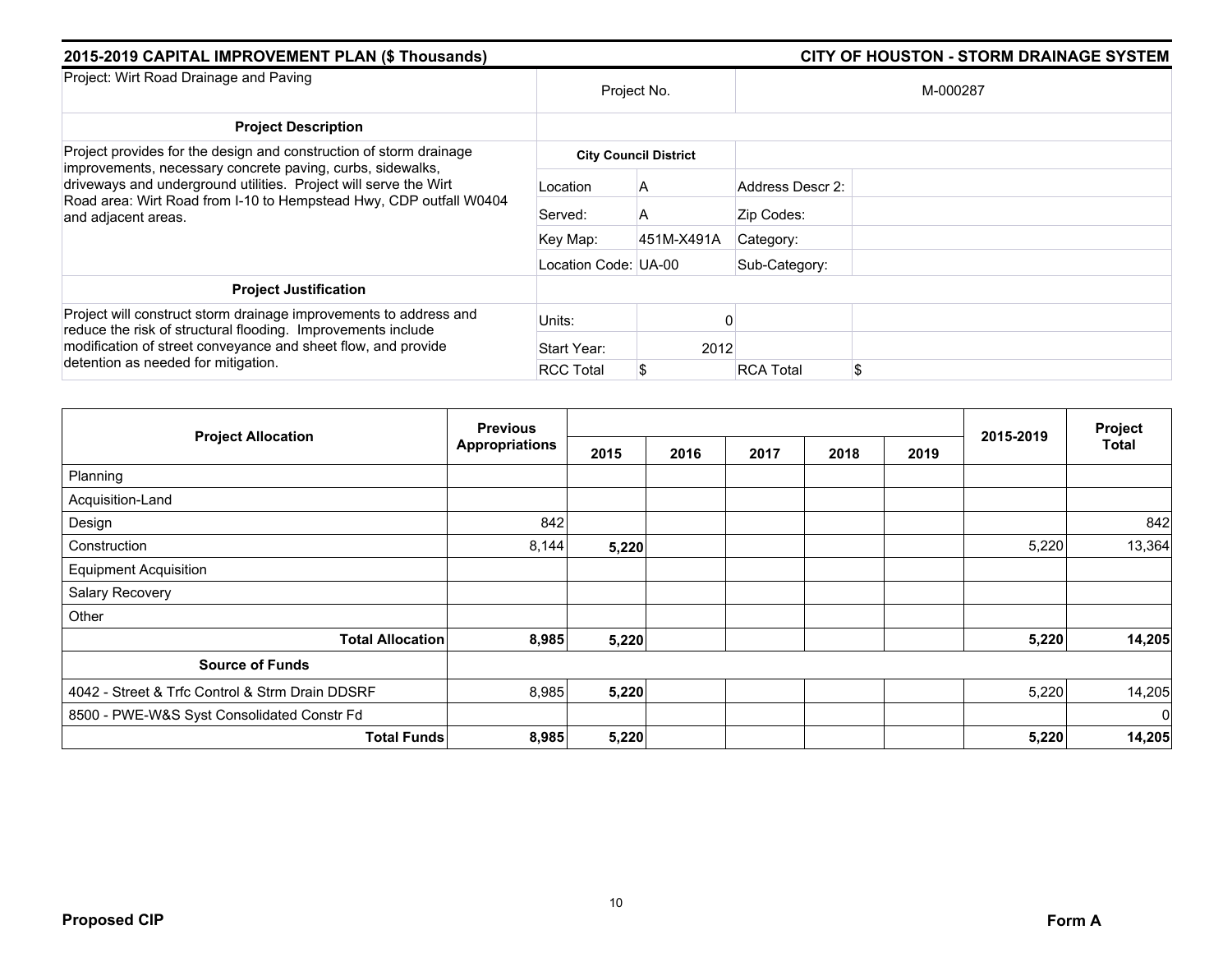| 2015-2019 CAPITAL IMPROVEMENT PLAN (\$ Thousands)                                            |                      |                              |                  | <b>CITY OF HOUSTON - STORM DRAINAGE SYSTEM</b> |
|----------------------------------------------------------------------------------------------|----------------------|------------------------------|------------------|------------------------------------------------|
| Project: Easthaven Blvd(Bryant to Ledge) Drainage                                            | Project No.          |                              |                  | M-000288                                       |
| <b>Project Description</b>                                                                   |                      |                              |                  |                                                |
| Project provides for the design and                                                          |                      | <b>City Council District</b> |                  |                                                |
| construction of storm drainage improvements,<br>necessary concrete paving, curbs, sidewalks, | Location             |                              | Address Descr 2: |                                                |
| driveways and underground utilities. Project<br>will be located along Easthaven Blvd and     | Served:              |                              | Zip Codes:       |                                                |
| certain side streets to serve the Easthaven<br>and Hales area.                               | Key Map:             | 575H,575M                    | Category:        |                                                |
|                                                                                              | Location Code: UA-00 |                              | Sub-Category:    |                                                |
| <b>Project Justification</b>                                                                 |                      |                              |                  |                                                |
| Project will construct storm drainage<br>improvements to address and reduce the risk         | Units:               |                              |                  |                                                |
| of structural flooding. Improvements include                                                 | Start Year:          | 2012                         |                  |                                                |
| modification of street conveyance and sheet<br>flow, and provide detention as needed for     |                      |                              |                  |                                                |
| mitigation.                                                                                  | <b>RCC Total</b>     | S                            | <b>RCA Total</b> |                                                |

|                                                 | <b>Previous</b>       |      |       |      | Project |      |           |                |
|-------------------------------------------------|-----------------------|------|-------|------|---------|------|-----------|----------------|
| <b>Project Allocation</b>                       | <b>Appropriations</b> | 2015 | 2016  | 2017 | 2018    | 2019 | 2015-2019 | <b>Total</b>   |
| Planning                                        |                       |      |       |      |         |      |           |                |
| Acquisition-Land                                |                       |      |       |      |         |      |           | $\overline{0}$ |
| Design                                          | 474                   |      |       |      |         |      |           | 474            |
| Construction                                    |                       |      | 4,663 |      |         |      | 4,663     | 4,663          |
| <b>Equipment Acquisition</b>                    |                       |      |       |      |         |      |           |                |
| Salary Recovery                                 |                       |      |       |      |         |      |           |                |
| Other                                           |                       |      |       |      |         |      |           |                |
| <b>Total Allocation</b>                         | 474                   |      | 4,663 |      |         |      | 4,663     | 5,137          |
| <b>Source of Funds</b>                          |                       |      |       |      |         |      |           |                |
| 4042 - Street & Trfc Control & Strm Drain DDSRF | 474                   |      | 4,663 |      |         |      | 4,663     | 5,137          |
| <b>Total Funds</b>                              | 474                   |      | 4,663 |      |         |      | 4,663     | 5,137          |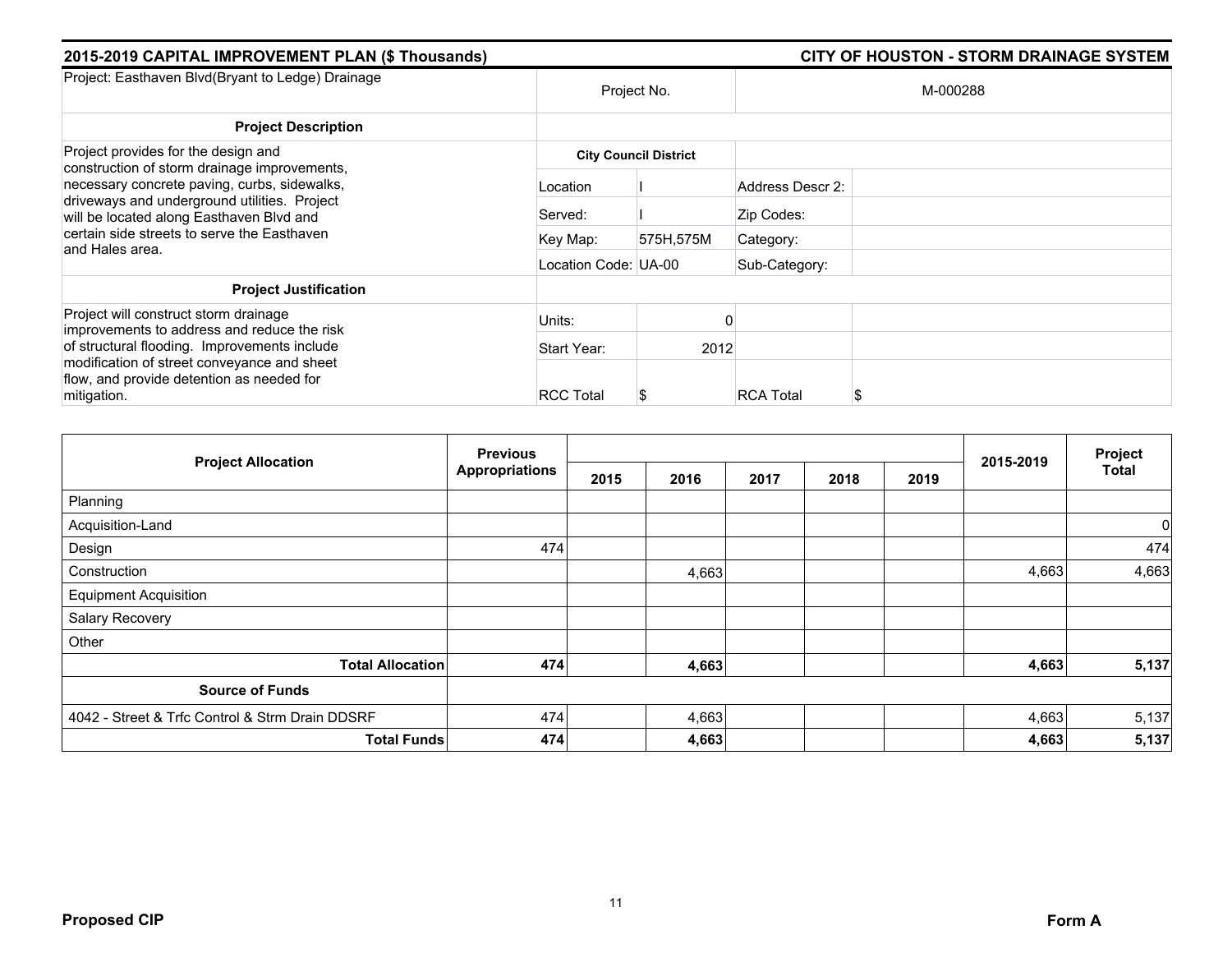| 2015-2019 CAPITAL IMPROVEMENT PLAN (\$ Thousands)                                                                                       |                      |                              |                  | <b>CITY OF HOUSTON - STORM DRAINAGE SYSTEM</b> |
|-----------------------------------------------------------------------------------------------------------------------------------------|----------------------|------------------------------|------------------|------------------------------------------------|
| Project: Minnetex/Almeda Genoa Area<br><b>DRAINAGE &amp; PAVING</b>                                                                     |                      | Project No.                  |                  | M-000289                                       |
| <b>Project Description</b>                                                                                                              |                      |                              |                  |                                                |
| Project provides for the design and<br>construction of storm drainage improvements,                                                     |                      | <b>City Council District</b> |                  |                                                |
| necessary concrete paving, underground<br>utilities. Project will be located along Cullen<br>Blyd and certain side streets to serve the | Location             | D                            | Address Descr 2: |                                                |
|                                                                                                                                         | Served:              | D                            | Zip Codes:       |                                                |
| Minnetex Place and Almeda Genoa. CDP<br>outfall C1147 and adjacent areas.                                                               | Key Map:             | 573, 574                     | Category:        |                                                |
|                                                                                                                                         | Location Code: UA-00 |                              | Sub-Category:    |                                                |
| <b>Project Justification</b>                                                                                                            |                      |                              |                  |                                                |
| Project will construct storm drainage<br>improvements to address and reduce the risk                                                    | Units:               |                              |                  |                                                |
| of structural flooding. Improvements include                                                                                            | Start Year:          | 2012                         |                  |                                                |
| modification of street conveyance and sheet<br>flow, and provide detention as needed for                                                |                      |                              |                  |                                                |
| mitigation.                                                                                                                             | <b>RCC Total</b>     |                              | <b>RCA Total</b> | S                                              |

|                                                 | <b>Previous</b>       |      |       | 2015-2019 | Project |      |       |                |
|-------------------------------------------------|-----------------------|------|-------|-----------|---------|------|-------|----------------|
| <b>Project Allocation</b>                       | <b>Appropriations</b> | 2015 | 2016  | 2017      | 2018    | 2019 |       | Total          |
| Planning                                        |                       |      |       |           |         |      |       |                |
| Acquisition-Land                                |                       |      |       |           |         |      |       | $\overline{0}$ |
| Design                                          | 923                   |      |       |           |         |      |       | 923            |
| Construction                                    |                       |      | 8,321 |           |         |      | 8,321 | 8,321          |
| <b>Equipment Acquisition</b>                    |                       |      |       |           |         |      |       |                |
| Salary Recovery                                 |                       |      |       |           |         |      |       |                |
| Other                                           |                       |      |       |           |         |      |       |                |
| <b>Total Allocation</b>                         | 923                   |      | 8,321 |           |         |      | 8,321 | 9,244          |
| <b>Source of Funds</b>                          |                       |      |       |           |         |      |       |                |
| 4042 - Street & Trfc Control & Strm Drain DDSRF | 923                   |      | 6,282 |           |         |      | 6,282 | 7,205          |
| 8500 - PWE-W&S Syst Consolidated Constr Fd      |                       |      | 2,039 |           |         |      | 2,039 | 2,039          |
| <b>Total Funds</b>                              | 923                   |      | 8,321 |           |         |      | 8,321 | 9,244          |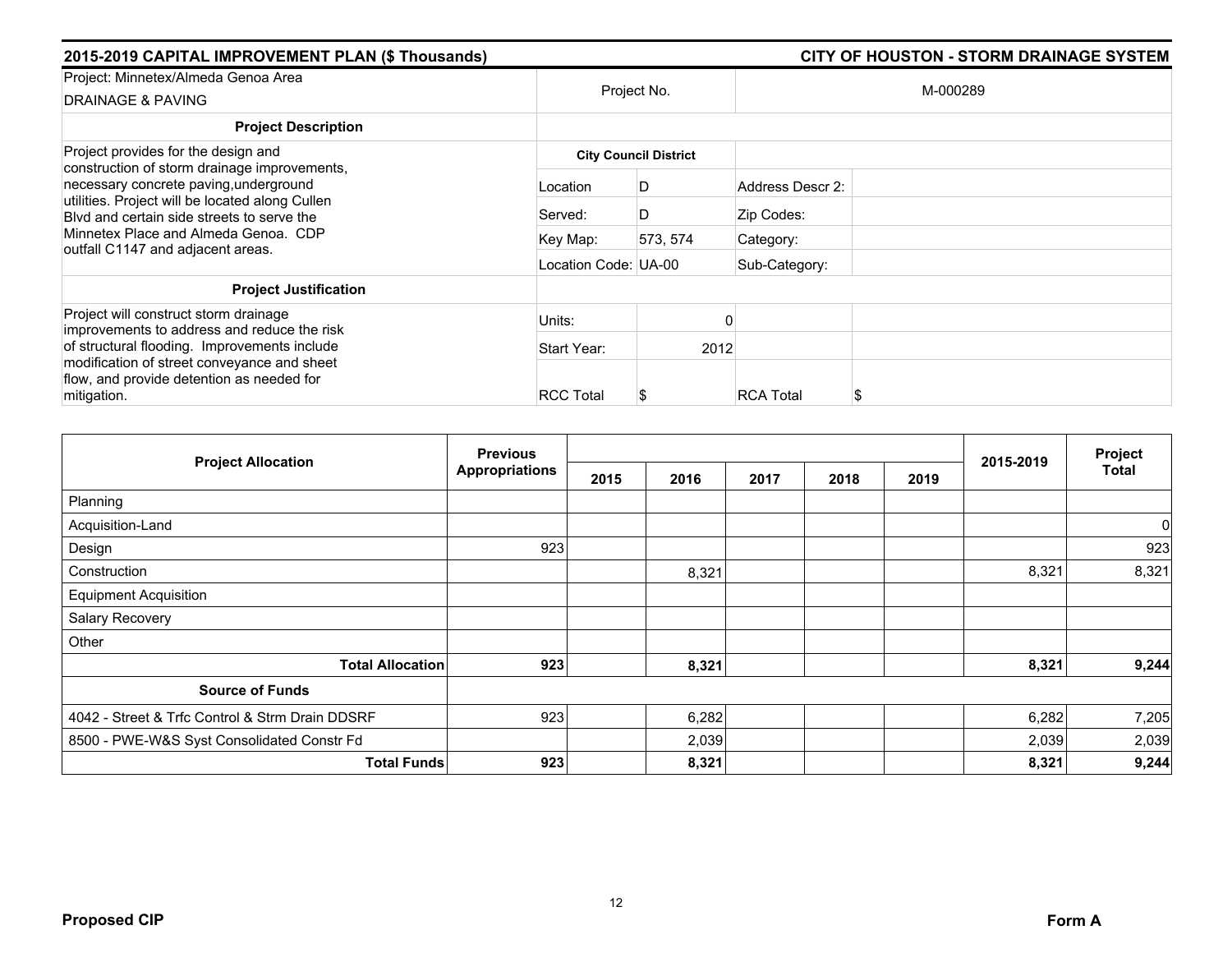| 2015-2019 CAPITAL IMPROVEMENT PLAN (\$ Thousands)                                                                                                                                                                                         |                      | <b>CITY OF HOUSTON - STORM DRAINAGE SYSTEM</b> |                        |
|-------------------------------------------------------------------------------------------------------------------------------------------------------------------------------------------------------------------------------------------|----------------------|------------------------------------------------|------------------------|
| Project: Binglewood, Inwood Forest, & Oak Forest<br>DRAINAGE AND PAVING                                                                                                                                                                   |                      | Project No.                                    | M-000293               |
| <b>Project Description</b>                                                                                                                                                                                                                |                      |                                                |                        |
| Project provides for the design and construction of storm drainage                                                                                                                                                                        |                      | <b>City Council District</b>                   |                        |
| improvements, necessary concrete paving, curbs, sidewalks,<br>driveways and underground utilities. Project will serve the<br>Binglewood, Inwood Forest, and Oak Forest area.                                                              | Location             | A                                              | Address Descr 2:       |
|                                                                                                                                                                                                                                           | Served:              | A                                              | Zip Codes:             |
|                                                                                                                                                                                                                                           | Key Map:             | 411                                            | Category:              |
|                                                                                                                                                                                                                                           | Location Code: UA-00 |                                                | Sub-Category:          |
| <b>Project Justification</b>                                                                                                                                                                                                              |                      |                                                |                        |
| Project will construct storm drainage improvements to address and<br>reduce the risk of structural flooding. Improvements include<br>modification of street conveyance and sheet flow, and provide<br>detention as needed for mitigation. | Units:               |                                                |                        |
|                                                                                                                                                                                                                                           | Start Year:          |                                                | 2012                   |
|                                                                                                                                                                                                                                           | <b>RCC Total</b>     |                                                | \$<br><b>RCA Total</b> |

|                                                 | <b>Previous</b>       |      |        |      | Project |      |           |                |
|-------------------------------------------------|-----------------------|------|--------|------|---------|------|-----------|----------------|
| <b>Project Allocation</b>                       | <b>Appropriations</b> | 2015 | 2016   | 2017 | 2018    | 2019 | 2015-2019 | Total          |
| Planning                                        |                       |      |        |      |         |      |           |                |
| Acquisition-Land                                |                       |      |        |      |         |      |           |                |
| Design                                          | 621                   |      |        |      |         |      |           | 621            |
| Construction                                    |                       |      | 10,129 |      |         |      | 10,129    | 10,129         |
| <b>Equipment Acquisition</b>                    |                       |      |        |      |         |      |           |                |
| Salary Recovery                                 |                       |      |        |      |         |      |           |                |
| Other                                           |                       |      |        |      |         |      |           |                |
| <b>Total Allocation</b>                         | 621                   |      | 10,129 |      |         |      | 10,129    | 10,750         |
| <b>Source of Funds</b>                          |                       |      |        |      |         |      |           |                |
| 4042 - Street & Trfc Control & Strm Drain DDSRF | 621                   |      | 10,129 |      |         |      | 10,129    | 10,750         |
| 8500 - PWE-W&S Syst Consolidated Constr Fd      |                       |      |        |      |         |      |           | $\overline{0}$ |
| <b>Total Funds</b>                              | 621                   |      | 10,129 |      |         |      | 10,129    | 10,750         |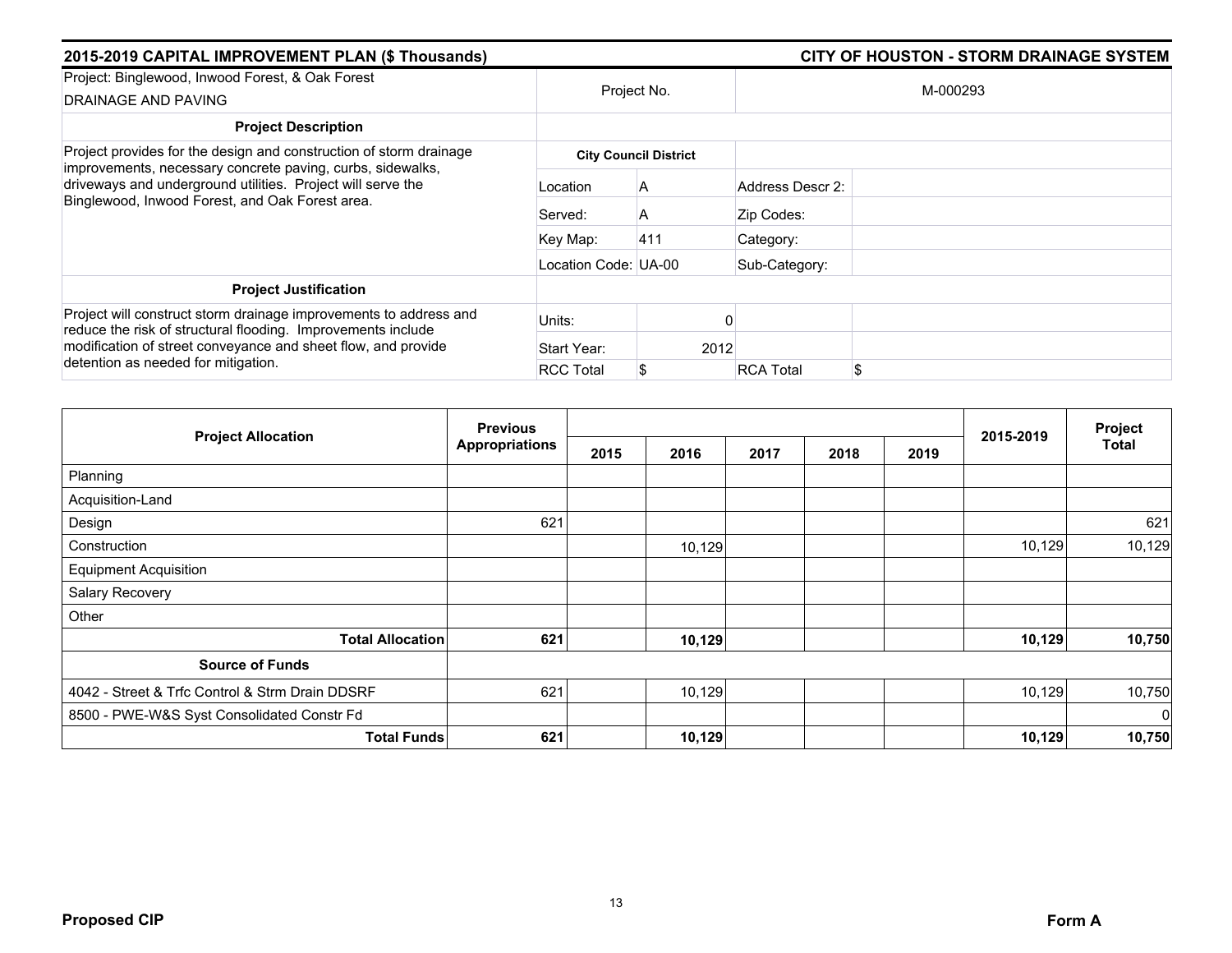| 2015-2019 CAPITAL IMPROVEMENT PLAN (\$ Thousands)                                                                                                                                            |                      |                              |                  | <b>CITY OF HOUSTON - STORM DRAINAGE SYSTEM</b> |
|----------------------------------------------------------------------------------------------------------------------------------------------------------------------------------------------|----------------------|------------------------------|------------------|------------------------------------------------|
| Project: Cullen Drainage and Paving<br>LOOP 610 TO OLD SPANISH TRAIL                                                                                                                         |                      | Project No.                  |                  | M-000294                                       |
| <b>Project Description</b>                                                                                                                                                                   |                      |                              |                  |                                                |
| Project provides for the design and                                                                                                                                                          |                      | <b>City Council District</b> |                  |                                                |
| construction of storm drainage improvements,<br>necessary concrete paving, curbs, sidewalks,<br>driveways and underground utilities. Project<br>will serve the Cullen Blvd Area (Loop 610 to | Location             | D                            | Address Descr 2: |                                                |
|                                                                                                                                                                                              | Served:              | D                            | Zip Codes:       |                                                |
| OST). CDP Outfall D0888. Sims Bayou<br>watershed.                                                                                                                                            | Key Map:             | 533 M.O.R                    | Category:        |                                                |
|                                                                                                                                                                                              | Location Code: UA-00 |                              | Sub-Category:    |                                                |
| <b>Project Justification</b>                                                                                                                                                                 |                      |                              |                  |                                                |
| Project will construct storm drainage<br>improvements to address and reduce the risk                                                                                                         | Units:               |                              |                  |                                                |
| of structural flooding. Improvements include                                                                                                                                                 | Start Year:          | 2012                         |                  |                                                |
| modification of street conveyance and sheet<br>flow, and provide detention as needed for                                                                                                     |                      |                              |                  |                                                |
| mitigation.                                                                                                                                                                                  | <b>RCC Total</b>     |                              | <b>RCA Total</b> | S                                              |

| <b>Project Allocation</b>                       | <b>Previous</b>       |      | 2015-2019 | Project |      |      |        |              |
|-------------------------------------------------|-----------------------|------|-----------|---------|------|------|--------|--------------|
|                                                 | <b>Appropriations</b> | 2015 | 2016      | 2017    | 2018 | 2019 |        | <b>Total</b> |
| Planning                                        |                       |      |           |         |      |      |        |              |
| Acquisition-Land                                |                       |      |           |         |      |      |        |              |
| Design                                          | 862                   |      |           |         |      |      |        | 862          |
| Construction                                    |                       |      | 14,066    |         |      |      | 14,066 | 14,066       |
| <b>Equipment Acquisition</b>                    |                       |      |           |         |      |      |        |              |
| Salary Recovery                                 |                       |      |           |         |      |      |        |              |
| Other                                           |                       |      |           |         |      |      |        |              |
| <b>Total Allocation</b>                         | 862                   |      | 14,066    |         |      |      | 14,066 | 14,928       |
| <b>Source of Funds</b>                          |                       |      |           |         |      |      |        |              |
| 4042 - Street & Trfc Control & Strm Drain DDSRF | 862                   |      | 11,356    |         |      |      | 11,356 | 12,218       |
| 8500 - PWE-W&S Syst Consolidated Constr Fd      |                       |      | 2,710     |         |      |      | 2,710  | 2,710        |
| <b>Total Funds</b>                              | 862                   |      | 14,066    |         |      |      | 14,066 | 14,928       |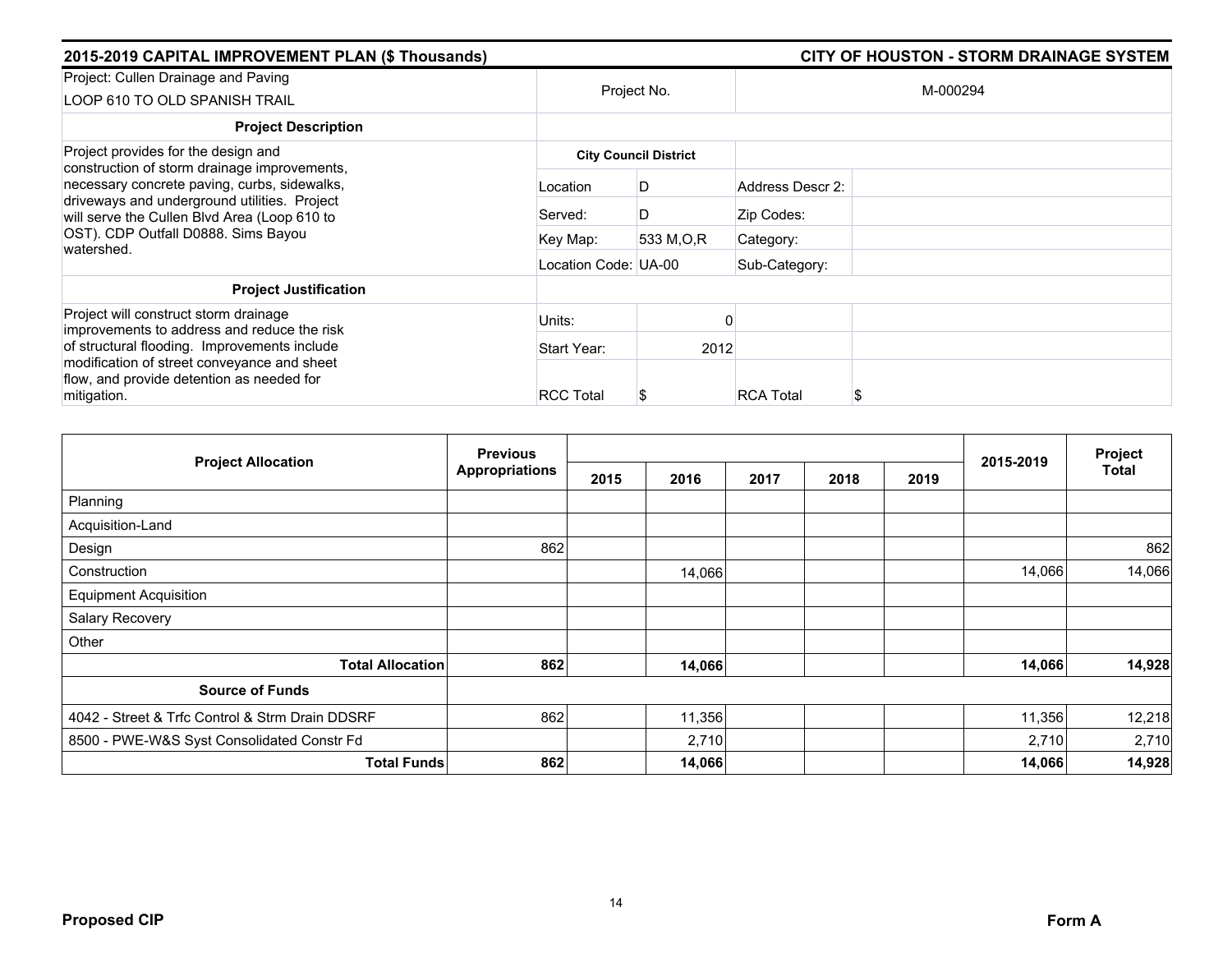| 2015-2019 CAPITAL IMPROVEMENT PLAN (\$ Thousands)                                                                                             |                      |                              |                  | <b>CITY OF HOUSTON - STORM DRAINAGE SYSTEM</b> |
|-----------------------------------------------------------------------------------------------------------------------------------------------|----------------------|------------------------------|------------------|------------------------------------------------|
| Project: Scott Street Drainage and Paving<br>LOOP 610 TO OLD SPANISH TRAIL                                                                    |                      | Project No.                  |                  | M-000295                                       |
| <b>Project Description</b>                                                                                                                    |                      |                              |                  |                                                |
| Project provides for the design and<br>construction of storm drainage improvements,                                                           |                      | <b>City Council District</b> |                  |                                                |
| necessary concrete paving, curbs, sidewalks,<br>driveways and underground utilities. Project<br>will serve the Scott Street Area (Loop 610 to | Location             | D                            | Address Descr 2: |                                                |
|                                                                                                                                               | Served:              | D                            | Zip Codes:       |                                                |
| OST). CDP Outfall D0068. Brays Bayou<br>watershed.                                                                                            | Key Map:             | 533                          | Category:        |                                                |
|                                                                                                                                               | Location Code: UA-00 |                              | Sub-Category:    |                                                |
| <b>Project Justification</b>                                                                                                                  |                      |                              |                  |                                                |
| Project will construct storm drainage<br>improvements to address and reduce the risk                                                          | Units:               |                              |                  |                                                |
| of structural flooding. Improvements include                                                                                                  | Start Year:          | 2013                         |                  |                                                |
| modification of street conveyance and sheet<br>flow, and provide detention as needed for<br>mitigation.                                       | <b>RCC Total</b>     |                              | <b>RCA Total</b> | S                                              |

| <b>Project Allocation</b>                       | <b>Previous</b>       |      |        |      |      |      | 2015-2019 | Project |
|-------------------------------------------------|-----------------------|------|--------|------|------|------|-----------|---------|
|                                                 | <b>Appropriations</b> | 2015 | 2016   | 2017 | 2018 | 2019 |           | Total   |
| Planning                                        |                       |      |        |      |      |      |           |         |
| Acquisition-Land                                |                       |      |        |      |      |      |           |         |
| Design                                          | 539                   |      |        |      |      |      |           | 539     |
| Construction                                    |                       |      | 10,787 |      |      |      | 10,787    | 10,787  |
| <b>Equipment Acquisition</b>                    |                       |      |        |      |      |      |           |         |
| Salary Recovery                                 |                       |      |        |      |      |      |           |         |
| Other                                           |                       |      |        |      |      |      |           |         |
| <b>Total Allocation</b>                         | 539                   |      | 10,787 |      |      |      | 10,787    | 11,326  |
| <b>Source of Funds</b>                          |                       |      |        |      |      |      |           |         |
| 4042 - Street & Trfc Control & Strm Drain DDSRF | 539                   |      | 9,309  |      |      |      | 9,309     | 9,848   |
| 8500 - PWE-W&S Syst Consolidated Constr Fd      |                       |      | 1,478  |      |      |      | 1,478     | 1,478   |
| <b>Total Funds</b>                              | 539                   |      | 10,787 |      |      |      | 10,787    | 11,326  |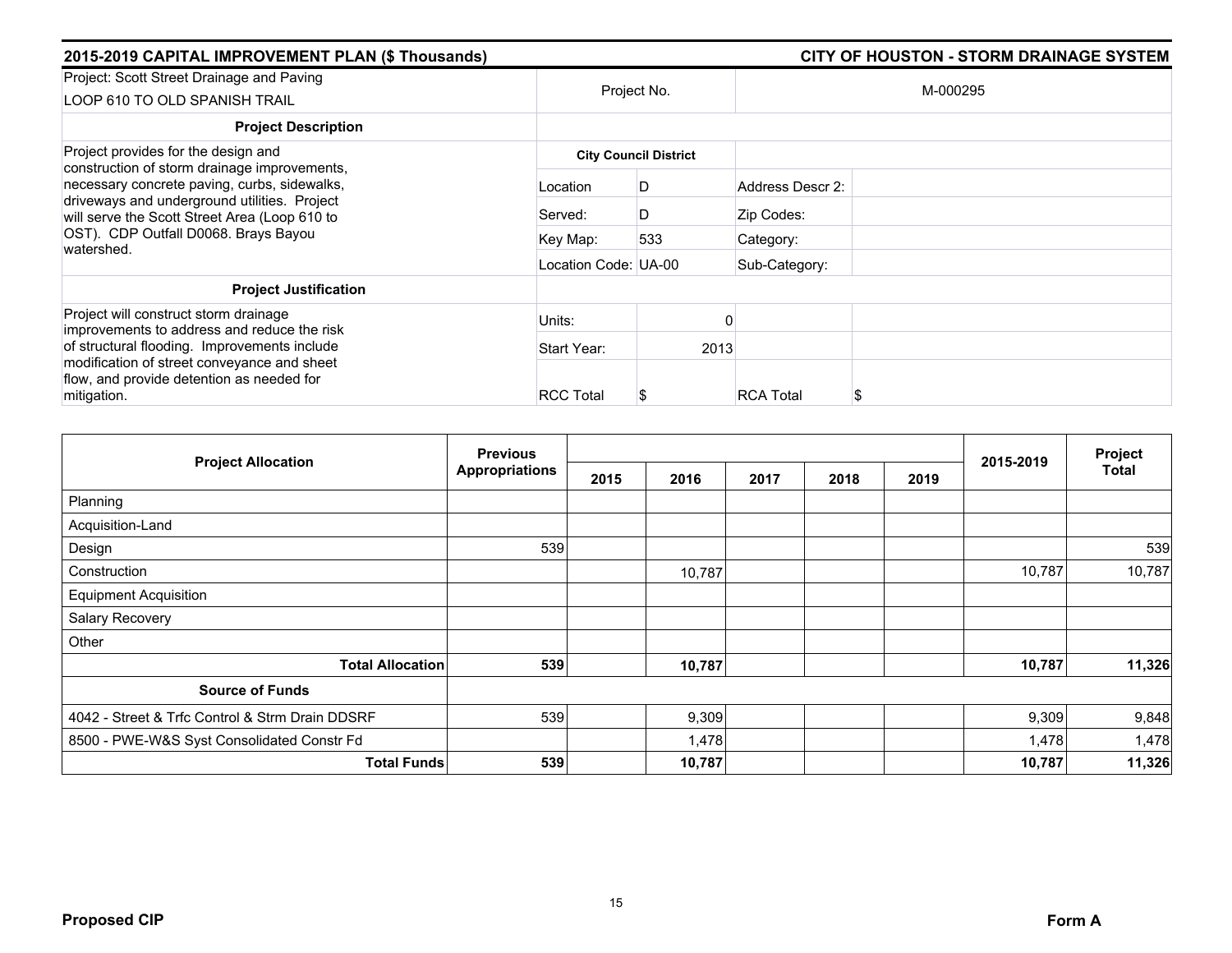| 2015-2019 CAPITAL IMPROVEMENT PLAN (\$ Thousands)                                                                                                                                                                                                   |                      |                              | <b>CITY OF HOUSTON - STORM DRAINAGE SYSTEM</b> |          |  |  |  |  |
|-----------------------------------------------------------------------------------------------------------------------------------------------------------------------------------------------------------------------------------------------------|----------------------|------------------------------|------------------------------------------------|----------|--|--|--|--|
| Project: Wycliffe Drive (Chatterton to Melronome)                                                                                                                                                                                                   |                      | Project No.                  |                                                | M-001010 |  |  |  |  |
| <b>Project Description</b>                                                                                                                                                                                                                          |                      |                              |                                                |          |  |  |  |  |
| Project provides for the design and construction of storm drainage                                                                                                                                                                                  |                      | <b>City Council District</b> |                                                |          |  |  |  |  |
| improvements in the area, necessary concrete paving, curbs,<br>sidewalks, driveways and undergroundutilities. Project will serve<br>the Western Village and Sherwood Estates Area. CDP OutfallW1005<br>and adjacent areas. Buffalo Bayou watershed. | Location             | A                            | Address Descr 2:                               |          |  |  |  |  |
|                                                                                                                                                                                                                                                     | Served:              | A                            | Zip Codes:                                     |          |  |  |  |  |
|                                                                                                                                                                                                                                                     | Key Map:             | 449                          | Category:                                      |          |  |  |  |  |
|                                                                                                                                                                                                                                                     | Location Code: UA-00 |                              | Sub-Category:                                  |          |  |  |  |  |
| <b>Project Justification</b>                                                                                                                                                                                                                        |                      |                              |                                                |          |  |  |  |  |
| This project will construct storm drainageimprovements to address<br>and reduce the risk of structural flooding. Improvements include<br>modification of street conveyance and sheetflow, and provide<br>detention as needed for mitigation.        | Units:               |                              |                                                |          |  |  |  |  |
|                                                                                                                                                                                                                                                     | Start Year:          | 2014                         |                                                |          |  |  |  |  |
|                                                                                                                                                                                                                                                     | <b>RCC Total</b>     |                              | \$<br><b>RCA Total</b>                         |          |  |  |  |  |

|                                                 | <b>Previous</b>       |      |       |      |      | Project |           |       |
|-------------------------------------------------|-----------------------|------|-------|------|------|---------|-----------|-------|
| <b>Project Allocation</b>                       | <b>Appropriations</b> | 2015 | 2016  | 2017 | 2018 | 2019    | 2015-2019 | Total |
| Planning                                        |                       |      |       |      |      |         |           |       |
| Acquisition-Land                                |                       |      |       |      |      |         |           |       |
| Design                                          | 352                   | 207  |       |      |      |         | 207       | 559   |
| Construction                                    |                       |      | 3,599 |      |      |         | 3,599     | 3,599 |
| <b>Equipment Acquisition</b>                    |                       |      |       |      |      |         |           |       |
| Salary Recovery                                 |                       |      |       |      |      |         |           |       |
| Other                                           |                       |      |       |      |      |         |           |       |
| <b>Total Allocation</b>                         | 352                   | 207  | 3,599 |      |      |         | 3,806     | 4,158 |
| <b>Source of Funds</b>                          |                       |      |       |      |      |         |           |       |
| 4042 - Street & Trfc Control & Strm Drain DDSRF | 352                   | 207  | 2,644 |      |      |         | 2,851     | 3,203 |
| 8500 - PWE-W&S Syst Consolidated Constr Fd      |                       |      | 955   |      |      |         | 955       | 955   |
| <b>Total Funds</b>                              | 352                   | 207  | 3,599 |      |      |         | 3,806     | 4,158 |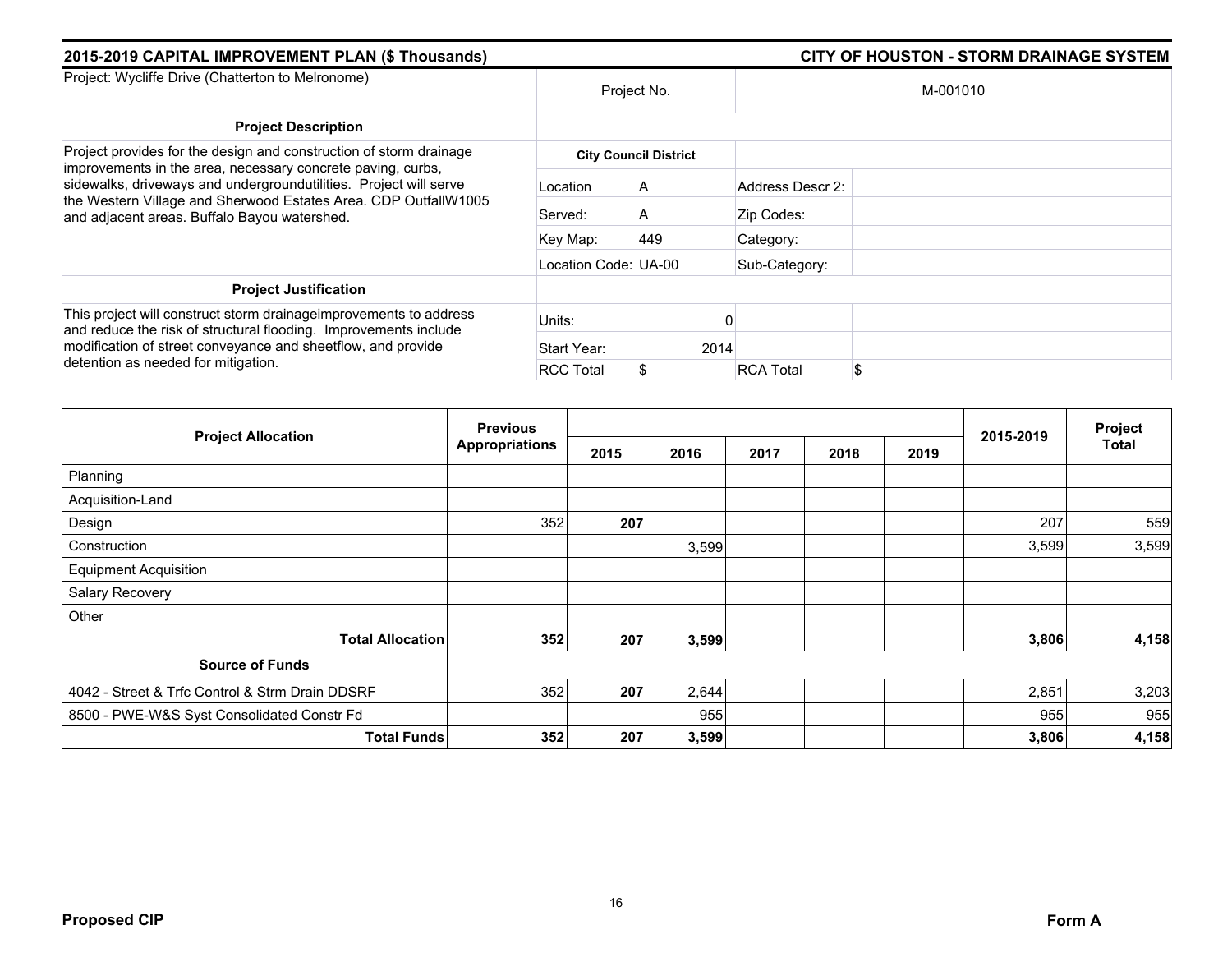| 2015-2019 CAPITAL IMPROVEMENT PLAN (\$ Thousands)                                                                                                                                  | <b>CITY OF HOUSTON - STORM DRAINAGE SYSTEM</b> |                              |                        |  |  |
|------------------------------------------------------------------------------------------------------------------------------------------------------------------------------------|------------------------------------------------|------------------------------|------------------------|--|--|
| Project: Woodshire Area Drainage and Paving                                                                                                                                        | Project No.                                    |                              | M-410001               |  |  |
| <b>Project Description</b>                                                                                                                                                         |                                                |                              |                        |  |  |
| Design and Construction of storm drainage improvements /<br>replacements, necessary concrete paving for all streets,                                                               |                                                | <b>City Council District</b> |                        |  |  |
| curbs, sidewalks, driveways, necessaryunderground utilities to<br>serve the D0149, D0151, D0152, D0153, D0154, D0159 CDPoutfalls,<br>adjacent drainage areas Brays BayouWatershed. | Location                                       | K.                           | Address Descr 2:       |  |  |
|                                                                                                                                                                                    | Served:                                        |                              | Zip Codes:             |  |  |
|                                                                                                                                                                                    | Key Map:                                       | 532N                         | Category:              |  |  |
|                                                                                                                                                                                    | Location Code: UA-00                           |                              | Sub-Category:          |  |  |
| <b>Project Justification</b>                                                                                                                                                       |                                                |                              |                        |  |  |
| The project addresses a need identified andprioritized through the<br>ReBuild HoustonProcess utilizing a worst first                                                               | Units:                                         |                              |                        |  |  |
| methodology, objective data and benefit/cost analysis. The project<br>will be designed and constructed toimprove drainage of streets and<br>reduce therisk of structural flooding. | Start Year:                                    | 2014                         |                        |  |  |
|                                                                                                                                                                                    | <b>RCC Total</b>                               |                              | <b>RCA Total</b><br>\$ |  |  |

|                                                 | <b>Previous</b>       |      |      |        | Project |      |           |        |
|-------------------------------------------------|-----------------------|------|------|--------|---------|------|-----------|--------|
| <b>Project Allocation</b>                       | <b>Appropriations</b> | 2015 | 2016 | 2017   | 2018    | 2019 | 2015-2019 | Total  |
| Planning                                        |                       |      |      |        |         |      |           |        |
| Acquisition-Land                                |                       |      |      |        |         |      |           |        |
| Design                                          | 638                   | 779  |      |        |         |      | 779       | 1,417  |
| Construction                                    |                       |      |      | 22,338 |         |      | 22,338    | 22,338 |
| <b>Equipment Acquisition</b>                    |                       |      |      |        |         |      |           |        |
| Salary Recovery                                 |                       |      |      |        |         |      |           |        |
| Other                                           |                       |      |      |        |         |      |           |        |
| <b>Total Allocation</b>                         | 638                   | 779  |      | 22,338 |         |      | 23,117    | 23,755 |
| <b>Source of Funds</b>                          |                       |      |      |        |         |      |           |        |
| 4042 - Street & Trfc Control & Strm Drain DDSRF | 638                   | 779  |      | 12,728 |         |      | 13,507    | 14,145 |
| 8500 - PWE-W&S Syst Consolidated Constr Fd      |                       |      |      | 9,610  |         |      | 9,610     | 9,610  |
| <b>Total Funds</b>                              | 638                   | 779  |      | 22,338 |         |      | 23,117    | 23,755 |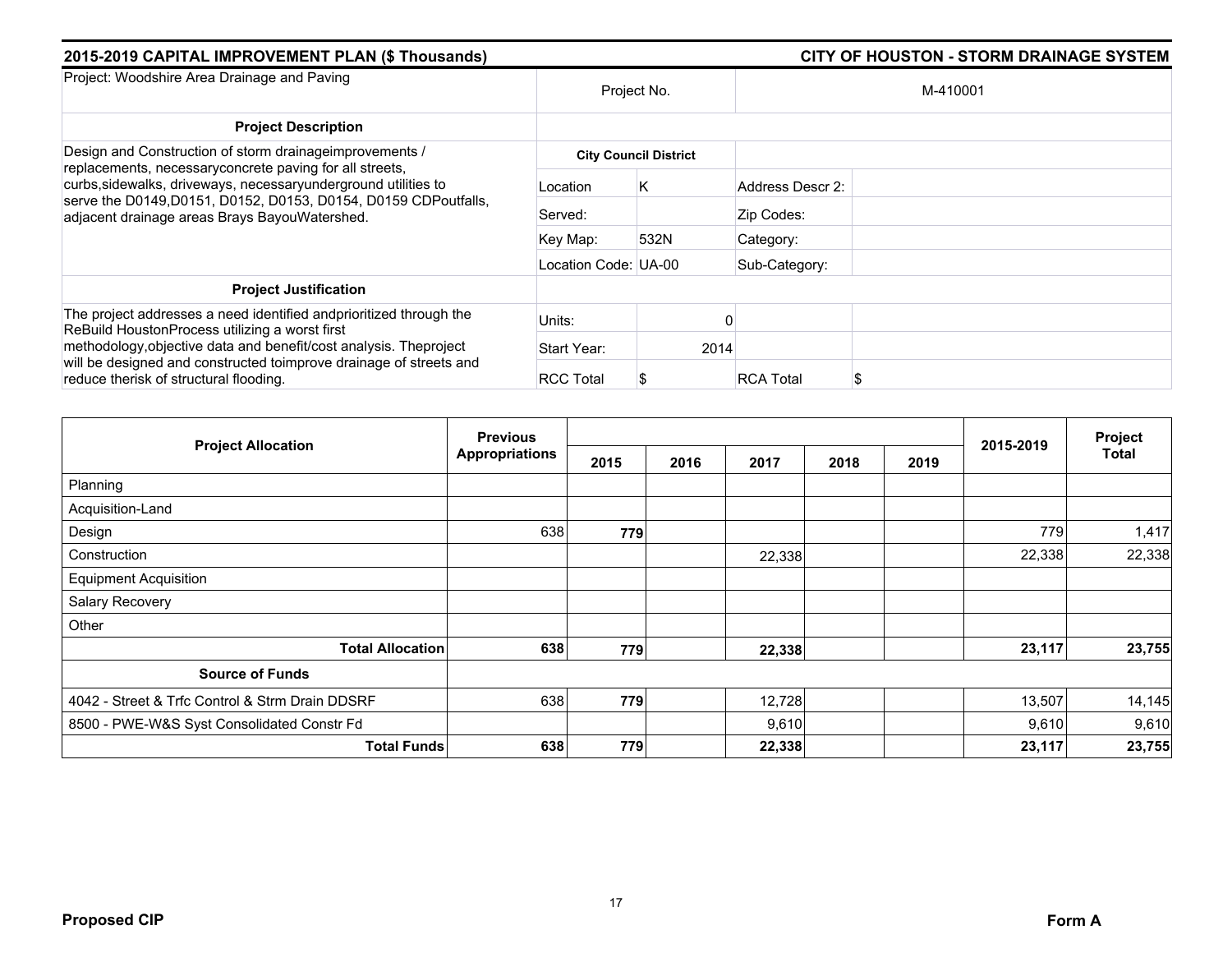| 2015-2019 CAPITAL IMPROVEMENT PLAN (\$ Thousands)                                                                                                                                  | <b>CITY OF HOUSTON - STORM DRAINAGE SYSTEM</b> |                              |                  |          |
|------------------------------------------------------------------------------------------------------------------------------------------------------------------------------------|------------------------------------------------|------------------------------|------------------|----------|
| Project: Potomac & Nantucket Area Drng and Paving                                                                                                                                  | Project No.                                    |                              |                  | M-410002 |
| <b>Project Description</b>                                                                                                                                                         |                                                |                              |                  |          |
| Westheimer and San Felipe: Design and Construction of storm<br>drainageimprovements, necessary concrete paving, curbs, sidewalks,                                                  |                                                | <b>City Council District</b> |                  |          |
| driveways, undergroundutilities to serve Potomac and Nantucket area<br>and adjacent drainage areas, in Bering Ditchsubwatershed of<br>Buffalo Bayou Watershed.                     | Location                                       | G, J                         | Address Descr 2: |          |
|                                                                                                                                                                                    | Served:                                        |                              | Zip Codes:       |          |
|                                                                                                                                                                                    | Key Map:                                       | 491N                         | Category:        |          |
|                                                                                                                                                                                    | Location Code: UA-00                           |                              | Sub-Category:    |          |
| <b>Project Justification</b>                                                                                                                                                       |                                                |                              |                  |          |
| The project addresses a need identified and prioritized through the<br>ReBuild HoustonProcess utilizing a worst first                                                              | Units:                                         |                              |                  |          |
| methodology, objective data and benefit/cost analysis. The project<br>will be designed and constructed toimprove drainage of streets and<br>reduce therisk of structural flooding. | Start Year:                                    | 2014                         |                  |          |
|                                                                                                                                                                                    | <b>RCC Total</b>                               |                              | <b>RCA Total</b> |          |

|                                                 | <b>Previous</b>       |      |              |      | Project |           |        |
|-------------------------------------------------|-----------------------|------|--------------|------|---------|-----------|--------|
| <b>Project Allocation</b>                       | <b>Appropriations</b> | 2015 | 2016<br>2017 | 2018 | 2019    | 2015-2019 | Total  |
| Planning                                        |                       |      |              |      |         |           |        |
| Acquisition-Land                                |                       |      |              |      |         |           |        |
| Design                                          | 311                   | 562  |              |      |         | 562       | 873    |
| Construction                                    |                       |      | 11,160       |      |         | 11,160    | 11,160 |
| <b>Equipment Acquisition</b>                    |                       |      |              |      |         |           |        |
| Salary Recovery                                 |                       |      |              |      |         |           |        |
| Other                                           |                       |      |              |      |         |           |        |
| <b>Total Allocation</b>                         | 311                   | 562  | 11,160       |      |         | 11,722    | 12,033 |
| <b>Source of Funds</b>                          |                       |      |              |      |         |           |        |
| 4042 - Street & Trfc Control & Strm Drain DDSRF | 311                   | 562  | 8,731        |      |         | 9,293     | 9,604  |
| 8500 - PWE-W&S Syst Consolidated Constr Fd      |                       |      | 2,429        |      |         | 2,429     | 2,429  |
| <b>Total Funds</b>                              | 311                   | 562  | 11,160       |      |         | 11,722    | 12,033 |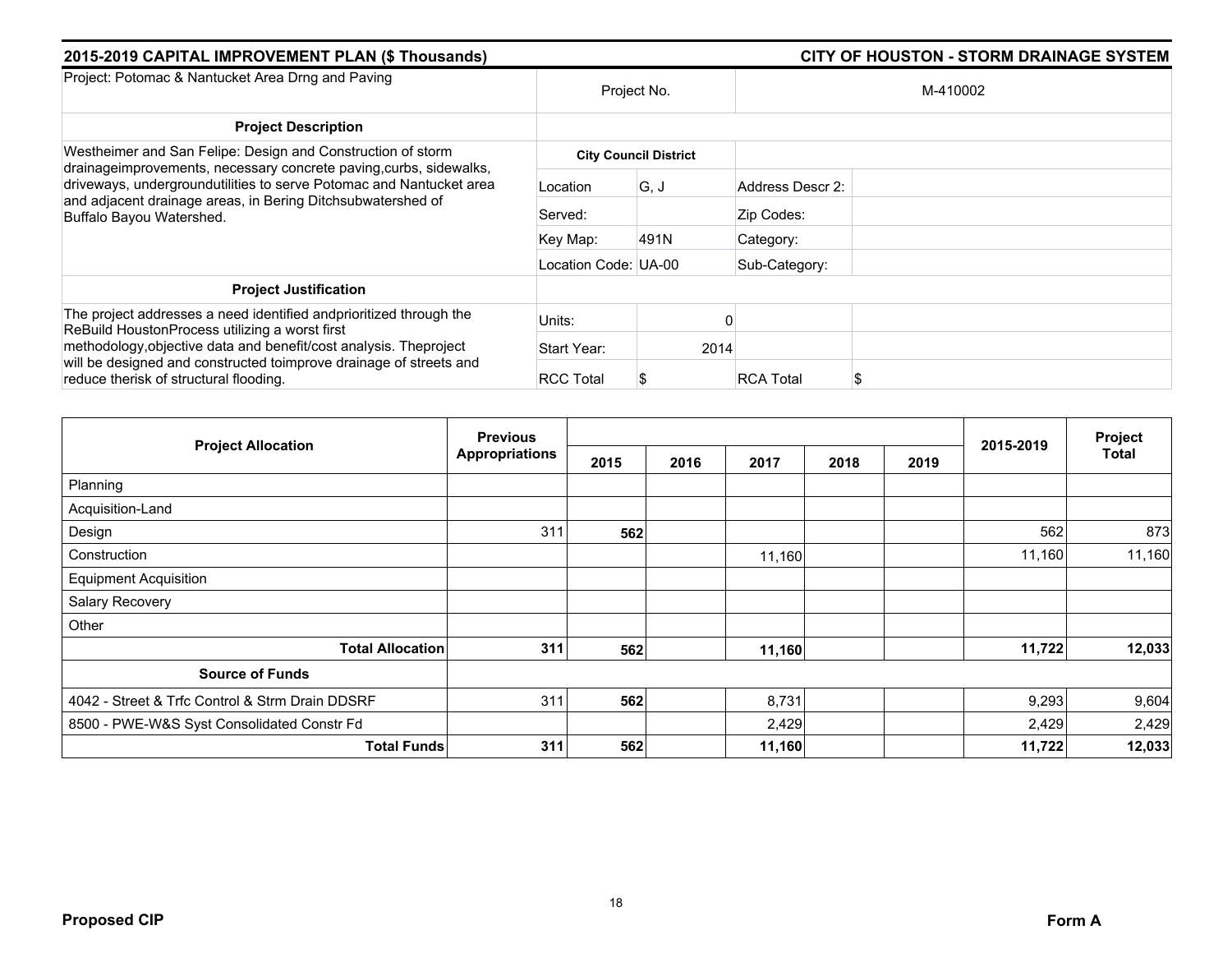| 2015-2019 CAPITAL IMPROVEMENT PLAN (\$ Thousands)                                                                                                                           |                      | <b>CITY OF HOUSTON - STORM DRAINAGE SYSTEM</b> |                       |  |  |  |
|-----------------------------------------------------------------------------------------------------------------------------------------------------------------------------|----------------------|------------------------------------------------|-----------------------|--|--|--|
| Project: Roosevelt, Edel Plaza, Little York Acres<br>DRAINAGE AND PAVING                                                                                                    |                      | Project No.                                    | M-410003              |  |  |  |
| <b>Project Description</b>                                                                                                                                                  |                      |                                                |                       |  |  |  |
| Replaces existing roadside ditches and<br>asphalt streets with concrete curb-and-gutter                                                                                     |                      | <b>City Council District</b>                   |                       |  |  |  |
| streets in critical areas. The project improves<br>sheet flow and reduces risk of structural<br>flooding. Project will replace deficient water<br>and sanitary sewer lines. | Location             | H.                                             | Address Descr 2:      |  |  |  |
|                                                                                                                                                                             | Served:              |                                                | Zip Codes:            |  |  |  |
|                                                                                                                                                                             | Key Map:             | 413T,413U                                      | Category:             |  |  |  |
|                                                                                                                                                                             | Location Code: UA-00 |                                                | Sub-Category:         |  |  |  |
| <b>Project Justification</b>                                                                                                                                                |                      |                                                |                       |  |  |  |
| The project addresses a need identified and<br>prioritized through the ReBuild Houston                                                                                      | Units:               |                                                |                       |  |  |  |
| Process utilizing a worst first methodology,                                                                                                                                | Start Year:          | 2014                                           |                       |  |  |  |
| objective data and benefit/cost analysis. The<br>project will be designed and constructed to<br>improve drainage of streets and reduce the<br>risk of structural flooding.  | <b>RCC Total</b>     |                                                | <b>RCA Total</b><br>S |  |  |  |

| <b>Project Allocation</b>                       | <b>Previous</b>       |      |      |       | Project |      |           |       |
|-------------------------------------------------|-----------------------|------|------|-------|---------|------|-----------|-------|
|                                                 | <b>Appropriations</b> | 2015 | 2016 | 2017  | 2018    | 2019 | 2015-2019 | Total |
| Planning                                        |                       |      |      |       |         |      |           |       |
| Acquisition-Land                                |                       |      |      |       |         |      |           |       |
| Design                                          | 320                   | 248  |      |       |         |      | 248       | 568   |
| Construction                                    |                       |      |      | 3,017 |         |      | 3,017     | 3,017 |
| <b>Equipment Acquisition</b>                    |                       |      |      |       |         |      |           |       |
| <b>Salary Recovery</b>                          |                       |      |      |       |         |      |           |       |
| Other                                           |                       |      |      |       |         |      |           |       |
| <b>Total Allocation</b>                         | 320                   | 248  |      | 3,017 |         |      | 3,265     | 3,585 |
| <b>Source of Funds</b>                          |                       |      |      |       |         |      |           |       |
| 4042 - Street & Trfc Control & Strm Drain DDSRF | 320                   | 248  |      | 2,194 |         |      | 2,442     | 2,762 |
| 8500 - PWE-W&S Syst Consolidated Constr Fd      |                       |      |      | 823   |         |      | 823       | 823   |
| <b>Total Funds</b>                              | 320                   | 248  |      | 3,017 |         |      | 3,265     | 3,585 |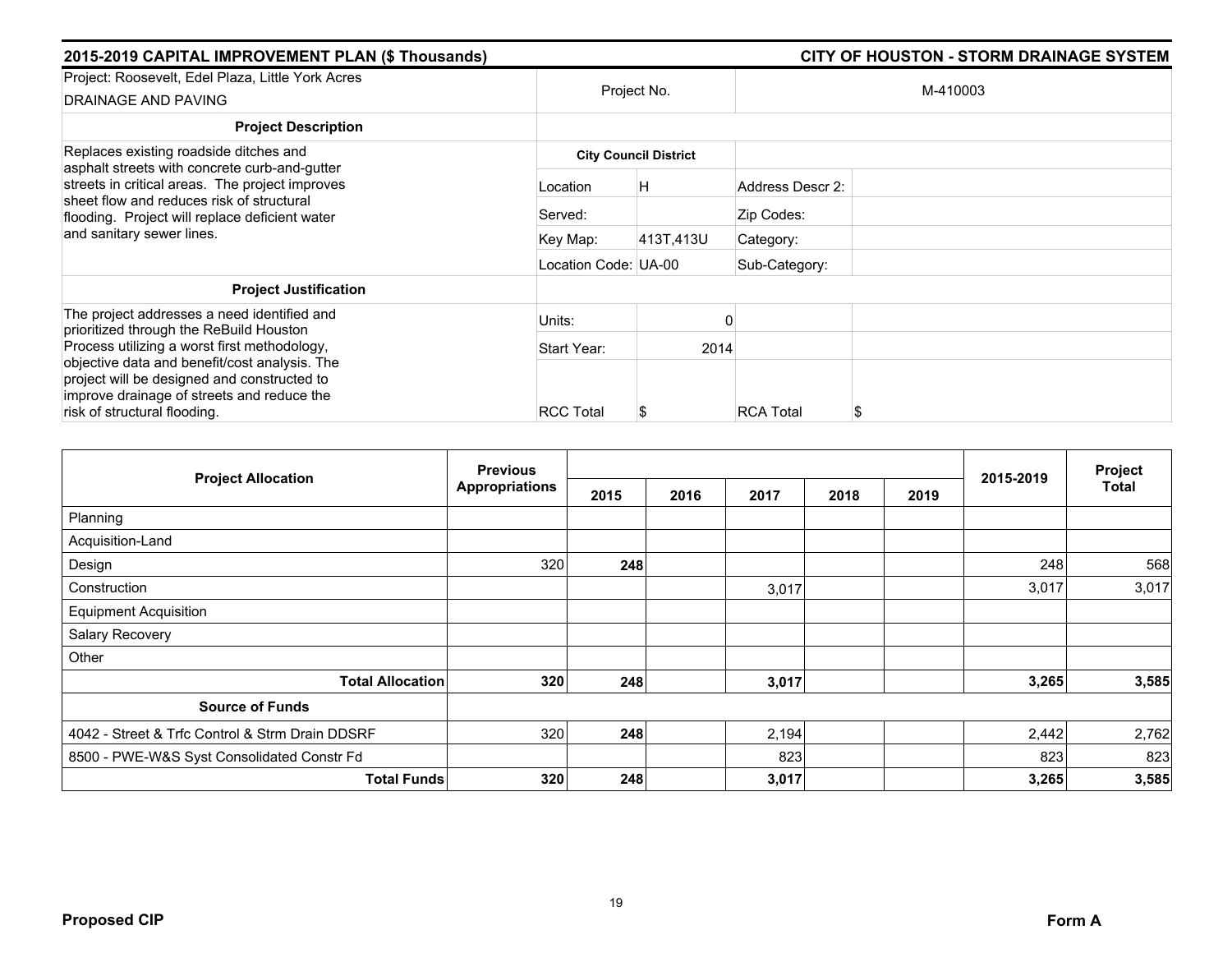| 2015-2019 CAPITAL IMPROVEMENT PLAN (\$ Thousands)                                                                                                                          |                      | <b>CITY OF HOUSTON - STORM DRAINAGE SYSTEM</b> |                       |  |  |  |
|----------------------------------------------------------------------------------------------------------------------------------------------------------------------------|----------------------|------------------------------------------------|-----------------------|--|--|--|
| Project: Little York, Courlandt Mdws, York Mdws<br>DRAINAGE AND PAVING                                                                                                     |                      | Project No.                                    | M-410004              |  |  |  |
| <b>Project Description</b>                                                                                                                                                 |                      |                                                |                       |  |  |  |
| Project installs new drainage systems to<br>handle the 100-year flows in the critical area.                                                                                |                      | <b>City Council District</b>                   |                       |  |  |  |
| Project will install curb-and-gutter streets.<br>Project will replace deficient water and<br>sanitary sewer lines.                                                         | Location             | H.                                             | Address Descr 2:      |  |  |  |
|                                                                                                                                                                            | Served:              |                                                | Zip Codes:            |  |  |  |
|                                                                                                                                                                            | Key Map:             | 412V,413S                                      | Category:             |  |  |  |
|                                                                                                                                                                            | Location Code: UA-00 |                                                | Sub-Category:         |  |  |  |
| <b>Project Justification</b>                                                                                                                                               |                      |                                                |                       |  |  |  |
| The project addresses a need identified and<br>prioritized through the ReBuild Houston                                                                                     | Units:               |                                                |                       |  |  |  |
| Process utilizing a worst first methodology,                                                                                                                               | Start Year:          | 2014                                           |                       |  |  |  |
| objective data and benefit/cost analysis. The<br>project will be designed and constructed to<br>improve drainage of streets and reduce the<br>risk of structural flooding. | <b>RCC Total</b>     |                                                | <b>RCA Total</b><br>S |  |  |  |

| <b>Project Allocation</b>                       | <b>Previous</b>       |      |      |       | Project |      |           |       |
|-------------------------------------------------|-----------------------|------|------|-------|---------|------|-----------|-------|
|                                                 | <b>Appropriations</b> | 2015 | 2016 | 2017  | 2018    | 2019 | 2015-2019 | Total |
| Planning                                        |                       |      |      |       |         |      |           |       |
| Acquisition-Land                                |                       |      |      |       |         |      |           |       |
| Design                                          | 276                   | 338  |      |       |         |      | 338       | 614   |
| Construction                                    |                       |      |      | 6,710 |         |      | 6,710     | 6,710 |
| <b>Equipment Acquisition</b>                    |                       |      |      |       |         |      |           |       |
| Salary Recovery                                 |                       |      |      |       |         |      |           |       |
| Other                                           |                       |      |      |       |         |      |           |       |
| <b>Total Allocation</b>                         | 276                   | 338  |      | 6,710 |         |      | 7,048     | 7,324 |
| <b>Source of Funds</b>                          |                       |      |      |       |         |      |           |       |
| 4042 - Street & Trfc Control & Strm Drain DDSRF | 276                   | 338  |      | 4,487 |         |      | 4,825     | 5,101 |
| 8500 - PWE-W&S Syst Consolidated Constr Fd      |                       |      |      | 2,223 |         |      | 2,223     | 2,223 |
| <b>Total Funds</b>                              | 276                   | 338  |      | 6,710 |         |      | 7,048     | 7,324 |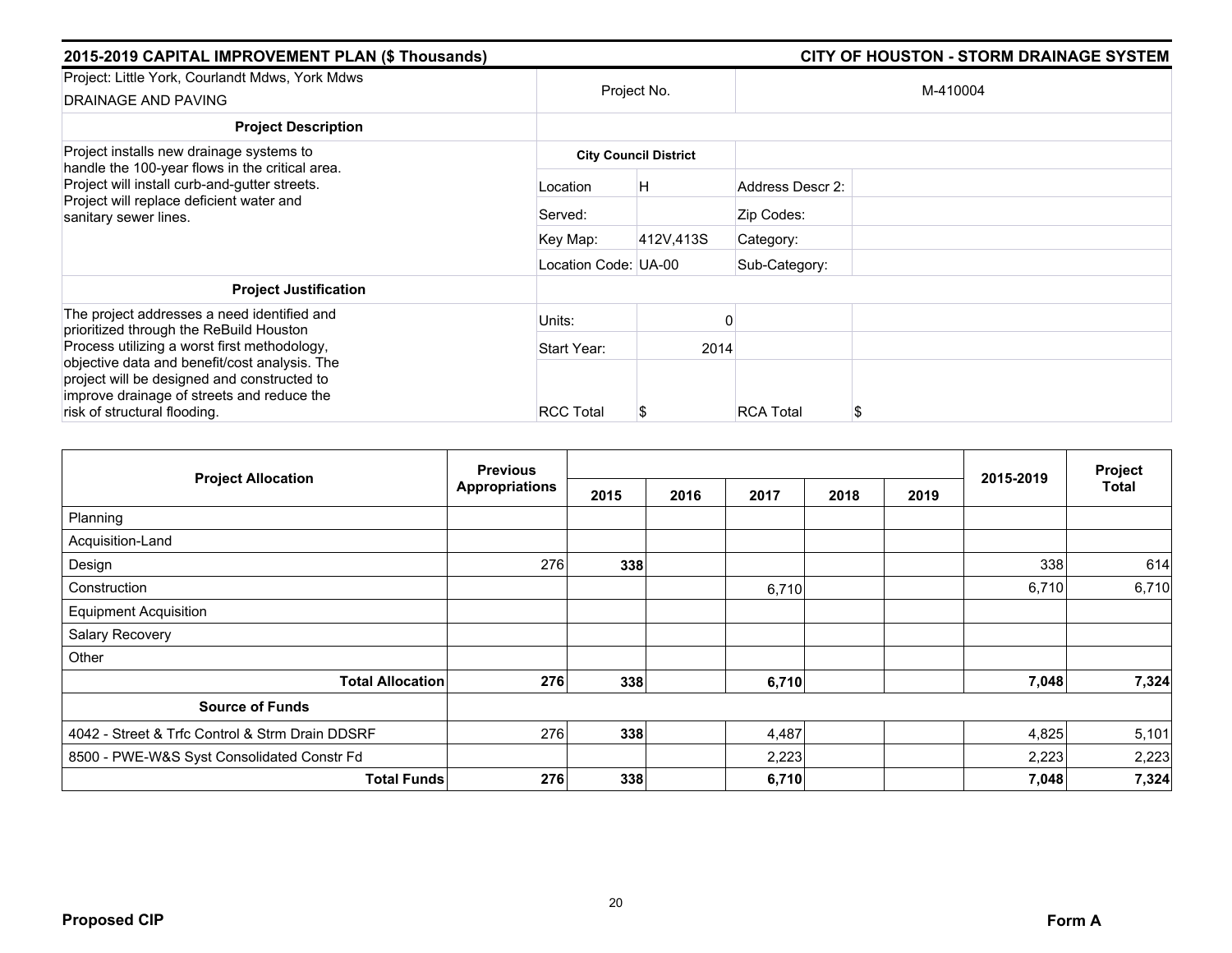| 2015-2019 CAPITAL IMPROVEMENT PLAN (\$ Thousands)                                                                                                                |                      | <b>CITY OF HOUSTON - STORM DRAINAGE SYSTEM</b> |                       |  |  |  |
|------------------------------------------------------------------------------------------------------------------------------------------------------------------|----------------------|------------------------------------------------|-----------------------|--|--|--|
| Project: Spring Shadows (North)<br>DRAINAGE AND PAVING                                                                                                           | Project No.          |                                                | M-410005              |  |  |  |
| <b>Project Description</b>                                                                                                                                       |                      |                                                |                       |  |  |  |
| Provides for the ROW acquisition, design and construction of storm<br>drainage improvements, necessary concrete paving, curbs,                                   |                      | <b>City Council District</b>                   |                       |  |  |  |
| sidewalks, driveways, and underground utilities to serveSpring<br>Shadows Sub, and adjacent drainageareas within Buffalo Bayou and<br>White Oak BayouWatersheds. | Location             | A                                              | Address Descr 2:      |  |  |  |
|                                                                                                                                                                  | Served:              |                                                | Zip Codes:            |  |  |  |
|                                                                                                                                                                  | Key Map:             | 450N,450P                                      | Category:             |  |  |  |
|                                                                                                                                                                  | Location Code: UA-00 |                                                | Sub-Category:         |  |  |  |
| <b>Project Justification</b>                                                                                                                                     |                      |                                                |                       |  |  |  |
| The project addresses a need identified andprioritized through the<br>ReBuild HoustonProcess utilizing a worst first                                             | Units:               |                                                |                       |  |  |  |
| methodology, objective data and benefit/cost analysis. The project                                                                                               | Start Year:          | 2014                                           |                       |  |  |  |
| will be designed and constructed toimprove drainage of streets and<br>reduce therisk of structural flooding.                                                     | <b>RCC Total</b>     |                                                | <b>RCA Total</b><br>S |  |  |  |

|                                                 | <b>Previous</b>       |      |      |       | Project |      |           |        |
|-------------------------------------------------|-----------------------|------|------|-------|---------|------|-----------|--------|
| <b>Project Allocation</b>                       | <b>Appropriations</b> | 2015 | 2016 | 2017  | 2018    | 2019 | 2015-2019 | Total  |
| Planning                                        |                       |      |      |       |         |      |           |        |
| Acquisition-Land                                |                       |      |      |       |         |      |           |        |
| Design                                          | 760                   | 468  |      |       |         |      | 468       | 1,228  |
| Construction                                    |                       |      |      | 9,269 |         |      | 9,269     | 9,269  |
| <b>Equipment Acquisition</b>                    |                       |      |      |       |         |      |           |        |
| Salary Recovery                                 |                       |      |      |       |         |      |           |        |
| Other                                           |                       |      |      |       |         |      |           |        |
| <b>Total Allocation</b>                         | 760                   | 468  |      | 9,269 |         |      | 9,737     | 10,497 |
| <b>Source of Funds</b>                          |                       |      |      |       |         |      |           |        |
| 4042 - Street & Trfc Control & Strm Drain DDSRF | 760                   | 468  |      | 8,560 |         |      | 9,028     | 9,788  |
| 8500 - PWE-W&S Syst Consolidated Constr Fd      |                       |      |      | 709   |         |      | 709       | 709    |
| <b>Total Funds</b>                              | 760                   | 468  |      | 9,269 |         |      | 9,737     | 10,497 |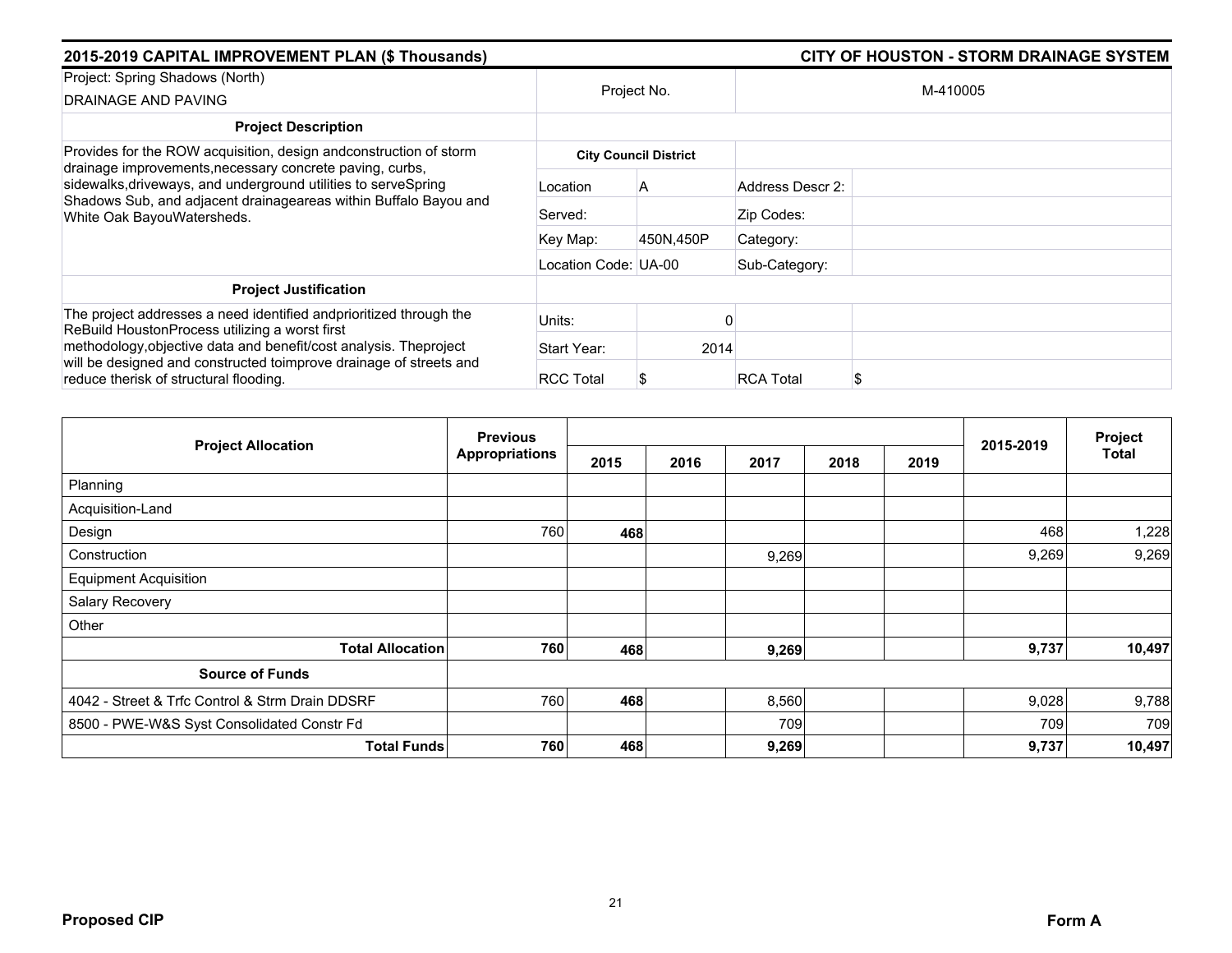| 2015-2019 CAPITAL IMPROVEMENT PLAN (\$ Thousands)                                                                                                                       |                      |                              |                       |          |  |
|-------------------------------------------------------------------------------------------------------------------------------------------------------------------------|----------------------|------------------------------|-----------------------|----------|--|
| Project: Arlington Heights Area<br>Drainage and Paving                                                                                                                  | Project No.          |                              |                       | M-410006 |  |
| <b>Project Description</b>                                                                                                                                              |                      |                              |                       |          |  |
| Project provides for the ROW acquisition, design and construction of<br>storm drainage improvements, necessary conc paving, curbs, sidewalks,                           |                      | <b>City Council District</b> |                       |          |  |
| driveways, and utilities to serve the Arlington Heights Subdivision,<br>CDP outfall C0268, C0272, C0275, C0308, C0309, C0814. Project includes<br>two (2) sub-projects. | Location             | E                            | Address Descr 2:      |          |  |
|                                                                                                                                                                         | Served:              |                              | Zip Codes:            |          |  |
|                                                                                                                                                                         | Key Map:             | 576C,576G                    | Category:             |          |  |
|                                                                                                                                                                         | Location Code: UA-00 |                              | Sub-Category:         |          |  |
| <b>Project Justification</b>                                                                                                                                            |                      |                              |                       |          |  |
| The project addresses a need identified and prioritized through the<br>ReBuild Houston Process utilizing a worst first methodology, objective                           | Units:               |                              |                       |          |  |
| data and benefit/cost analysis. The project will be designed and<br>constructed to improve drainage of streets and reduce the risk of<br>structural flooding.           | Start Year:          | 2013                         |                       |          |  |
|                                                                                                                                                                         | <b>RCC Total</b>     |                              | <b>RCA Total</b><br>S |          |  |

| <b>Project Allocation</b>                       | <b>Previous</b>       |       |      |        |      |        |           | Project      |
|-------------------------------------------------|-----------------------|-------|------|--------|------|--------|-----------|--------------|
|                                                 | <b>Appropriations</b> | 2015  | 2016 | 2017   | 2018 | 2019   | 2015-2019 | <b>Total</b> |
| Planning                                        |                       |       |      |        |      |        |           |              |
| Acquisition-Land                                |                       |       |      |        |      |        |           |              |
| Design                                          | 743                   | 1,491 |      |        |      |        | 1,491     | 2,234        |
| Construction                                    |                       |       |      | 16,743 |      | 15,360 | 32,103    | 32,103       |
| <b>Equipment Acquisition</b>                    |                       |       |      |        |      |        |           |              |
| Salary Recovery                                 |                       |       |      |        |      |        |           |              |
| Other                                           |                       |       |      |        |      |        |           |              |
| <b>Total Allocation</b>                         | 743                   | 1,491 |      | 16,743 |      | 15,360 | 33,594    | 34,337       |
| <b>Source of Funds</b>                          |                       |       |      |        |      |        |           |              |
| 4042 - Street & Trfc Control & Strm Drain DDSRF | 743                   | 1,491 |      | 9,084  |      | 7,808  | 18,383    | 19,126       |
| 8500 - PWE-W&S Syst Consolidated Constr Fd      |                       |       |      | 7,659  |      | 7,552  | 15,211    | 15,211       |
| <b>Total Funds</b>                              | 743                   | 1,491 |      | 16,743 |      | 15,360 | 33,594    | 34,337       |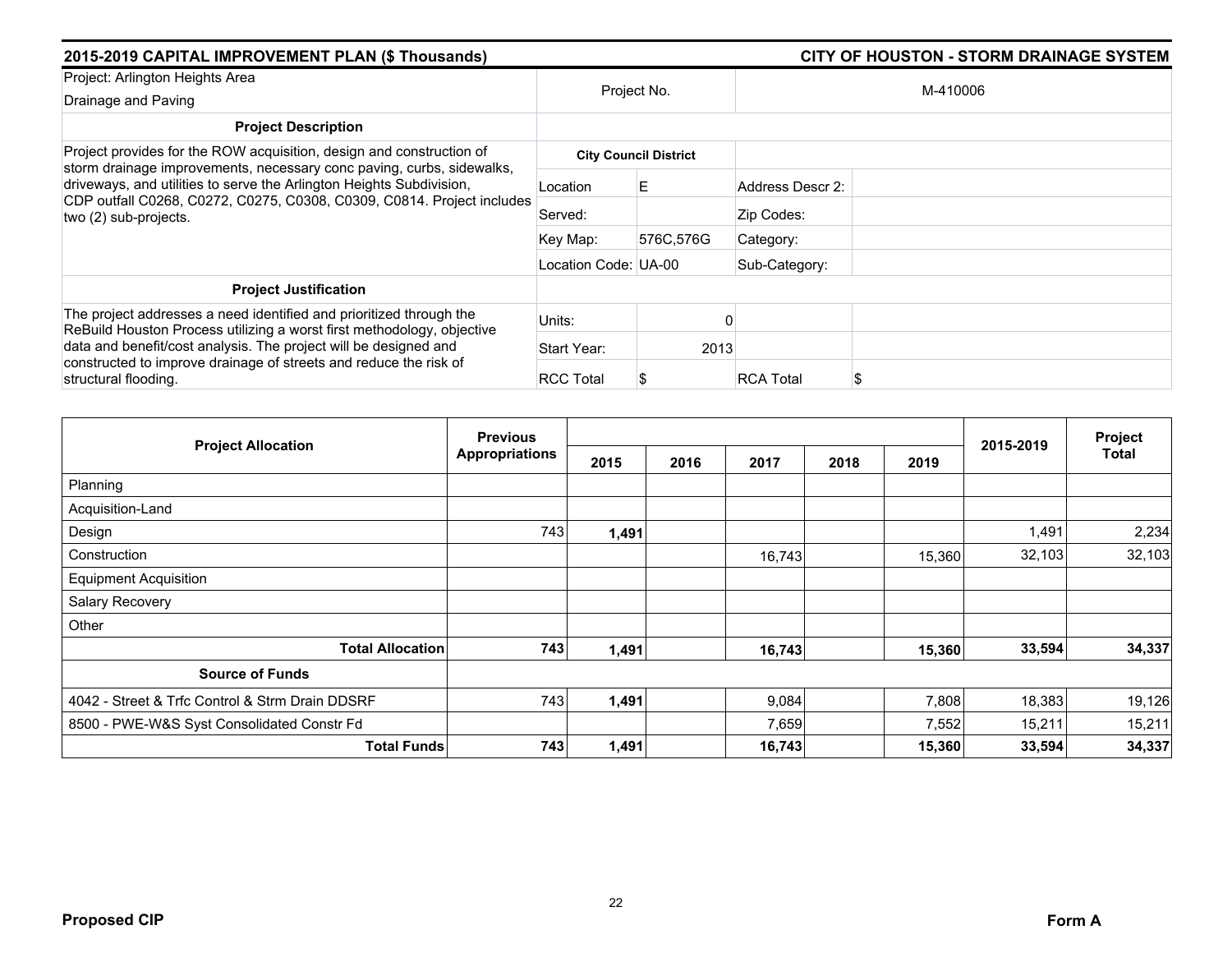| 2015-2019 CAPITAL IMPROVEMENT PLAN (\$ Thousands)                                                                                                                          |                      |                              |                        |  |  |  |
|----------------------------------------------------------------------------------------------------------------------------------------------------------------------------|----------------------|------------------------------|------------------------|--|--|--|
| Project: Gulf Terrace Sec 1, Acre Homes Area                                                                                                                               |                      |                              |                        |  |  |  |
| Drainage and Paving                                                                                                                                                        |                      | Project No.                  | M-410007               |  |  |  |
| <b>Project Description</b>                                                                                                                                                 |                      |                              |                        |  |  |  |
| Provides ROW acquisition, design & construction of storm drainage<br>improvements, necessary conc paving, curbs, sidewalks, driveways, and                                 |                      | <b>City Council District</b> |                        |  |  |  |
| utilities to serve Gulfway Terrace Sec 1 & Acre Homes Sub, CDP outfall<br>C0280 & C0288 & adjacent drainage areas. Sims Bayou Watershed.<br>Includes two (2) sub-projects. | Location             | E.                           | Address Descr 2:       |  |  |  |
|                                                                                                                                                                            | Served:              |                              | Zip Codes:             |  |  |  |
|                                                                                                                                                                            | Key Map:             | 576F,576K                    | Category:              |  |  |  |
|                                                                                                                                                                            | Location Code: UA-00 |                              | Sub-Category:          |  |  |  |
| <b>Project Justification</b>                                                                                                                                               |                      |                              |                        |  |  |  |
| The project addresses a need identified and prioritized through the<br>ReBuild Houston Process utilizing a worst first methodology, objective                              | Units:               |                              |                        |  |  |  |
| data and benefit/cost analysis. The project will be designed and                                                                                                           | Start Year:          |                              |                        |  |  |  |
| constructed to improve drainage of streets and reduce the risk of<br>structural flooding.                                                                                  | <b>RCC Total</b>     |                              | <b>RCA Total</b><br>\$ |  |  |  |

| <b>Previous</b><br><b>Project Allocation</b>    |                       |      |      |      |       | 2015-2019 | Project |              |
|-------------------------------------------------|-----------------------|------|------|------|-------|-----------|---------|--------------|
|                                                 | <b>Appropriations</b> | 2015 | 2016 | 2017 | 2018  | 2019      |         | <b>Total</b> |
| Planning                                        |                       |      |      |      |       |           |         |              |
| Acquisition-Land                                |                       |      |      | 219  |       |           | 219     | 219          |
| Design                                          |                       | 675  | 687  |      |       |           | 1,362   | 1,362        |
| Construction                                    |                       |      |      |      | 8,319 |           | 8,319   | 8,319        |
| <b>Equipment Acquisition</b>                    |                       |      |      |      |       |           |         |              |
| Salary Recovery                                 |                       |      |      |      |       |           |         |              |
| Other                                           |                       |      |      |      |       |           |         |              |
| <b>Total Allocation</b>                         |                       | 675  | 687  | 219  | 8,319 |           | 9,900   | 9,900        |
| <b>Source of Funds</b>                          |                       |      |      |      |       |           |         |              |
| 4042 - Street & Trfc Control & Strm Drain DDSRF |                       | 675  | 687  | 219  | 8,319 |           | 9,900   | 9,900        |
| <b>Total Funds</b>                              |                       | 675  | 687  | 219  | 8,319 |           | 9,900   | 9,900        |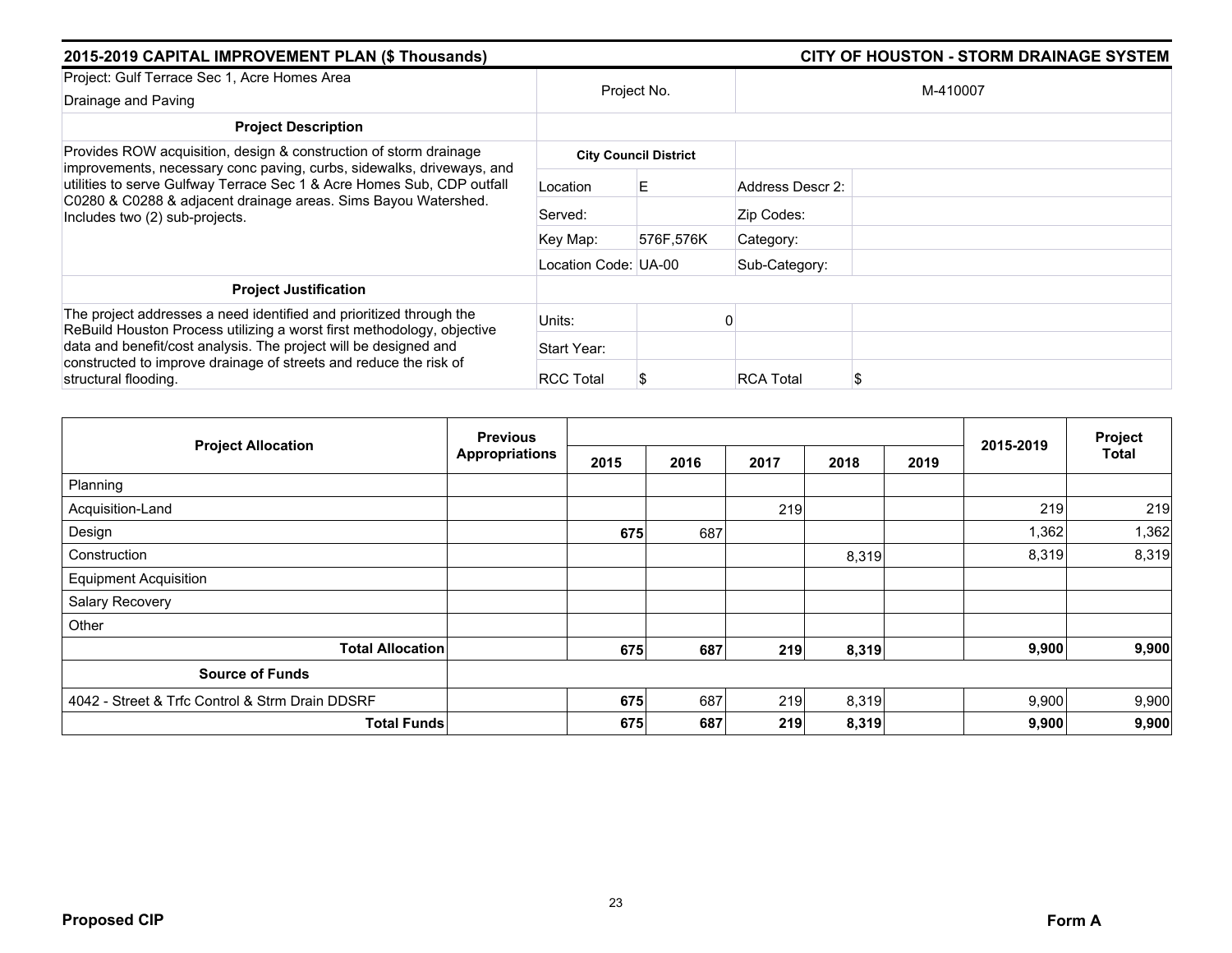| 2015-2019 CAPITAL IMPROVEMENT PLAN (\$ Thousands)                                                                                                       |                      |                              |                       |  |  |
|---------------------------------------------------------------------------------------------------------------------------------------------------------|----------------------|------------------------------|-----------------------|--|--|
| Project: Freeway Manor: South of Edgebrook Dr.<br>DRAINAGE AND PAVING                                                                                   |                      | Project No.                  | M-410008              |  |  |
| <b>Project Description</b>                                                                                                                              |                      |                              |                       |  |  |
| Provides ROW acquisition, design and construction of storm drainage<br>improvements, necessary concrete paving, curbs,                                  |                      | <b>City Council District</b> |                       |  |  |
| sidewalks, driveways, and underground utilities to serve<br>theFreeway Manor Sub, CDP outfall C0281 andadjacent drainage<br>areas, Sims BayouWatershed. | Location             | Е                            | Address Descr 2:      |  |  |
|                                                                                                                                                         | Served:              |                              | Zip Codes:            |  |  |
|                                                                                                                                                         | Key Map:             | 576F                         | Category:             |  |  |
|                                                                                                                                                         | Location Code: UA-00 |                              | Sub-Category:         |  |  |
| <b>Project Justification</b>                                                                                                                            |                      |                              |                       |  |  |
| The project addresses a need identified and prioritized through the<br>ReBuild HoustonProcess utilizing a worst first                                   | Units:               |                              |                       |  |  |
| methodology, objective data and benefit/cost analysis. Theproject                                                                                       | Start Year:          |                              |                       |  |  |
| will be designed and constructed toimprove drainage of streets and<br>reduce therisk of structural flooding.                                            | <b>RCC Total</b>     |                              | <b>RCA Total</b><br>S |  |  |

| <b>Project Allocation</b>                       | <b>Previous</b>       |      |      |      | Project |      |           |        |
|-------------------------------------------------|-----------------------|------|------|------|---------|------|-----------|--------|
|                                                 | <b>Appropriations</b> | 2015 | 2016 | 2017 | 2018    | 2019 | 2015-2019 | Total  |
| Planning                                        |                       |      |      |      |         |      |           |        |
| Acquisition-Land                                |                       |      |      | 116  |         |      | 116       | 116    |
| Design                                          |                       | 680  | 692  |      |         |      | 1,372     | 1,372  |
| Construction                                    |                       |      |      |      | 13,945  |      | 13,945    | 13,945 |
| <b>Equipment Acquisition</b>                    |                       |      |      |      |         |      |           |        |
| Salary Recovery                                 |                       |      |      |      |         |      |           |        |
| Other                                           |                       |      |      |      |         |      |           |        |
| <b>Total Allocation</b>                         |                       | 680  | 692  | 116  | 13,945  |      | 15,433    | 15,433 |
| <b>Source of Funds</b>                          |                       |      |      |      |         |      |           |        |
| 4042 - Street & Trfc Control & Strm Drain DDSRF |                       | 680  | 692  | 116  | 9,320   |      | 10,808    | 10,808 |
| 8500 - PWE-W&S Syst Consolidated Constr Fd      |                       |      |      |      | 4,625   |      | 4,625     | 4,625  |
| <b>Total Funds</b>                              |                       | 680  | 692  | 116  | 13,945  |      | 15,433    | 15,433 |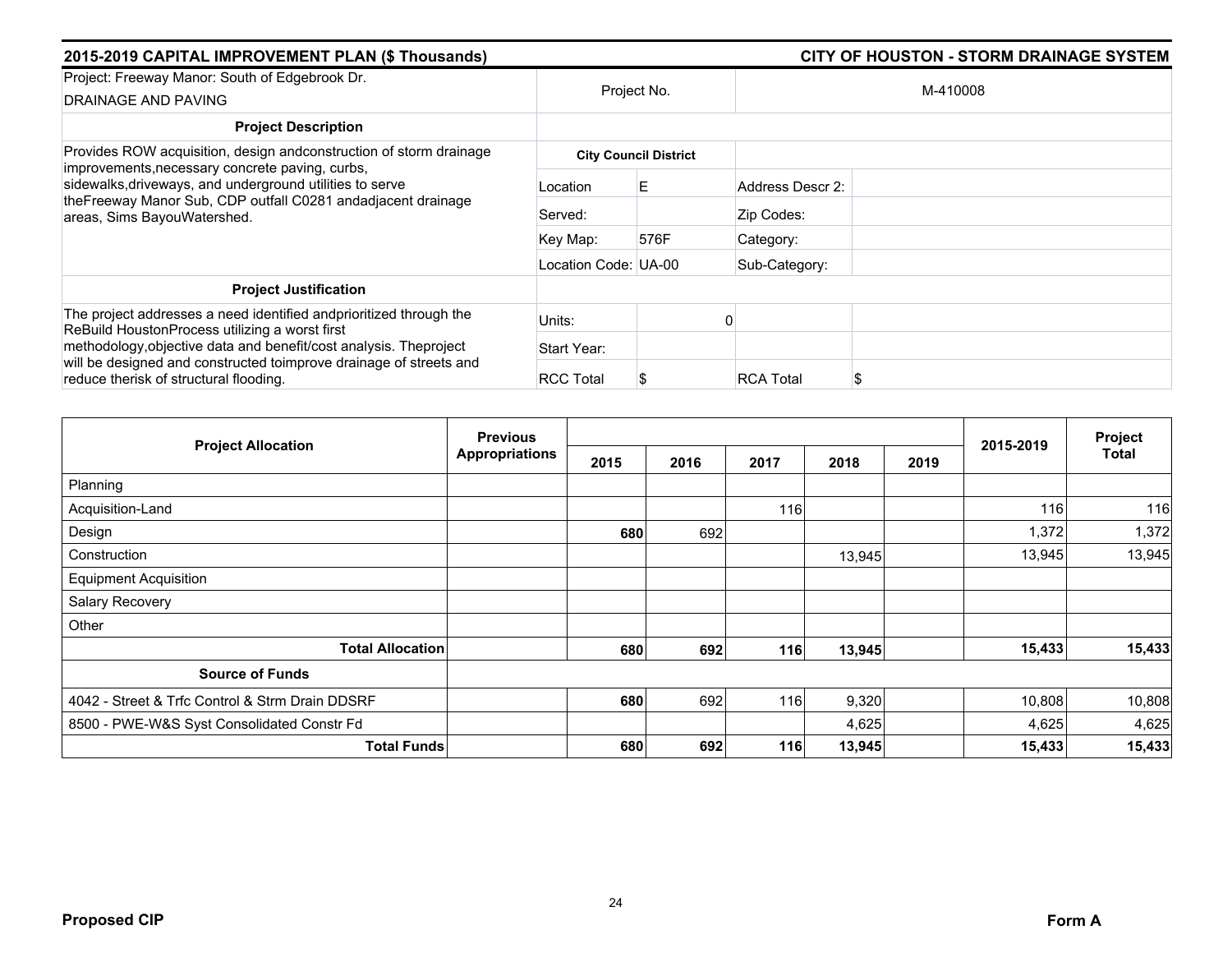| 2015-2019 CAPITAL IMPROVEMENT PLAN (\$ Thousands)                                                                                                                                                                                              |                      |                              | <b>CITY OF HOUSTON - STORM DRAINAGE SYSTEM</b> |
|------------------------------------------------------------------------------------------------------------------------------------------------------------------------------------------------------------------------------------------------|----------------------|------------------------------|------------------------------------------------|
| Project: Briarmeadow Subdivision Area<br>DRAINAGE AND PAVING                                                                                                                                                                                   |                      | Project No.                  | M-410009                                       |
| <b>Project Description</b>                                                                                                                                                                                                                     |                      |                              |                                                |
| Provides ROW acquisition, design and construction of storm drainage                                                                                                                                                                            |                      | <b>City Council District</b> |                                                |
| improvements, necessary concrete paving, curbs,<br>sidewalks, driveways, and utilities to serve the Briarmeadow<br>Subdivision, and adjacentdrainage areas within the Buffalo<br>BayouWatershed. This project includes three (3) sub-projects. | Location             | F.J                          | Address Descr 2:                               |
|                                                                                                                                                                                                                                                | Served:              |                              | Zip Codes:                                     |
|                                                                                                                                                                                                                                                | Key Map:             | 490V,490Z,                   | Category:                                      |
|                                                                                                                                                                                                                                                | Location Code: UA-00 |                              | Sub-Category:                                  |
| <b>Project Justification</b>                                                                                                                                                                                                                   |                      |                              |                                                |
| The project addresses a need identified and prioritized through the<br>ReBuild HoustonProcess utilizing a worst first                                                                                                                          | Units:               |                              |                                                |
| methodology, objective data and benefit/cost analysis. Theproject                                                                                                                                                                              | Start Year:          |                              |                                                |
| will be designed and constructed toimprove drainage of streets and<br>reduce therisk of structural flooding.                                                                                                                                   | <b>RCC Total</b>     |                              | <b>RCA Total</b><br>S                          |

|                                                 | <b>Previous</b>       |      |      |      |        |      | 2015-2019 | Project<br>Total |
|-------------------------------------------------|-----------------------|------|------|------|--------|------|-----------|------------------|
| <b>Project Allocation</b>                       | <b>Appropriations</b> | 2015 | 2016 | 2017 | 2018   | 2019 |           |                  |
| Planning                                        |                       |      |      |      |        |      |           |                  |
| Acquisition-Land                                |                       |      |      |      |        |      |           |                  |
| Design                                          |                       | 552  | 563  |      |        |      | 1,115     | 1,115            |
| Construction                                    |                       |      |      |      | 11,331 |      | 11,331    | 11,331           |
| <b>Equipment Acquisition</b>                    |                       |      |      |      |        |      |           |                  |
| Salary Recovery                                 |                       |      |      |      |        |      |           |                  |
| Other                                           |                       |      |      |      |        |      |           |                  |
| <b>Total Allocation</b>                         |                       | 552  | 563  |      | 11,331 |      | 12,446    | 12,446           |
| <b>Source of Funds</b>                          |                       |      |      |      |        |      |           |                  |
| 4042 - Street & Trfc Control & Strm Drain DDSRF |                       | 552  | 563  |      | 8,260  |      | 9,375     | 9,375            |
| 8500 - PWE-W&S Syst Consolidated Constr Fd      |                       |      |      |      | 3,071  |      | 3,071     | 3,071            |
| <b>Total Funds</b>                              |                       | 552  | 563  |      | 11,331 |      | 12,446    | 12,446           |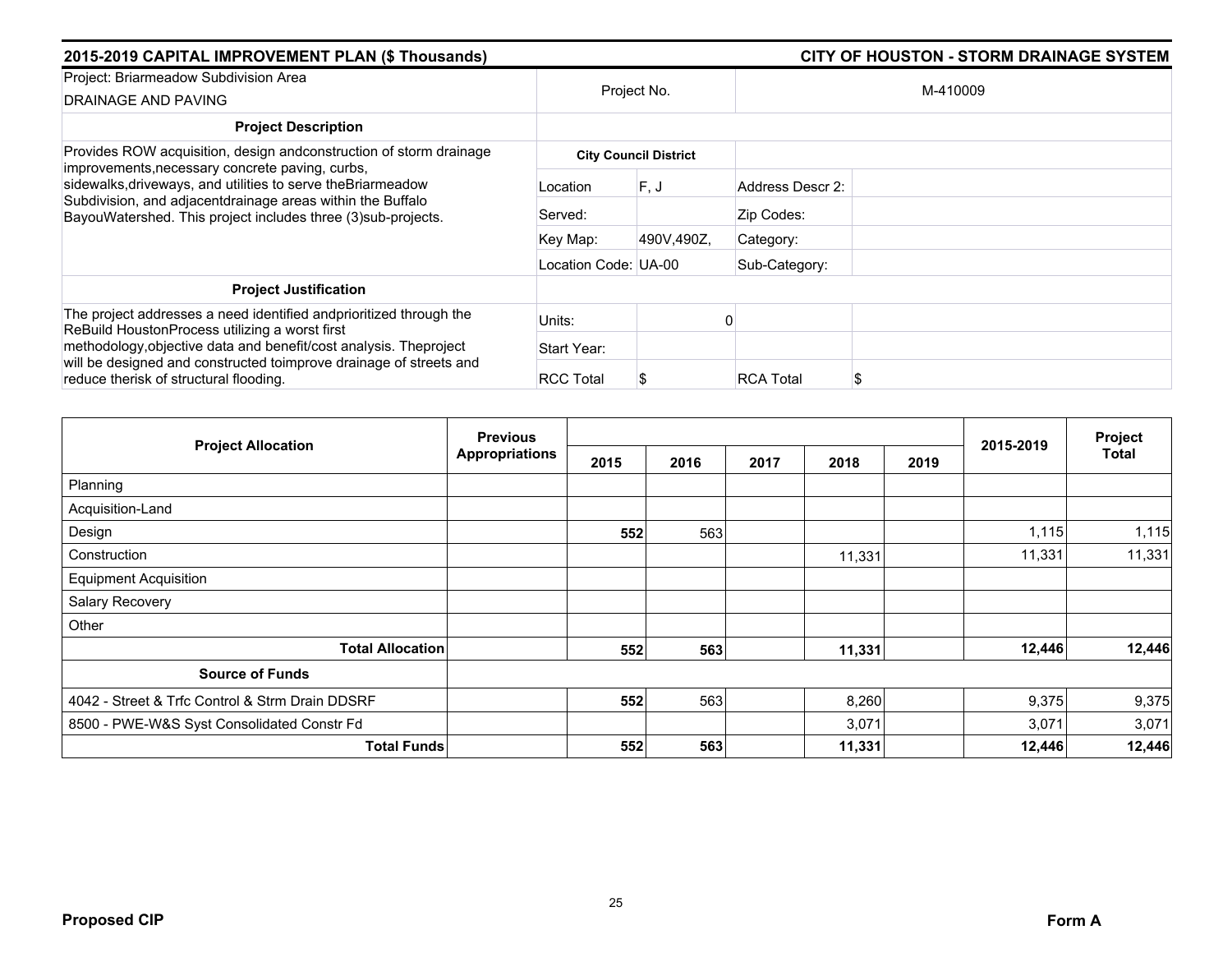|             |                  | <b>CITY OF HOUSTON - STORM DRAINAGE SYSTEM</b>                      |
|-------------|------------------|---------------------------------------------------------------------|
|             |                  | M-410010                                                            |
|             |                  |                                                                     |
|             |                  |                                                                     |
| Location    | E.               | Address Descr 2:                                                    |
| Served:     |                  | Zip Codes:                                                          |
| Key Map:    | 576F             | Category:                                                           |
|             |                  | Sub-Category:                                                       |
|             |                  |                                                                     |
| Units:      |                  |                                                                     |
| Start Year: |                  |                                                                     |
|             |                  | <b>RCA Total</b><br>S                                               |
|             | <b>RCC Total</b> | Project No.<br><b>City Council District</b><br>Location Code: UA-00 |

| <b>Project Allocation</b>                       | <b>Previous</b>       |      |      |      |        |      |           | Project      |
|-------------------------------------------------|-----------------------|------|------|------|--------|------|-----------|--------------|
|                                                 | <b>Appropriations</b> | 2015 | 2016 | 2017 | 2018   | 2019 | 2015-2019 | <b>Total</b> |
| Planning                                        |                       |      |      |      |        |      |           |              |
| Acquisition-Land                                |                       |      |      | 116  |        |      | 116       | 116          |
| Design                                          |                       | 905  | 922  |      |        |      | 1,827     | 1,827        |
| Construction                                    |                       |      |      |      | 18,568 |      | 18,568    | 18,568       |
| <b>Equipment Acquisition</b>                    |                       |      |      |      |        |      |           |              |
| Salary Recovery                                 |                       |      |      |      |        |      |           |              |
| Other                                           |                       |      |      |      |        |      |           |              |
| <b>Total Allocation</b>                         |                       | 905  | 922  | 116  | 18,568 |      | 20,511    | 20,511       |
| <b>Source of Funds</b>                          |                       |      |      |      |        |      |           |              |
| 4042 - Street & Trfc Control & Strm Drain DDSRF |                       | 905  | 922  | 116  | 13,329 |      | 15,272    | 15,272       |
| 8500 - PWE-W&S Syst Consolidated Constr Fd      |                       |      |      |      | 5,239  |      | 5,239     | 5,239        |
| <b>Total Funds</b>                              |                       | 905  | 922  | 116  | 18,568 |      | 20,511    | 20,511       |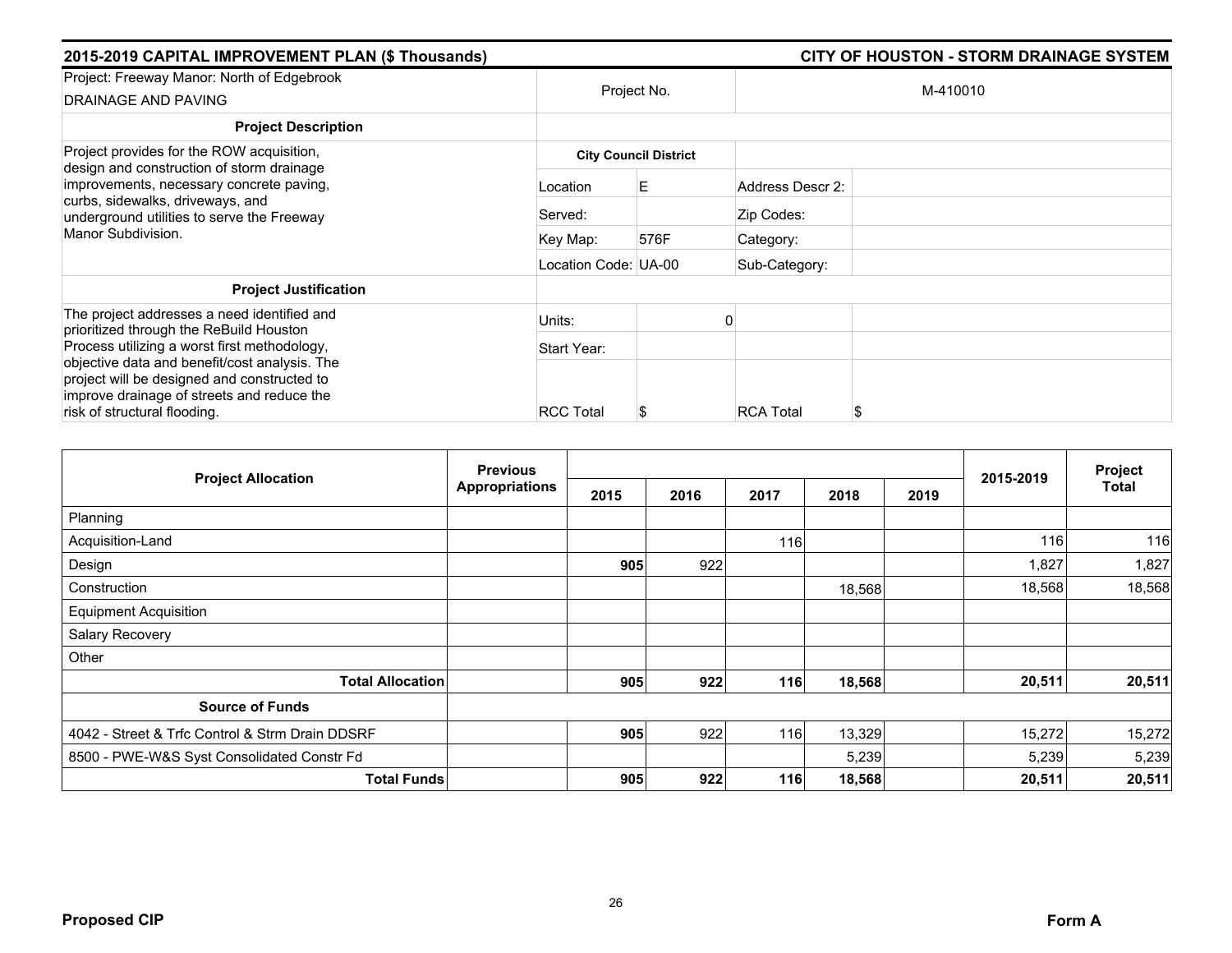| 2015-2019 CAPITAL IMPROVEMENT PLAN (\$ Thousands)                                                                                                                          |                      |                              | <b>CITY OF HOUSTON - STORM DRAINAGE SYSTEM</b> |
|----------------------------------------------------------------------------------------------------------------------------------------------------------------------------|----------------------|------------------------------|------------------------------------------------|
| Project: Melrose Park Sec 2 Area<br><b>DRAINAGE AND PAVING</b>                                                                                                             | Project No.          |                              | M-410013                                       |
| <b>Project Description</b>                                                                                                                                                 |                      |                              |                                                |
| Project provides for the ROW acquisition,                                                                                                                                  |                      | <b>City Council District</b> |                                                |
| design and construction of storm drainage<br>improvements, necessary concrete paving,<br>curbs, sidewalks, driveways, and<br>underground utilities.                        | Location             | Η                            | Address Descr 2:                               |
|                                                                                                                                                                            | Served:              |                              | Zip Codes:                                     |
|                                                                                                                                                                            | Key Map:             | 413P,413Q,                   | Category:                                      |
|                                                                                                                                                                            | Location Code: UA-00 |                              | Sub-Category:                                  |
| <b>Project Justification</b>                                                                                                                                               |                      |                              |                                                |
| The project addresses a need identified and<br>prioritized through the ReBuild Houston                                                                                     | Units:               |                              |                                                |
| Process utilizing a worst first methodology,                                                                                                                               | Start Year:          |                              |                                                |
| objective data and benefit/cost analysis. The<br>project will be designed and constructed to<br>improve drainage of streets and reduce the<br>risk of structural flooding. | <b>RCC Total</b>     |                              | <b>RCA Total</b><br>S                          |

|                                                 | <b>Previous</b>       |      |      |      |      |       |           | Project      |
|-------------------------------------------------|-----------------------|------|------|------|------|-------|-----------|--------------|
| <b>Project Allocation</b>                       | <b>Appropriations</b> | 2015 | 2016 | 2017 | 2018 | 2019  | 2015-2019 | <b>Total</b> |
| Planning                                        |                       |      |      |      |      |       |           |              |
| Acquisition-Land                                |                       |      |      |      |      |       |           |              |
| Design                                          |                       |      | 343  |      |      |       | 343       | 343          |
| Construction                                    |                       |      |      |      |      | 3,522 | 3,522     | 3,522        |
| <b>Equipment Acquisition</b>                    |                       |      |      |      |      |       |           |              |
| Salary Recovery                                 |                       |      |      |      |      |       |           |              |
| Other                                           |                       |      |      |      |      |       |           |              |
| <b>Total Allocation</b>                         |                       |      | 343  |      |      | 3,522 | 3,865     | 3,865        |
| <b>Source of Funds</b>                          |                       |      |      |      |      |       |           |              |
| 4042 - Street & Trfc Control & Strm Drain DDSRF |                       |      | 343  |      |      | 3,522 | 3,865     | 3,865        |
| <b>Total Funds</b>                              |                       |      | 343  |      |      | 3,522 | 3,865     | 3,865        |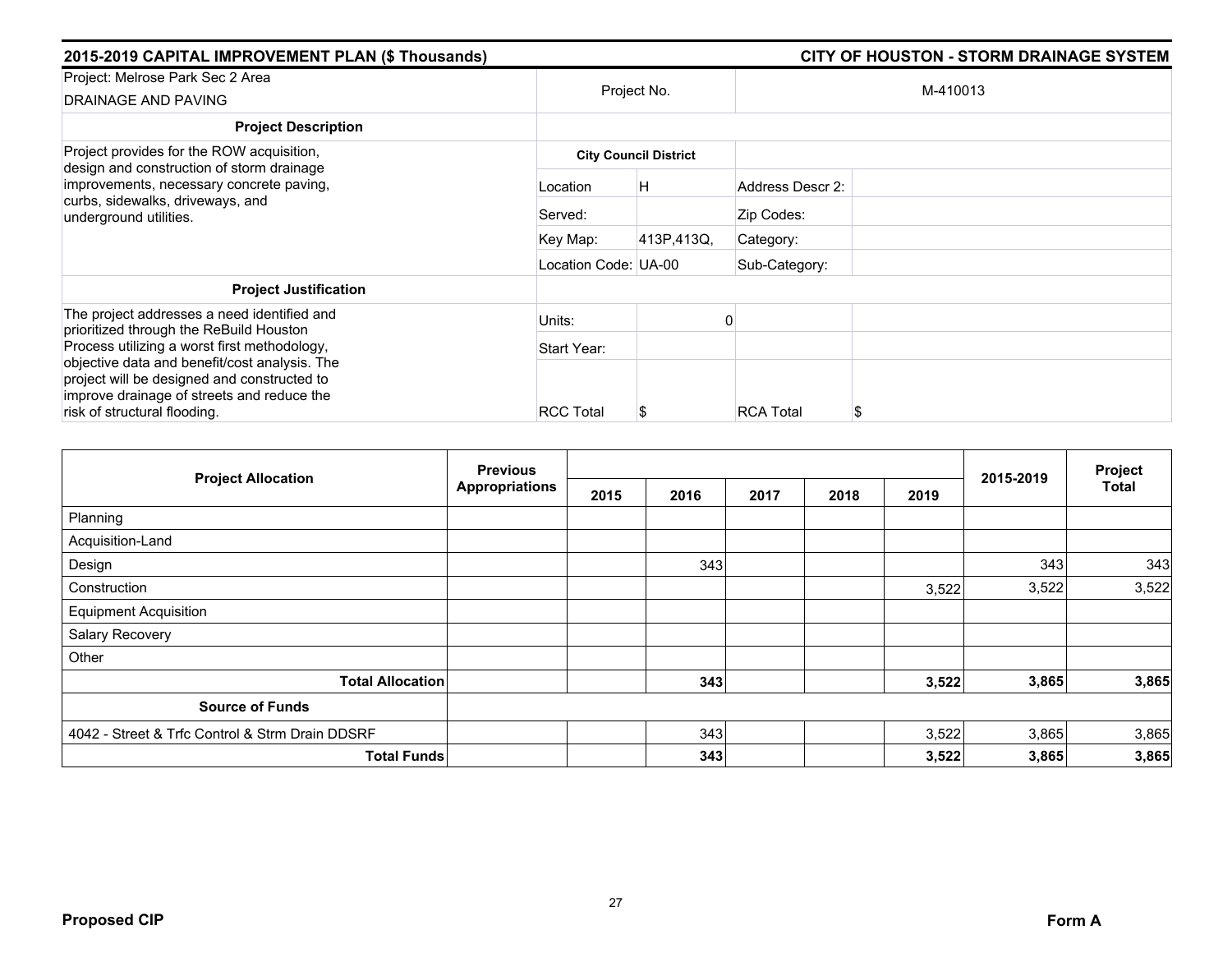| 2015-2019 CAPITAL IMPROVEMENT PLAN (\$ Thousands)                                                                                                                          |                      |                              | <b>CITY OF HOUSTON - STORM DRAINAGE SYSTEM</b> |
|----------------------------------------------------------------------------------------------------------------------------------------------------------------------------|----------------------|------------------------------|------------------------------------------------|
| Project: Winnewood Acres Area<br><b>DRAINAGE AND PAVING</b>                                                                                                                | Project No.          |                              | M-410014                                       |
| <b>Project Description</b>                                                                                                                                                 |                      |                              |                                                |
| Project provides for the ROW acquisition,                                                                                                                                  |                      | <b>City Council District</b> |                                                |
| design and construction of storm drainage<br>improvements, necessary concrete paving,<br>curbs, sidewalks, driveways, and<br>underground utilities.                        | Location             |                              | Address Descr 2:                               |
|                                                                                                                                                                            | Served:              |                              | Zip Codes:                                     |
|                                                                                                                                                                            | Key Map:             | 456S,456T                    | Category:                                      |
|                                                                                                                                                                            | Location Code: UA-00 |                              | Sub-Category:                                  |
| <b>Project Justification</b>                                                                                                                                               |                      |                              |                                                |
| The project addresses a need identified and<br>prioritized through the ReBuild Houston                                                                                     | Units:               |                              |                                                |
| Process utilizing a worst first methodology,                                                                                                                               | Start Year:          |                              |                                                |
| objective data and benefit/cost analysis. The<br>project will be designed and constructed to<br>improve drainage of streets and reduce the<br>risk of structural flooding. | <b>RCC Total</b>     |                              | <b>RCA Total</b><br>S                          |

|                                                 | <b>Previous</b>       |      |      |      |      |       |           | Project      |
|-------------------------------------------------|-----------------------|------|------|------|------|-------|-----------|--------------|
| <b>Project Allocation</b>                       | <b>Appropriations</b> | 2015 | 2016 | 2017 | 2018 | 2019  | 2015-2019 | <b>Total</b> |
| Planning                                        |                       |      |      |      |      |       |           |              |
| Acquisition-Land                                |                       |      |      |      |      |       |           |              |
| Design                                          |                       |      | 902  |      |      |       | 902       | 902          |
| Construction                                    |                       |      |      |      |      | 9,264 | 9,264     | 9,264        |
| <b>Equipment Acquisition</b>                    |                       |      |      |      |      |       |           |              |
| Salary Recovery                                 |                       |      |      |      |      |       |           |              |
| Other                                           |                       |      |      |      |      |       |           |              |
| <b>Total Allocation</b>                         |                       |      | 902  |      |      | 9,264 | 10,166    | 10,166       |
| <b>Source of Funds</b>                          |                       |      |      |      |      |       |           |              |
| 4042 - Street & Trfc Control & Strm Drain DDSRF |                       |      | 902  |      |      | 3,959 | 4,861     | 4,861        |
| 8500 - PWE-W&S Syst Consolidated Constr Fd      |                       |      |      |      |      | 5,305 | 5,305     | 5,305        |
| <b>Total Funds</b>                              |                       |      | 902  |      |      | 9,264 | 10,166    | 10,166       |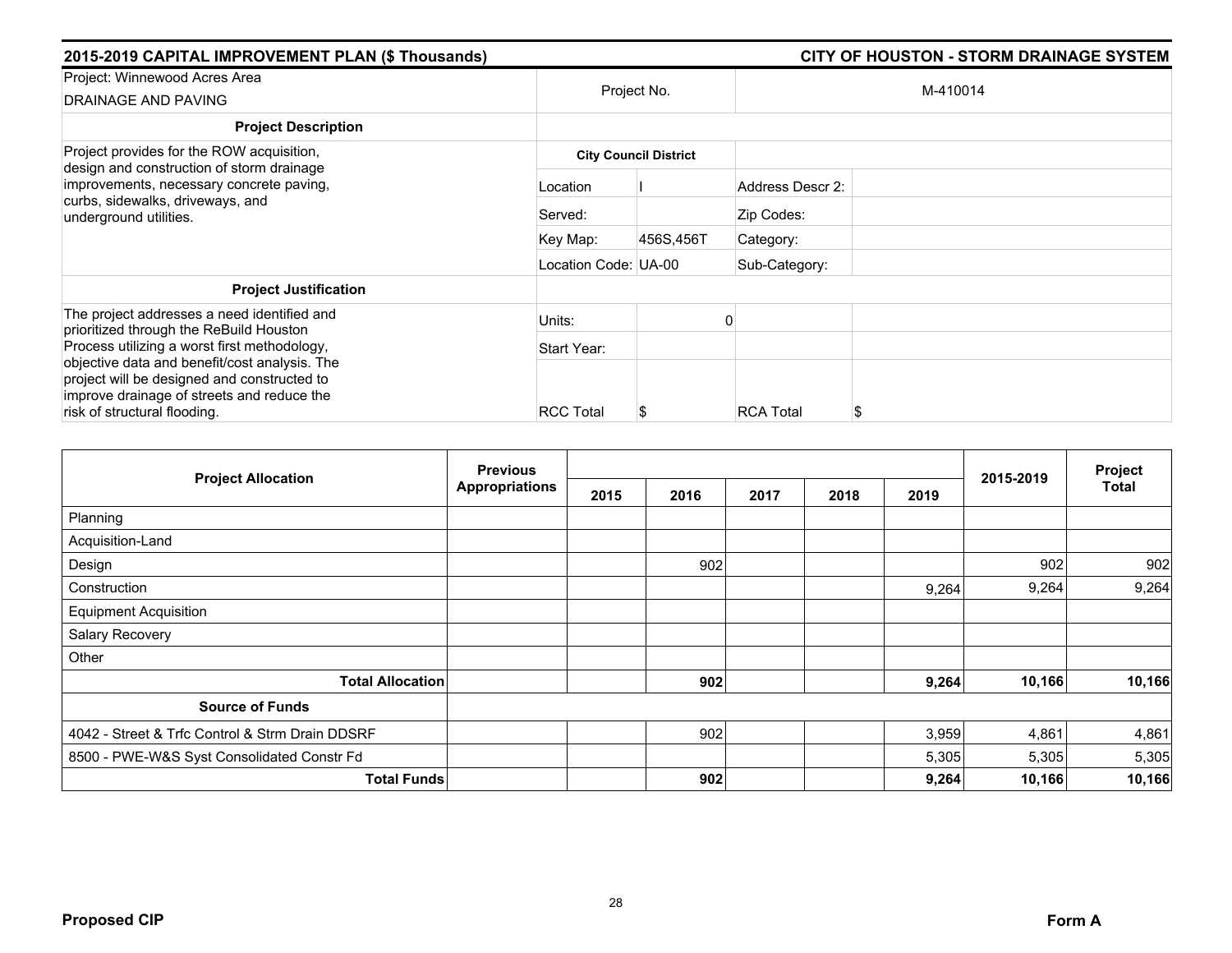| 2015-2019 CAPITAL IMPROVEMENT PLAN (\$ Thousands)                                                                                                                                                                                           |                      |                              | CITY OF HOUSTON - STORM DRAINAGE SYSTEM |
|---------------------------------------------------------------------------------------------------------------------------------------------------------------------------------------------------------------------------------------------|----------------------|------------------------------|-----------------------------------------|
| Project: Magnolia Park Sec 2 Area<br>Drainage and Paving                                                                                                                                                                                    | Project No.          |                              | M-410015                                |
| <b>Project Description</b>                                                                                                                                                                                                                  |                      |                              |                                         |
| Project provides for the ROW acquisition, design and construction of<br>storm drainage improvements, necessary concrete paving, curbs,<br>sidewalks, driveways, and underground utilities. This project includes<br>three (3) sub-projects. |                      | <b>City Council District</b> |                                         |
|                                                                                                                                                                                                                                             | Location             |                              | Address Descr 2:                        |
|                                                                                                                                                                                                                                             | Served:              |                              | Zip Codes:                              |
|                                                                                                                                                                                                                                             | Key Map:             | 495S,495W,                   | Category:                               |
|                                                                                                                                                                                                                                             | Location Code: UA-00 |                              | Sub-Category:                           |
| <b>Project Justification</b>                                                                                                                                                                                                                |                      |                              |                                         |
| The project addresses a need identified and prioritized through the<br>ReBuild Houston Process utilizing a worst first methodology, objective                                                                                               | Units:               |                              |                                         |
| data and benefit/cost analysis. The project will be designed and                                                                                                                                                                            | Start Year:          |                              |                                         |
| constructed to improve drainage of streets and reduce the risk of<br>structural flooding.                                                                                                                                                   | <b>RCC Total</b>     |                              | <b>RCA Total</b><br>\$                  |

|                                                 | <b>Previous</b>       |      |       |      |      |        |           | Project      |
|-------------------------------------------------|-----------------------|------|-------|------|------|--------|-----------|--------------|
| <b>Project Allocation</b>                       | <b>Appropriations</b> | 2015 | 2016  | 2017 | 2018 | 2019   | 2015-2019 | <b>Total</b> |
| Planning                                        |                       |      |       |      |      |        |           |              |
| Acquisition-Land                                |                       |      |       |      |      |        |           |              |
| Design                                          |                       |      | 1,881 |      |      |        | 1,881     | 1,881        |
| Construction                                    |                       |      |       |      |      | 19,315 | 19,315    | 19,315       |
| <b>Equipment Acquisition</b>                    |                       |      |       |      |      |        |           |              |
| Salary Recovery                                 |                       |      |       |      |      |        |           |              |
| Other                                           |                       |      |       |      |      |        |           |              |
| <b>Total Allocation</b>                         |                       |      | 1,881 |      |      | 19,315 | 21,196    | 21,196       |
| <b>Source of Funds</b>                          |                       |      |       |      |      |        |           |              |
| 4042 - Street & Trfc Control & Strm Drain DDSRF |                       |      | 1,881 |      |      | 13,719 | 15,600    | 15,600       |
| 8500 - PWE-W&S Syst Consolidated Constr Fd      |                       |      |       |      |      | 5,596  | 5,596     | 5,596        |
| <b>Total Funds</b>                              |                       |      | 1,881 |      |      | 19,315 | 21,196    | 21,196       |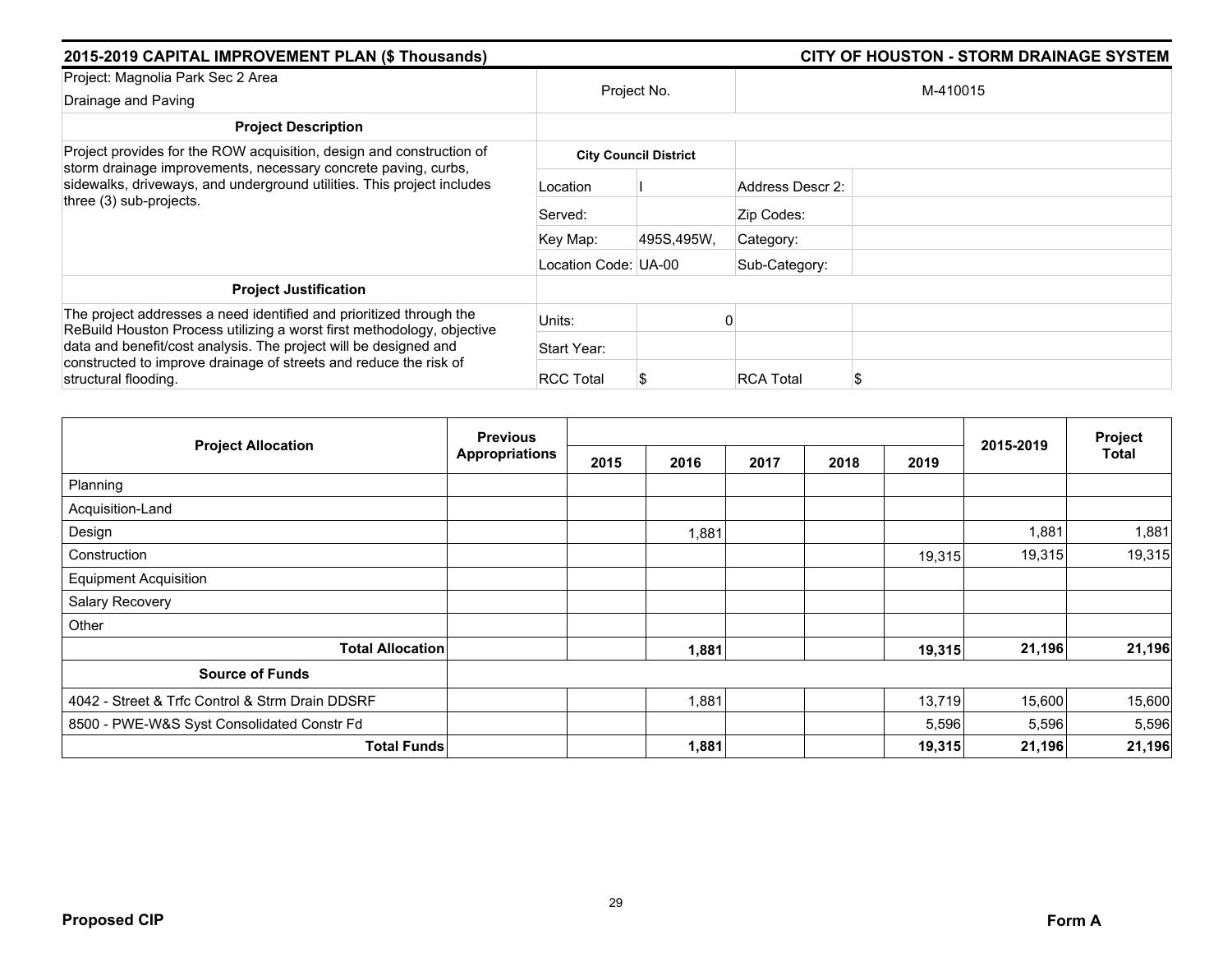| 2015-2019 CAPITAL IMPROVEMENT PLAN (\$ Thousands)                                                                                          |                      |                              | <b>CITY OF HOUSTON - STORM DRAINAGE SYSTEM</b> |
|--------------------------------------------------------------------------------------------------------------------------------------------|----------------------|------------------------------|------------------------------------------------|
| Project: Westridge and Braes Terrace Area<br><b>DRAINAGE AND PAVING</b>                                                                    |                      | Project No.                  | M-410016                                       |
| <b>Project Description</b>                                                                                                                 |                      |                              |                                                |
| Project provides for the ROW acquisition,<br>design and construction of storm drainage                                                     |                      | <b>City Council District</b> |                                                |
| improvements, necessary concrete paving,<br>curbs, sidewalks, driveways, and<br>underground utilities. This project includes               | Location             | Κ                            | Address Descr 2:                               |
|                                                                                                                                            | Served:              |                              | Zip Codes:                                     |
| two (2) sub-projects.                                                                                                                      | Key Map:             | 532K,532N,                   | Category:                                      |
|                                                                                                                                            | Location Code: UA-00 |                              | Sub-Category:                                  |
| <b>Project Justification</b>                                                                                                               |                      |                              |                                                |
| The project addresses a need identified and<br>prioritized through the ReBuild Houston                                                     | Units:               |                              |                                                |
| Process utilizing a worst first methodology,                                                                                               | Start Year:          |                              |                                                |
| objective data and benefit/cost analysis. The<br>project will be designed and constructed to<br>improve drainage of streets and reduce the |                      |                              |                                                |
| risk of structural flooding.                                                                                                               | <b>RCC Total</b>     |                              | <b>RCA Total</b><br>S                          |

|                                                 | <b>Previous</b>       |      |       |      |      |        |           | Project      |
|-------------------------------------------------|-----------------------|------|-------|------|------|--------|-----------|--------------|
| <b>Project Allocation</b>                       | <b>Appropriations</b> | 2015 | 2016  | 2017 | 2018 | 2019   | 2015-2019 | <b>Total</b> |
| Planning                                        |                       |      |       |      |      |        |           |              |
| Acquisition-Land                                |                       |      |       |      |      |        |           |              |
| Design                                          |                       |      | 1,711 |      |      |        | 1,711     | 1,711        |
| Construction                                    |                       |      |       |      |      | 17,564 | 17,564    | 17,564       |
| <b>Equipment Acquisition</b>                    |                       |      |       |      |      |        |           |              |
| Salary Recovery                                 |                       |      |       |      |      |        |           |              |
| Other                                           |                       |      |       |      |      |        |           |              |
| <b>Total Allocation</b>                         |                       |      | 1,711 |      |      | 17,564 | 19,275    | 19,275       |
| <b>Source of Funds</b>                          |                       |      |       |      |      |        |           |              |
| 4042 - Street & Trfc Control & Strm Drain DDSRF |                       |      | 1,711 |      |      | 7,104  | 8,815     | 8,815        |
| 8500 - PWE-W&S Syst Consolidated Constr Fd      |                       |      |       |      |      | 10,460 | 10,460    | 10,460       |
| <b>Total Funds</b>                              |                       |      | 1,711 |      |      | 17,564 | 19,275    | 19,275       |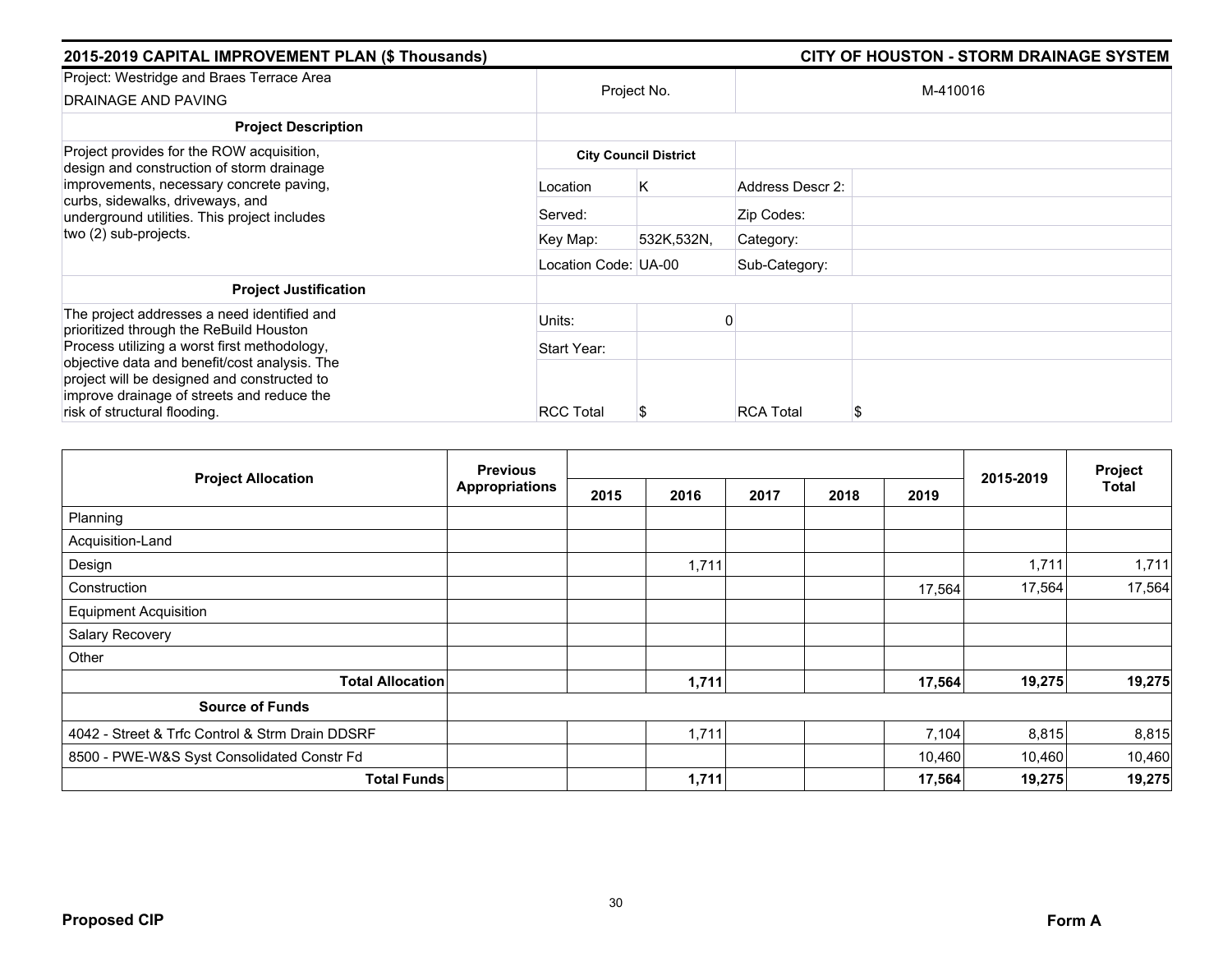| 2015-2019 CAPITAL IMPROVEMENT PLAN (\$ Thousands)                                                                                                                          |                      | <b>CITY OF HOUSTON - STORM DRAINAGE SYSTEM</b> |                  |          |  |
|----------------------------------------------------------------------------------------------------------------------------------------------------------------------------|----------------------|------------------------------------------------|------------------|----------|--|
| Project: Garden Oaks Area 2<br><b>DRAINAGE AND PAVING</b>                                                                                                                  |                      | Project No.                                    |                  | M-410017 |  |
| <b>Project Description</b>                                                                                                                                                 |                      |                                                |                  |          |  |
| Project provides for the design and<br>construction of storm drainage improvements,                                                                                        |                      | <b>City Council District</b>                   |                  |          |  |
| necessary concrete paving, curbs, sidewalks,<br>driveways and underground utilities.                                                                                       | Location             | B                                              | Address Descr 2: |          |  |
|                                                                                                                                                                            | Served:              | B                                              | Zip Codes:       |          |  |
|                                                                                                                                                                            | Key Map:             | 452                                            | Category:        |          |  |
|                                                                                                                                                                            | Location Code: UA-00 |                                                | Sub-Category:    |          |  |
| <b>Project Justification</b>                                                                                                                                               |                      |                                                |                  |          |  |
| The project addresses a need identified and<br>prioritized through the ReBuild Houston                                                                                     | Units:               |                                                |                  |          |  |
| Process utilizing a worst first methodology,                                                                                                                               | Start Year:          |                                                |                  |          |  |
| objective data and benefit/cost analysis. The<br>project will be designed and constructed to<br>improve drainage of streets and reduce the<br>risk of structural flooding. | <b>RCC Total</b>     |                                                | <b>RCA Total</b> | S        |  |

| <b>Project Allocation</b>                       | <b>Previous</b><br>Appropriations |      |       |      |      | Project |           |              |
|-------------------------------------------------|-----------------------------------|------|-------|------|------|---------|-----------|--------------|
|                                                 |                                   | 2015 | 2016  | 2017 | 2018 | 2019    | 2015-2019 | <b>Total</b> |
| Planning                                        |                                   |      |       |      |      |         |           |              |
| Acquisition-Land                                |                                   |      |       |      |      |         |           |              |
| Design                                          |                                   |      | 1,373 |      |      |         | 1,373     | 1,373        |
| Construction                                    |                                   |      |       |      |      | 17,751  | 17,751    | 17,751       |
| <b>Equipment Acquisition</b>                    |                                   |      |       |      |      |         |           |              |
| Salary Recovery                                 |                                   |      |       |      |      |         |           |              |
| Other                                           |                                   |      |       |      |      |         |           |              |
| <b>Total Allocation</b>                         |                                   |      | 1,373 |      |      | 17,751  | 19,124    | 19,124       |
| <b>Source of Funds</b>                          |                                   |      |       |      |      |         |           |              |
| 4042 - Street & Trfc Control & Strm Drain DDSRF |                                   |      | 1,373 |      |      | 16,511  | 17,884    | 17,884       |
| 8500 - PWE-W&S Syst Consolidated Constr Fd      |                                   |      |       |      |      | 1,240   | 1,240     | 1,240        |
| <b>Total Funds</b>                              |                                   |      | 1,373 |      |      | 17,751  | 19,124    | 19,124       |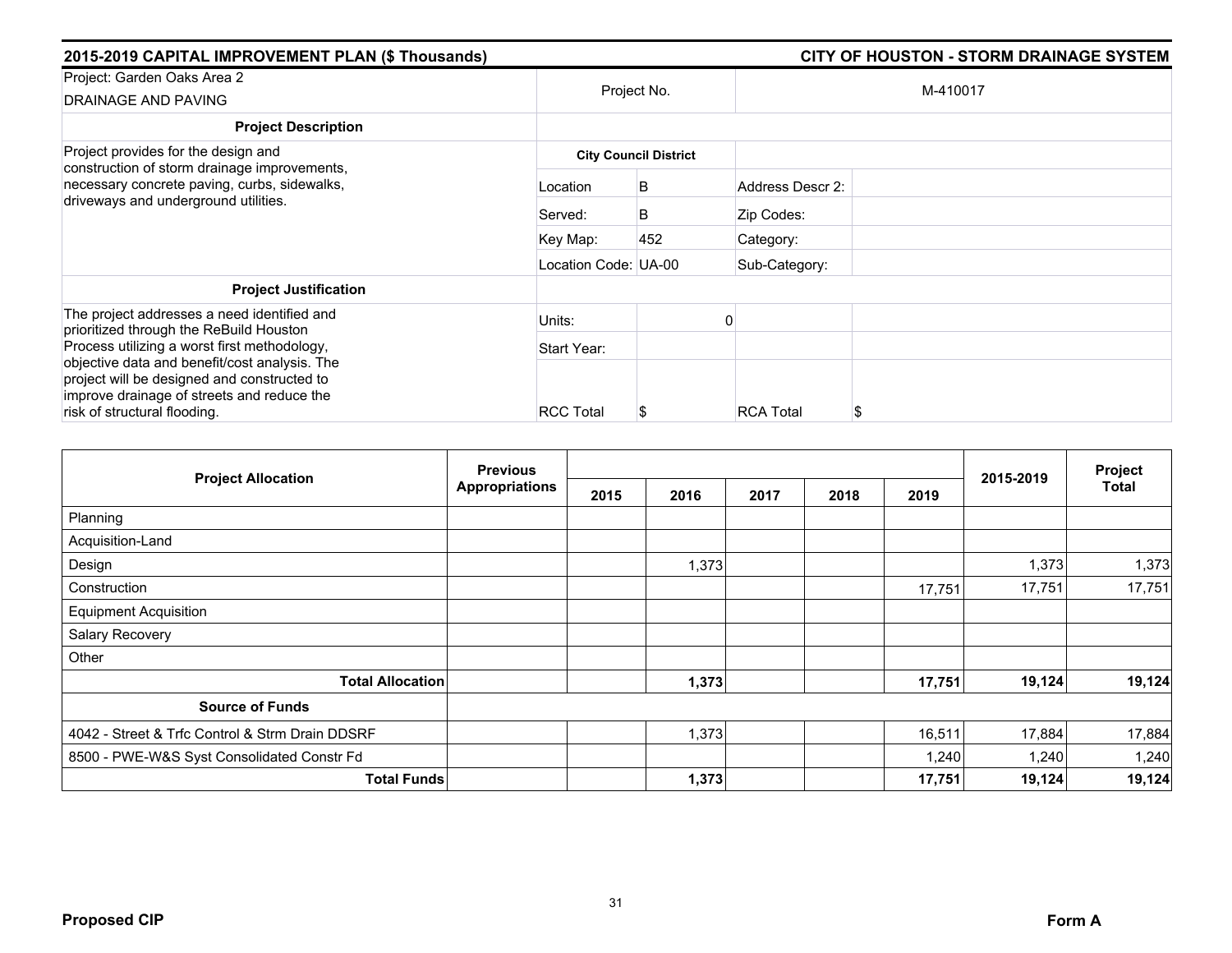| 2015-2019 CAPITAL IMPROVEMENT PLAN (\$ Thousands)                                                                                                                                                                          | <b>CITY OF HOUSTON - STORM DRAINAGE SYSTEM</b> |                              |                        |  |
|----------------------------------------------------------------------------------------------------------------------------------------------------------------------------------------------------------------------------|------------------------------------------------|------------------------------|------------------------|--|
| Project: Pinewood Village Area 2<br>DRAINAGE AND PAVING                                                                                                                                                                    |                                                | Project No.                  | M-410021               |  |
| <b>Project Description</b>                                                                                                                                                                                                 |                                                |                              |                        |  |
| Project provides for the design and<br>construction of storm drainage improvements,                                                                                                                                        |                                                | <b>City Council District</b> |                        |  |
| necessary concrete paving, curbs, sidewalks,<br>driveways, and underground utilities.                                                                                                                                      | Location                                       | B                            | Address Descr 2:       |  |
|                                                                                                                                                                                                                            | Served:                                        |                              | Zip Codes:             |  |
|                                                                                                                                                                                                                            | Key Map:                                       | 414S,414T,                   | Category:              |  |
|                                                                                                                                                                                                                            | Location Code: UA-00                           |                              | Sub-Category:          |  |
| <b>Project Justification</b>                                                                                                                                                                                               |                                                |                              |                        |  |
| The project addresses a need identified and<br>prioritized through the ReBuild Houston                                                                                                                                     | Units:                                         |                              |                        |  |
| Process utilizing a worst first methodology,<br>objective data and benefit/cost analysis. The<br>project will be designed and constructed to<br>improve drainage of streets and reduce the<br>risk of structural flooding. | Start Year:                                    |                              |                        |  |
|                                                                                                                                                                                                                            | <b>RCC Total</b>                               |                              | <b>RCA Total</b><br>\$ |  |

|                                                 | <b>Previous</b> |      |       | Project |      |        |           |        |
|-------------------------------------------------|-----------------|------|-------|---------|------|--------|-----------|--------|
| <b>Project Allocation</b>                       | Appropriations  | 2015 | 2016  | 2017    | 2018 | 2019   | 2015-2019 | Total  |
| Planning                                        |                 |      |       |         |      |        |           |        |
| Acquisition-Land                                |                 |      |       |         |      |        |           |        |
| Design                                          |                 |      | 1,381 |         |      |        | 1,381     | 1,381  |
| Construction                                    |                 |      |       |         |      | 14,175 | 14,175    | 14,175 |
| <b>Equipment Acquisition</b>                    |                 |      |       |         |      |        |           |        |
| Salary Recovery                                 |                 |      |       |         |      |        |           |        |
| Other                                           |                 |      |       |         |      |        |           |        |
| <b>Total Allocation</b>                         |                 |      | 1,381 |         |      | 14,175 | 15,556    | 15,556 |
| <b>Source of Funds</b>                          |                 |      |       |         |      |        |           |        |
| 4042 - Street & Trfc Control & Strm Drain DDSRF |                 |      | 1,381 |         |      | 7,852  | 9,233     | 9,233  |
| 8500 - PWE-W&S Syst Consolidated Constr Fd      |                 |      |       |         |      | 6,323  | 6,323     | 6,323  |
| <b>Total Funds</b>                              |                 |      | 1,381 |         |      | 14,175 | 15,556    | 15,556 |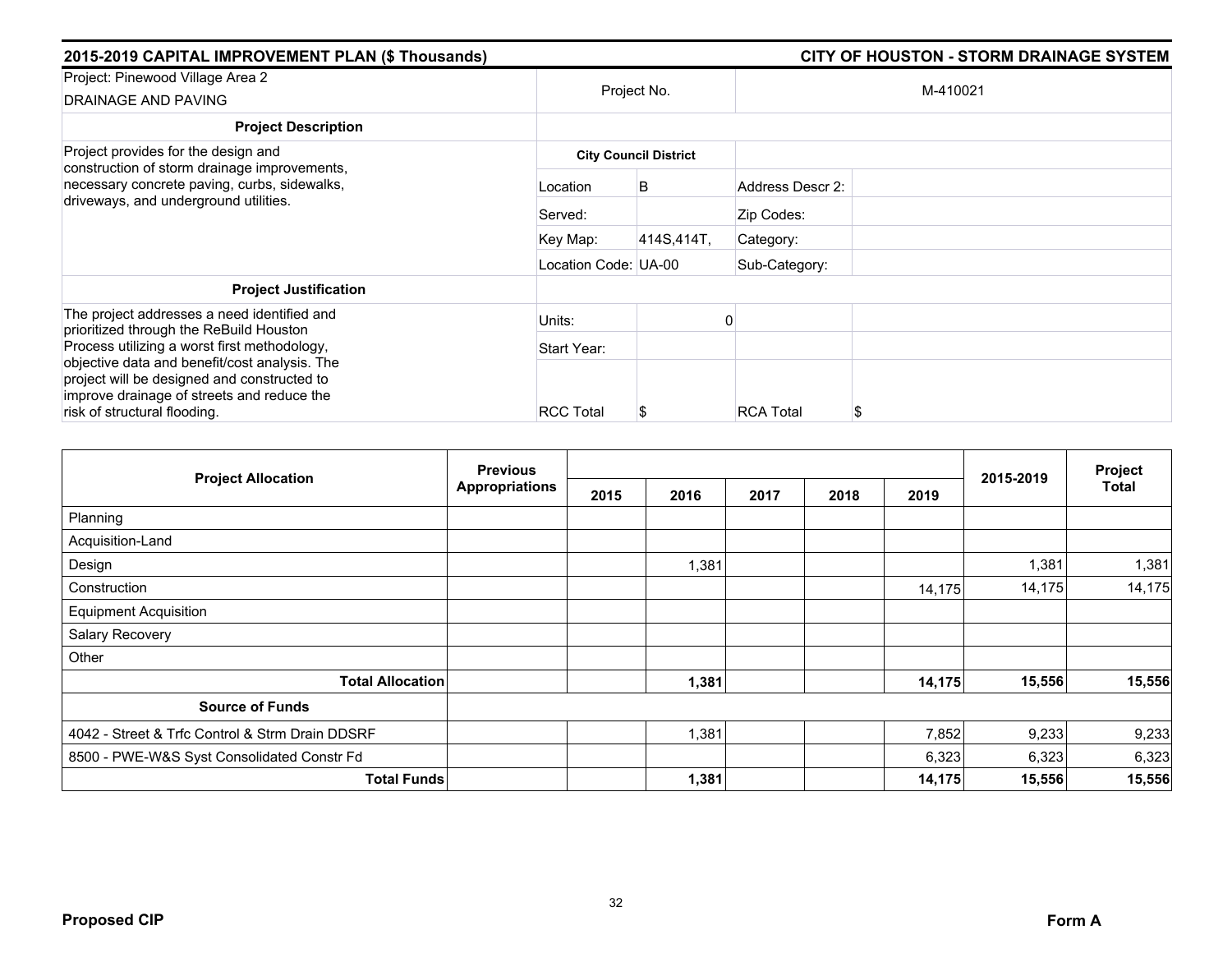| 2015-2019 CAPITAL IMPROVEMENT PLAN (\$ Thousands)                                                                                                                                                                          |                      |                              | <b>CITY OF HOUSTON - STORM DRAINAGE SYSTEM</b> |
|----------------------------------------------------------------------------------------------------------------------------------------------------------------------------------------------------------------------------|----------------------|------------------------------|------------------------------------------------|
| Project: Garden Oaks Area 3<br><b>DRAINAGE AND PAVING</b>                                                                                                                                                                  |                      | Project No.                  | M-410022                                       |
| <b>Project Description</b>                                                                                                                                                                                                 |                      |                              |                                                |
| Project provides for the design and<br>construction of storm drainage improvements,                                                                                                                                        |                      | <b>City Council District</b> |                                                |
| necessary concrete paving, curbs, sidewalks,<br>driveways, and underground utilities.                                                                                                                                      | Location             | C                            | Address Descr 2:                               |
|                                                                                                                                                                                                                            | Served:              |                              | Zip Codes:                                     |
|                                                                                                                                                                                                                            | Key Map:             | 452G, 452L,                  | Category:                                      |
|                                                                                                                                                                                                                            | Location Code: UA-00 |                              | Sub-Category:                                  |
| <b>Project Justification</b>                                                                                                                                                                                               |                      |                              |                                                |
| The project addresses a need identified and<br>prioritized through the ReBuild Houston                                                                                                                                     | Units:               |                              |                                                |
| Process utilizing a worst first methodology,<br>objective data and benefit/cost analysis. The<br>project will be designed and constructed to<br>improve drainage of streets and reduce the<br>risk of structural flooding. | Start Year:          |                              |                                                |
|                                                                                                                                                                                                                            | <b>RCC Total</b>     |                              | <b>RCA Total</b><br>\$                         |

|                                                 | <b>Previous</b>    |      |       |      |      | Project |           |              |
|-------------------------------------------------|--------------------|------|-------|------|------|---------|-----------|--------------|
| <b>Project Allocation</b>                       | Appropriations     | 2015 | 2016  | 2017 | 2018 | 2019    | 2015-2019 | <b>Total</b> |
| Planning                                        |                    |      |       |      |      |         |           |              |
| Acquisition-Land                                |                    |      |       |      |      |         |           |              |
| Design                                          |                    |      | 1,200 |      |      |         | 1,200     | 1,200        |
| Construction                                    |                    |      |       |      |      | 17,911  | 17,911    | 17,911       |
| <b>Equipment Acquisition</b>                    |                    |      |       |      |      |         |           |              |
| Salary Recovery                                 |                    |      |       |      |      |         |           |              |
| Other                                           |                    |      |       |      |      |         |           |              |
| <b>Total Allocation</b>                         |                    |      | 1,200 |      |      | 17,911  | 19,111    | 19,111       |
| <b>Source of Funds</b>                          |                    |      |       |      |      |         |           |              |
| 4042 - Street & Trfc Control & Strm Drain DDSRF |                    |      | ,200  |      |      | 17,358  | 18,558    | 18,558       |
| 8500 - PWE-W&S Syst Consolidated Constr Fd      |                    |      |       |      |      | 553     | 553       | 553          |
|                                                 | <b>Total Funds</b> |      | 1,200 |      |      | 17,911  | 19,111    | 19,111       |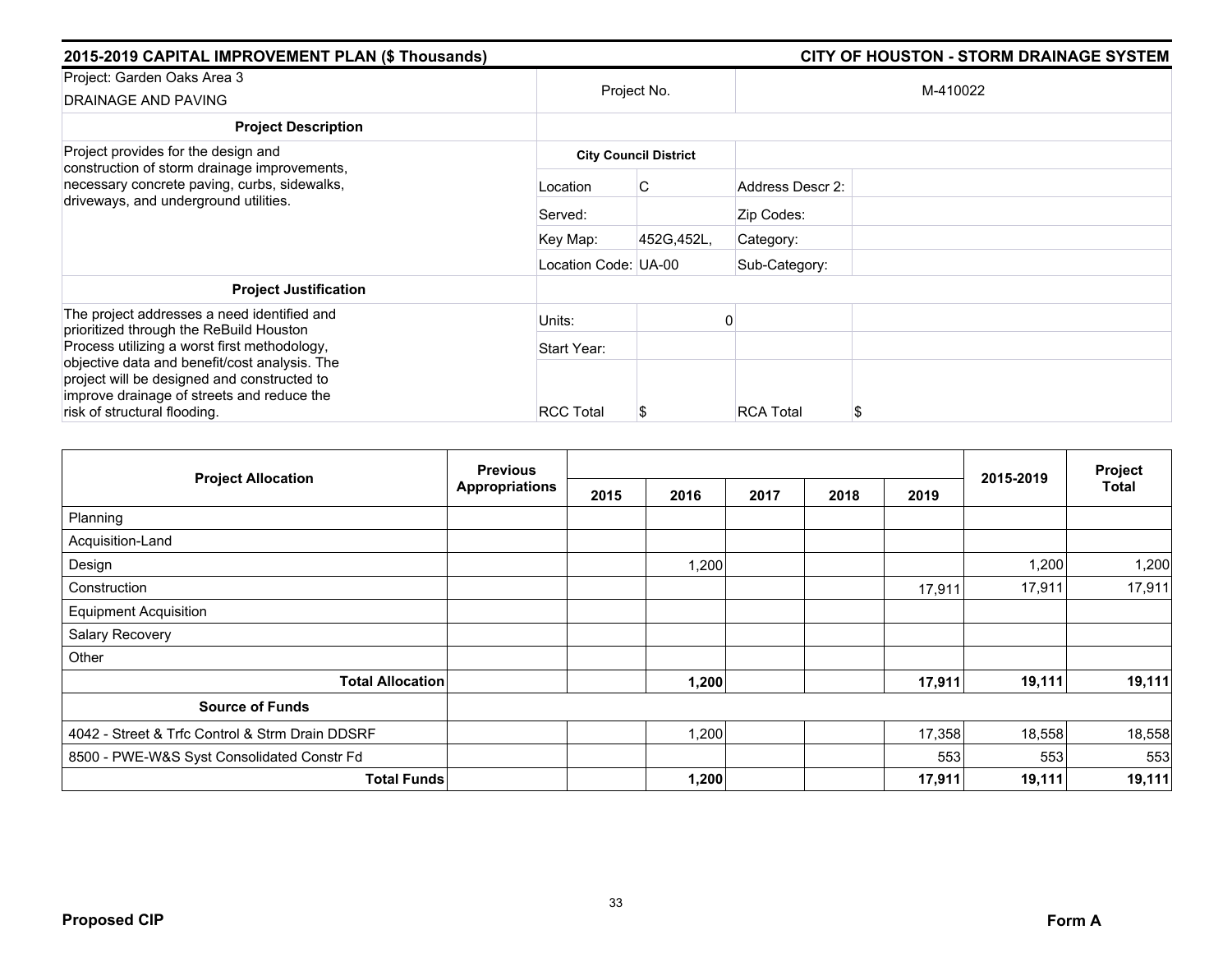| 2015-2019 CAPITAL IMPROVEMENT PLAN (\$ Thousands)                                                                                                                          | <b>CITY OF HOUSTON - STORM DRAINAGE SYSTEM</b> |                              |                        |  |  |
|----------------------------------------------------------------------------------------------------------------------------------------------------------------------------|------------------------------------------------|------------------------------|------------------------|--|--|
| Project: Richmond Plaza Area 2<br><b>DRAINAGE AND PAVING</b>                                                                                                               |                                                | Project No.                  | M-410023               |  |  |
| <b>Project Description</b>                                                                                                                                                 |                                                |                              |                        |  |  |
| Project provides for the design and<br>construction of storm drainage improvements,                                                                                        |                                                | <b>City Council District</b> |                        |  |  |
| necessary concrete paving, curbs, sidewalks,<br>driveways, and underground utilities.                                                                                      | Location                                       |                              | Address Descr 2:       |  |  |
|                                                                                                                                                                            | Served:                                        |                              | Zip Codes:             |  |  |
|                                                                                                                                                                            | Key Map:                                       | 531K                         | Category:              |  |  |
|                                                                                                                                                                            | Location Code: UA-00                           |                              | Sub-Category:          |  |  |
| <b>Project Justification</b>                                                                                                                                               |                                                |                              |                        |  |  |
| The project addresses a need identified and<br>prioritized through the ReBuild Houston                                                                                     | Units:                                         |                              |                        |  |  |
| Process utilizing a worst first methodology,                                                                                                                               | Start Year:                                    |                              |                        |  |  |
| objective data and benefit/cost analysis. The<br>project will be designed and constructed to<br>improve drainage of streets and reduce the<br>risk of structural flooding. | <b>RCC Total</b>                               |                              | <b>RCA Total</b><br>\$ |  |  |

|                                                 | <b>Previous</b>       |      |       | Project |      |        |           |              |
|-------------------------------------------------|-----------------------|------|-------|---------|------|--------|-----------|--------------|
| <b>Project Allocation</b>                       | <b>Appropriations</b> | 2015 | 2016  | 2017    | 2018 | 2019   | 2015-2019 | <b>Total</b> |
| Planning                                        |                       |      |       |         |      |        |           |              |
| Acquisition-Land                                |                       |      |       |         |      |        |           |              |
| Design                                          |                       |      | 1,466 |         |      |        | 1,466     | 1,466        |
| Construction                                    |                       |      |       |         |      | 15,050 | 15,050    | 15,050       |
| <b>Equipment Acquisition</b>                    |                       |      |       |         |      |        |           |              |
| Salary Recovery                                 |                       |      |       |         |      |        |           |              |
| Other                                           |                       |      |       |         |      |        |           |              |
| <b>Total Allocation</b>                         |                       |      | 1,466 |         |      | 15,050 | 16,516    | 16,516       |
| <b>Source of Funds</b>                          |                       |      |       |         |      |        |           |              |
| 4042 - Street & Trfc Control & Strm Drain DDSRF |                       |      | 1,466 |         |      | 8,990  | 10,456    | 10,456       |
| 8500 - PWE-W&S Syst Consolidated Constr Fd      |                       |      |       |         |      | 6,060  | 6,060     | 6,060        |
| <b>Total Funds</b>                              |                       |      | 1,466 |         |      | 15,050 | 16,516    | 16,516       |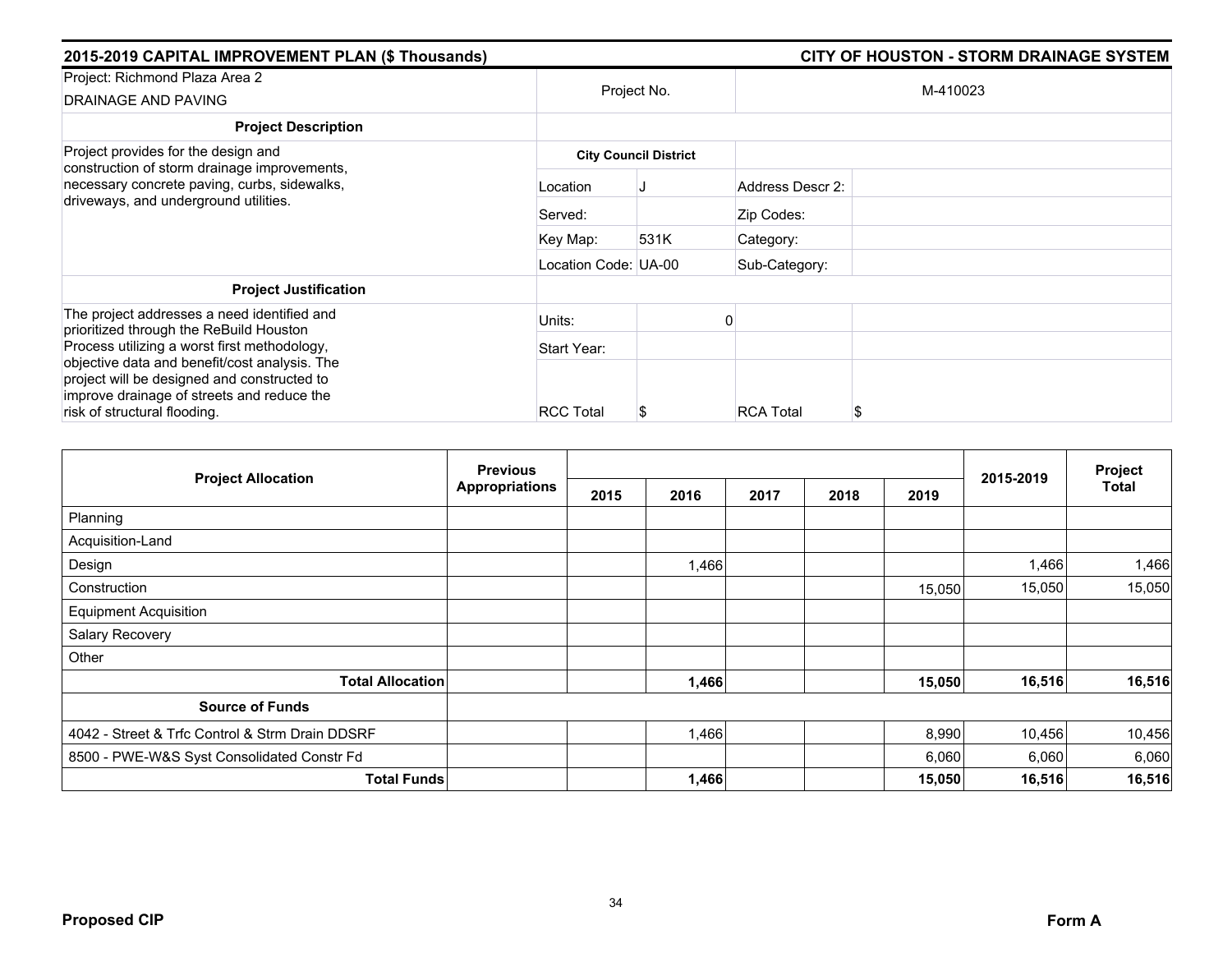| 2015-2019 CAPITAL IMPROVEMENT PLAN (\$ Thousands)                                                                                                                                                                                     |                      | <b>CITY OF HOUSTON - STORM DRAINAGE SYSTEM</b> |                  |          |  |  |  |  |  |
|---------------------------------------------------------------------------------------------------------------------------------------------------------------------------------------------------------------------------------------|----------------------|------------------------------------------------|------------------|----------|--|--|--|--|--|
| Project: Gillette Trunk-line Improvements                                                                                                                                                                                             |                      | Project No.                                    |                  | M-410290 |  |  |  |  |  |
| <b>Project Description</b>                                                                                                                                                                                                            |                      |                                                |                  |          |  |  |  |  |  |
| Project provides for the design and construction of storm drainage<br>improvements, necessary concrete paving, curbs, sidewalks,                                                                                                      |                      | <b>City Council District</b>                   |                  |          |  |  |  |  |  |
| driveways and underground utilities. This project includes two (2)<br>sub-projects. (Genesse, Tuam, Louisiana and Crosby)                                                                                                             | Location             | C.                                             | Address Descr 2: |          |  |  |  |  |  |
|                                                                                                                                                                                                                                       | Served:              |                                                | Zip Codes:       |          |  |  |  |  |  |
|                                                                                                                                                                                                                                       | Key Map:             | 493S,493T,                                     | Category:        |          |  |  |  |  |  |
|                                                                                                                                                                                                                                       | Location Code: UA-00 |                                                | Sub-Category:    |          |  |  |  |  |  |
| <b>Project Justification</b>                                                                                                                                                                                                          |                      |                                                |                  |          |  |  |  |  |  |
| Project will construct storm drainage improvements to address and<br>reduce the riskof structural flooding. Improvements<br>includemodification of street conveyance and sheetflow, and<br>provide detention as needed formitigation. | Units:               |                                                |                  |          |  |  |  |  |  |
|                                                                                                                                                                                                                                       | Start Year:          |                                                |                  |          |  |  |  |  |  |
|                                                                                                                                                                                                                                       | <b>RCC Total</b>     |                                                | <b>RCA Total</b> | \$       |  |  |  |  |  |

| <b>Project Allocation</b>                       | <b>Previous</b>       |      |        |      | Project |      |           |        |
|-------------------------------------------------|-----------------------|------|--------|------|---------|------|-----------|--------|
|                                                 | <b>Appropriations</b> | 2015 | 2016   | 2017 | 2018    | 2019 | 2015-2019 | Total  |
| Planning                                        |                       |      |        |      |         |      |           |        |
| Acquisition-Land                                |                       |      |        |      |         |      |           |        |
| Design                                          |                       | 762  |        |      |         |      | 762       | 762    |
| Construction                                    |                       |      | 12,075 |      | 11,088  |      | 23,163    | 23,163 |
| <b>Equipment Acquisition</b>                    |                       |      |        |      |         |      |           |        |
| Salary Recovery                                 |                       |      |        |      |         |      |           |        |
| Other                                           |                       |      |        |      |         |      |           |        |
| <b>Total Allocation</b>                         |                       | 762  | 12,075 |      | 11,088  |      | 23,925    | 23,925 |
| <b>Source of Funds</b>                          |                       |      |        |      |         |      |           |        |
| 4042 - Street & Trfc Control & Strm Drain DDSRF |                       | 762  | 11,362 |      | 10,200  |      | 22,324    | 22,324 |
| 8500 - PWE-W&S Syst Consolidated Constr Fd      |                       |      | 713    |      | 888     |      | 1,601     | 1,601  |
| <b>Total Funds</b>                              |                       | 762  | 12,075 |      | 11,088  |      | 23,925    | 23,925 |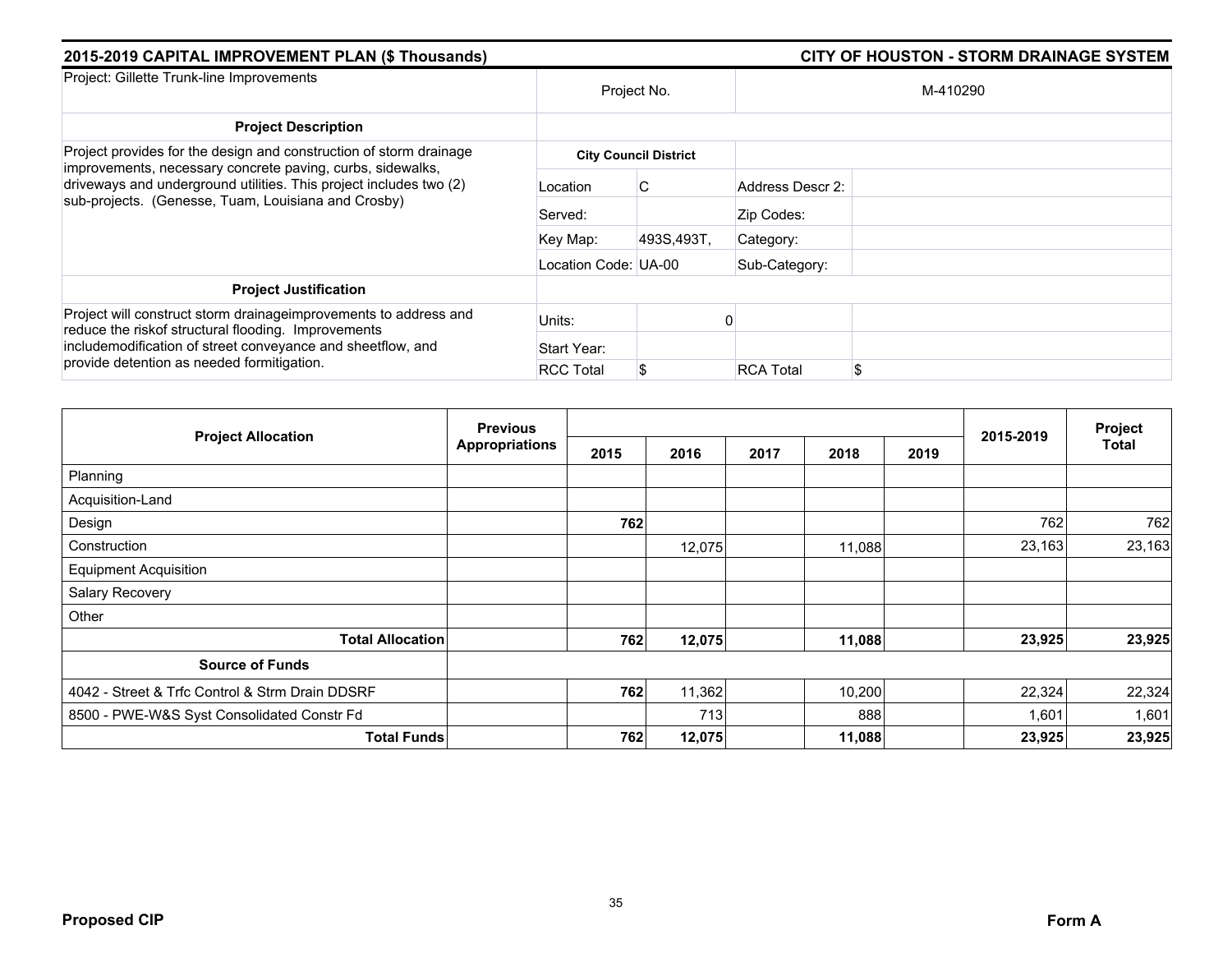| 2015-2019 CAPITAL IMPROVEMENT PLAN (\$ Thousands)                                     |                      |                              |                  | <b>CITY OF HOUSTON - STORM DRAINAGE SYSTEM</b> |
|---------------------------------------------------------------------------------------|----------------------|------------------------------|------------------|------------------------------------------------|
| Project: Local Drainage Program (LDP)                                                 |                      | Project No.                  |                  | M-420126                                       |
| <b>Project Description</b>                                                            |                      |                              |                  |                                                |
| This program provides professional<br>engineering services and construction to        |                      | <b>City Council District</b> |                  |                                                |
| address necessary local storm water                                                   | Location             | v                            | Address Descr 2: |                                                |
| drainage system improvements citywide.                                                | Served:              | V                            | Zip Codes:       |                                                |
|                                                                                       | Key Map:             |                              | Category:        |                                                |
|                                                                                       | Location Code: UA-00 |                              | Sub-Category:    |                                                |
| <b>Project Justification</b>                                                          |                      |                              |                  |                                                |
| This program is required to investigate and<br>resolve existing localized storm water | Units:               |                              |                  |                                                |
| drainage problems.                                                                    | Start Year:          |                              | 2014             |                                                |
|                                                                                       | <b>RCC Total</b>     |                              | <b>RCA Total</b> | \$                                             |

| <b>Project Allocation</b>                       | <b>Previous</b>       |       |       |       |       | Project |           |        |
|-------------------------------------------------|-----------------------|-------|-------|-------|-------|---------|-----------|--------|
|                                                 | <b>Appropriations</b> | 2015  | 2016  | 2017  | 2018  | 2019    | 2015-2019 | Total  |
| Planning                                        |                       |       |       |       |       |         |           |        |
| Acquisition-Land                                |                       |       |       |       |       |         |           |        |
| Design                                          |                       |       | 1,298 | 1,323 | 1,348 | 1,374   | 5,343     | 5,343  |
| Construction                                    | 3,255                 | 3,821 | 3,893 | 3,968 | 4,043 | 4,121   | 19,846    | 23,101 |
| <b>Equipment Acquisition</b>                    |                       |       |       |       |       |         |           |        |
| Salary Recovery                                 |                       |       |       |       |       |         |           |        |
| Other                                           |                       |       |       |       |       |         |           |        |
| <b>Total Allocation</b>                         | 3,255                 | 3,821 | 5,191 | 5,291 | 5,391 | 5,495   | 25,189    | 28,444 |
| <b>Source of Funds</b>                          |                       |       |       |       |       |         |           |        |
| 4042 - Street & Trfc Control & Strm Drain DDSRF | 3,255                 | 3,821 | 5,191 | 5,291 | 5,391 | 5,495   | 25,189    | 28,444 |
| <b>Total Funds</b>                              | 3,255                 | 3,821 | 5,191 | 5,291 | 5,391 | 5,495   | 25,189    | 28,444 |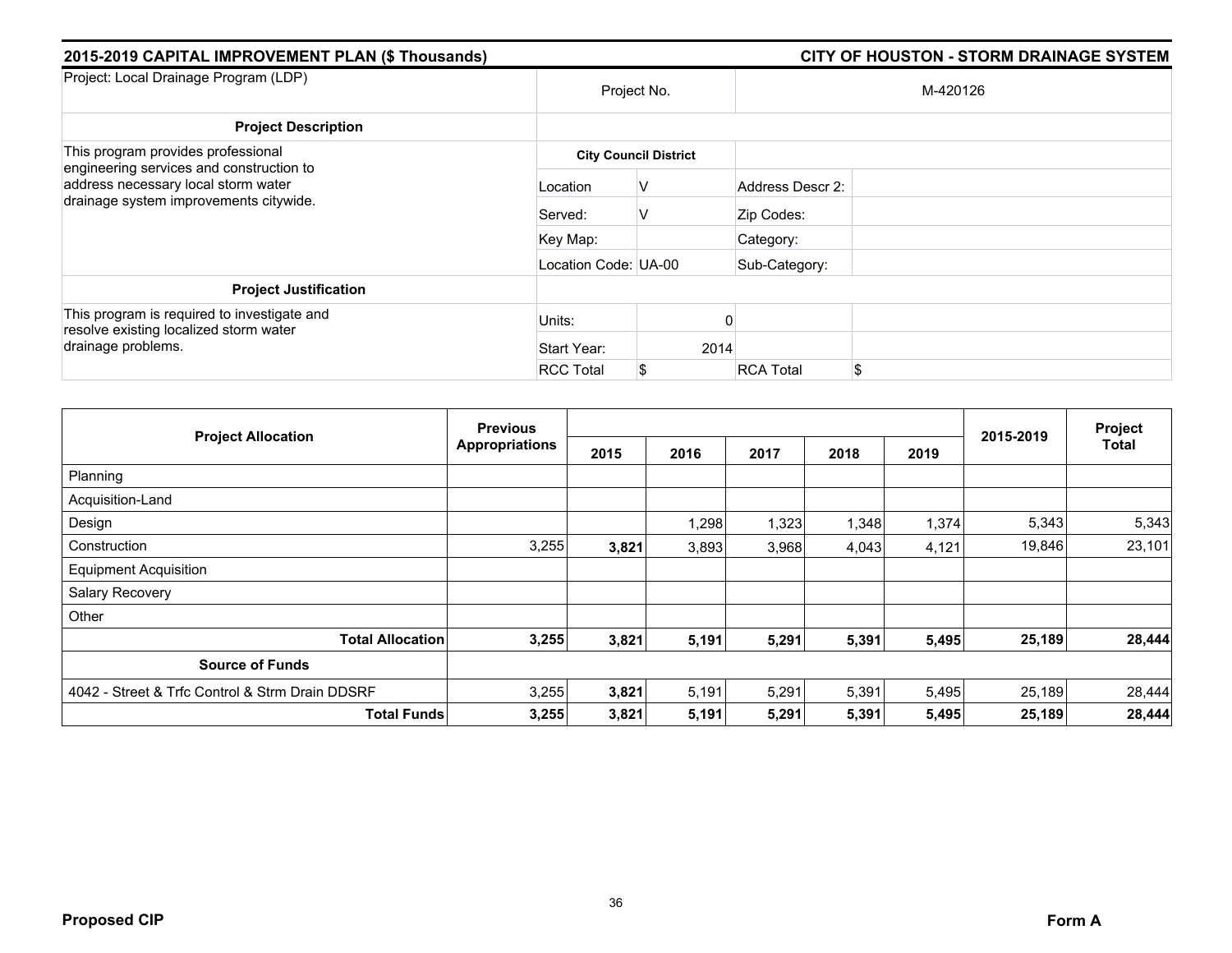| 2015-2019 CAPITAL IMPROVEMENT PLAN (\$ Thousands)                                                                                           |                      |                              |                  | <b>CITY OF HOUSTON - STORM DRAINAGE SYSTEM</b> |
|---------------------------------------------------------------------------------------------------------------------------------------------|----------------------|------------------------------|------------------|------------------------------------------------|
| Project: Rehab of City Owned Drainage Channels                                                                                              | Project No.          |                              |                  | M-430004                                       |
| <b>Project Description</b>                                                                                                                  |                      |                              |                  |                                                |
| This program provides professional                                                                                                          |                      | <b>City Council District</b> |                  |                                                |
| engineering services and construction to<br>address necessary drainage system<br>improvements for city owned drainage<br>channels citywide. | Location             | V                            | Address Descr 2: |                                                |
|                                                                                                                                             | Served:              | V                            | Zip Codes:       |                                                |
|                                                                                                                                             | Key Map:             |                              | Category:        |                                                |
|                                                                                                                                             | Location Code: UA-00 |                              | Sub-Category:    |                                                |
| <b>Project Justification</b>                                                                                                                |                      |                              |                  |                                                |
| This program is required to investigate and<br>resolve existing storm water drainage                                                        | Units:               |                              |                  |                                                |
| problems in City Owned Drainage Channels.                                                                                                   | Start Year:          |                              |                  |                                                |
|                                                                                                                                             | <b>RCC Total</b>     | \$                           | <b>RCA Total</b> | \$.                                            |

| <b>Project Allocation</b>                       | <b>Previous</b>       |      |       |       |       | Project |           |       |
|-------------------------------------------------|-----------------------|------|-------|-------|-------|---------|-----------|-------|
|                                                 | <b>Appropriations</b> | 2015 | 2016  | 2017  | 2018  | 2019    | 2015-2019 | Total |
| Planning                                        |                       |      |       |       |       |         |           |       |
| Acquisition-Land                                |                       |      |       |       |       |         |           |       |
| Design                                          |                       | 306  | 311   | 317   | 323   | 330     | 1,587     | 1,587 |
| Construction                                    |                       |      | 1,246 | 1,270 | 1,294 | 1,319   | 5,129     | 5,129 |
| <b>Equipment Acquisition</b>                    |                       |      |       |       |       |         |           |       |
| Salary Recovery                                 |                       |      |       |       |       |         |           |       |
| Other                                           |                       |      |       |       |       |         |           |       |
| <b>Total Allocation</b>                         |                       | 306  | 1,557 | 1,587 | 1,617 | 1,649   | 6,716     | 6,716 |
| <b>Source of Funds</b>                          |                       |      |       |       |       |         |           |       |
| 4042 - Street & Trfc Control & Strm Drain DDSRF |                       | 306  | 1,557 | 1,587 | 1,617 | 1,649   | 6,716     | 6,716 |
| <b>Total Funds</b>                              |                       | 306  | 1,557 | 1,587 | 1,617 | 1,649   | 6,716     | 6,716 |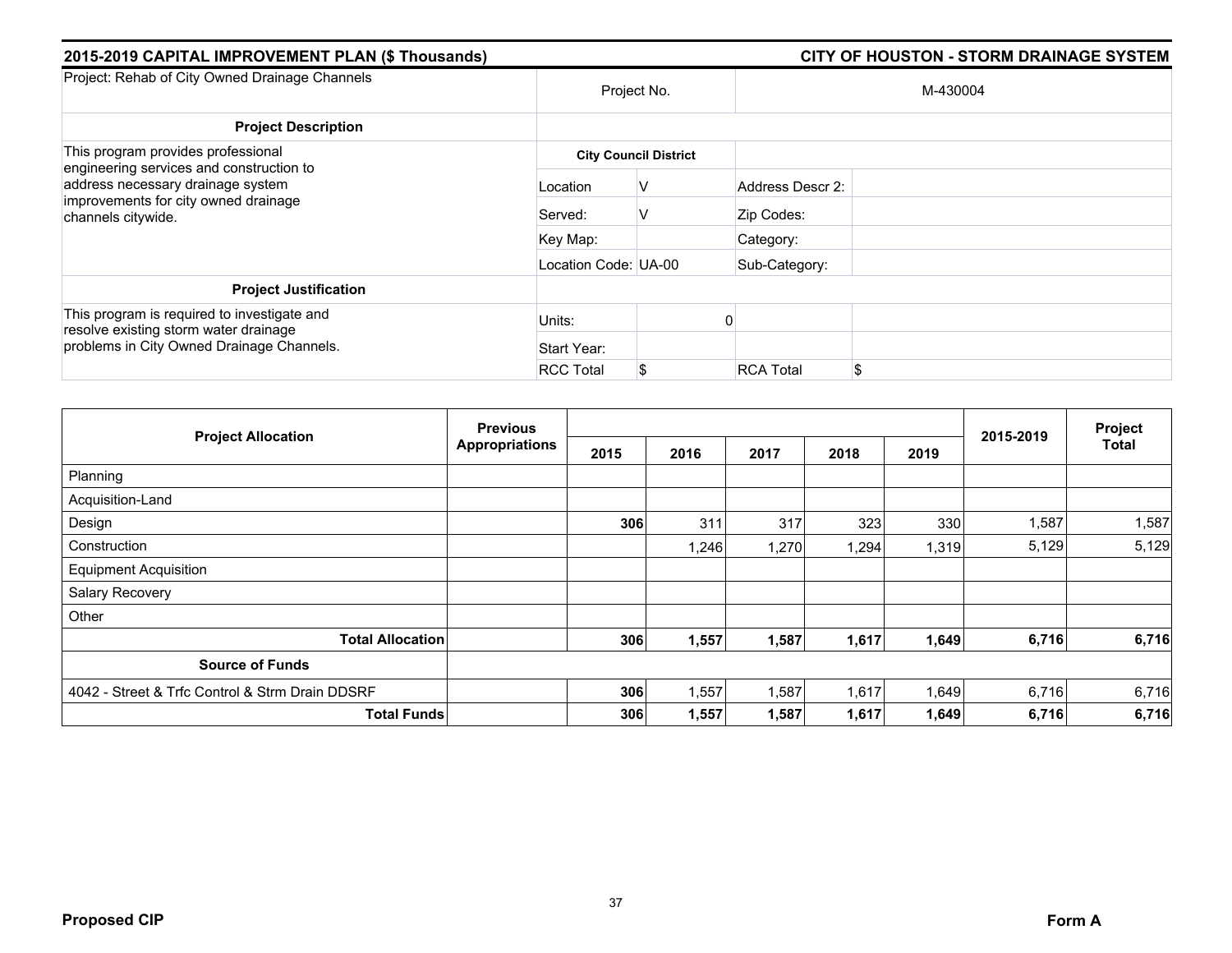| 2015-2019 CAPITAL IMPROVEMENT PLAN (\$ Thousands)                                                                                                               |                      |                              |                  |          |  |
|-----------------------------------------------------------------------------------------------------------------------------------------------------------------|----------------------|------------------------------|------------------|----------|--|
| Project: Roadside Drainage Improvements                                                                                                                         |                      | Project No.                  |                  | M-430005 |  |
| <b>Project Description</b>                                                                                                                                      |                      |                              |                  |          |  |
| This program provides professional engineering services and<br>construction to address necessary drainage system improvements for<br>roadside ditches citywide. |                      | <b>City Council District</b> |                  |          |  |
|                                                                                                                                                                 | Location             | V                            | Address Descr 2: |          |  |
|                                                                                                                                                                 | Served:              | V                            | Zip Codes:       |          |  |
|                                                                                                                                                                 | Key Map:             |                              | Category:        |          |  |
|                                                                                                                                                                 | Location Code: UA-00 |                              | Sub-Category:    |          |  |
| <b>Project Justification</b>                                                                                                                                    |                      |                              |                  |          |  |
| This program is required to investigate and resolve existing storm<br>water drainage problems in roadside ditches.                                              | Units:               |                              |                  |          |  |
|                                                                                                                                                                 | Start Year:          |                              |                  |          |  |
|                                                                                                                                                                 | <b>RCC Total</b>     | S.                           | <b>RCA Total</b> | \$       |  |

|                                                 | <b>Previous</b> |      |      |      |      |      |           | Project      |
|-------------------------------------------------|-----------------|------|------|------|------|------|-----------|--------------|
| <b>Project Allocation</b>                       | Appropriations  | 2015 | 2016 | 2017 | 2018 | 2019 | 2015-2019 | <b>Total</b> |
| Planning                                        |                 |      |      |      |      |      |           |              |
| Acquisition-Land                                |                 |      |      |      |      |      |           |              |
| Design                                          |                 | 50   | 50   |      |      |      | 100       | 100          |
| Construction                                    |                 | 450  | 450  |      |      |      | 900       | 900          |
| <b>Equipment Acquisition</b>                    |                 |      |      |      |      |      |           |              |
| Salary Recovery                                 |                 |      |      |      |      |      |           |              |
| Other                                           |                 |      |      |      |      |      |           |              |
| <b>Total Allocation</b>                         |                 | 500  | 500  |      |      |      | 1,000     | 1,000        |
| <b>Source of Funds</b>                          |                 |      |      |      |      |      |           |              |
| 4042 - Street & Trfc Control & Strm Drain DDSRF |                 | 500  | 500  |      |      |      | 1,000     | 1,000        |
| <b>Total Funds</b>                              |                 | 500  | 500  |      |      |      | 1,000     | 1,000        |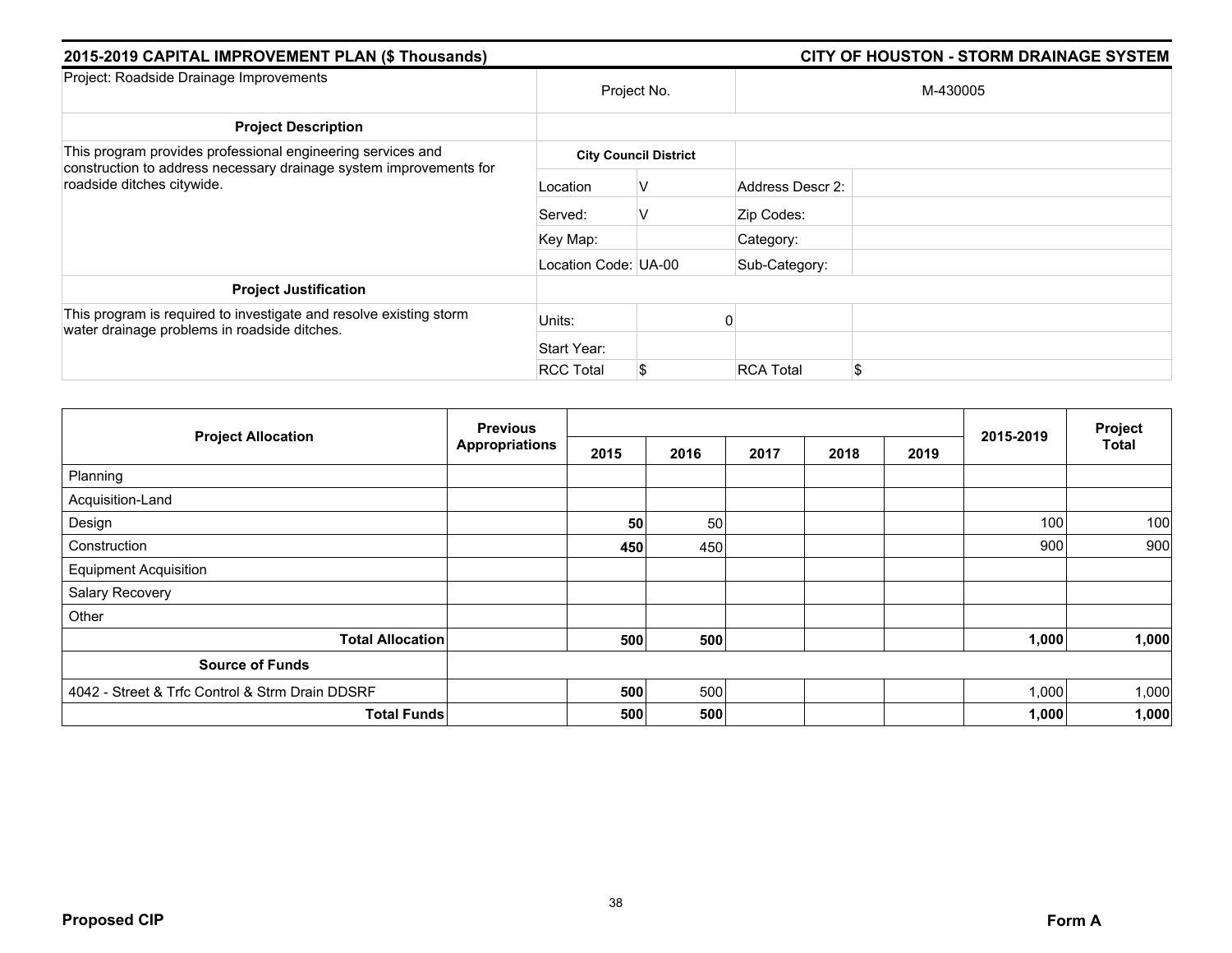| 2015-2019 CAPITAL IMPROVEMENT PLAN (\$ Thousands)                                                                                                                                                                                    |                      | <b>CITY OF HOUSTON - STORM DRAINAGE SYSTEM</b> |                  |          |  |
|--------------------------------------------------------------------------------------------------------------------------------------------------------------------------------------------------------------------------------------|----------------------|------------------------------------------------|------------------|----------|--|
| Project: Pre-Engineering for Storm Water Drainage                                                                                                                                                                                    | Project No.          |                                                |                  | M-430100 |  |
| <b>Project Description</b>                                                                                                                                                                                                           |                      |                                                |                  |          |  |
| Program supports development of CandidateProjects for programming in<br>future yearsCapital Improvement Plans. FeasibilityAssessments are<br>performed annually onneed areas to define projects<br>includingdetailed project scopes. |                      | <b>City Council District</b>                   |                  |          |  |
|                                                                                                                                                                                                                                      | Location             | v                                              | Address Descr 2: |          |  |
|                                                                                                                                                                                                                                      | Served:              | v                                              | Zip Codes:       |          |  |
|                                                                                                                                                                                                                                      | Key Map:             |                                                | Category:        |          |  |
|                                                                                                                                                                                                                                      | Location Code: UA-00 |                                                | Sub-Category:    |          |  |
| <b>Project Justification</b>                                                                                                                                                                                                         |                      |                                                |                  |          |  |
| Program supports development of CandidateProjects for future CIPs.<br>Assessments areperformed, annually on Need Areas to defineprojects                                                                                             | Units:               |                                                |                  |          |  |
| including scopes, cost estimates andimplementation schedules. Need<br>Areas to bePre-Engineered are consistent with published5+5 Plan<br>and the CIP Process Manual.                                                                 | Start Year:          |                                                |                  |          |  |
|                                                                                                                                                                                                                                      | <b>RCC Total</b>     |                                                | <b>RCA Total</b> |          |  |

| <b>Project Allocation</b>                       | <b>Previous</b><br><b>Appropriations</b> |       |       |       |       | Project |           |        |
|-------------------------------------------------|------------------------------------------|-------|-------|-------|-------|---------|-----------|--------|
|                                                 |                                          | 2015  | 2016  | 2017  | 2018  | 2019    | 2015-2019 | Total  |
| Planning                                        |                                          |       |       |       |       |         |           |        |
| Acquisition-Land                                |                                          |       |       |       |       |         |           |        |
| Design                                          |                                          | 2,038 | 2,336 | 2,645 | 2,965 | 3,297   | 13,281    | 13,281 |
| Construction                                    |                                          |       |       |       |       |         |           |        |
| <b>Equipment Acquisition</b>                    |                                          |       |       |       |       |         |           |        |
| Salary Recovery                                 |                                          |       |       |       |       |         |           |        |
| Other                                           |                                          |       |       |       |       |         |           |        |
| <b>Total Allocation</b>                         |                                          | 2,038 | 2,336 | 2,645 | 2,965 | 3,297   | 13,281    | 13,281 |
| <b>Source of Funds</b>                          |                                          |       |       |       |       |         |           |        |
| 4042 - Street & Trfc Control & Strm Drain DDSRF |                                          | 2,038 | 2,336 | 2,645 | 2,965 | 3,297   | 13,281    | 13,281 |
| <b>Total Funds</b>                              |                                          | 2,038 | 2,336 | 2,645 | 2,965 | 3,297   | 13,281    | 13,281 |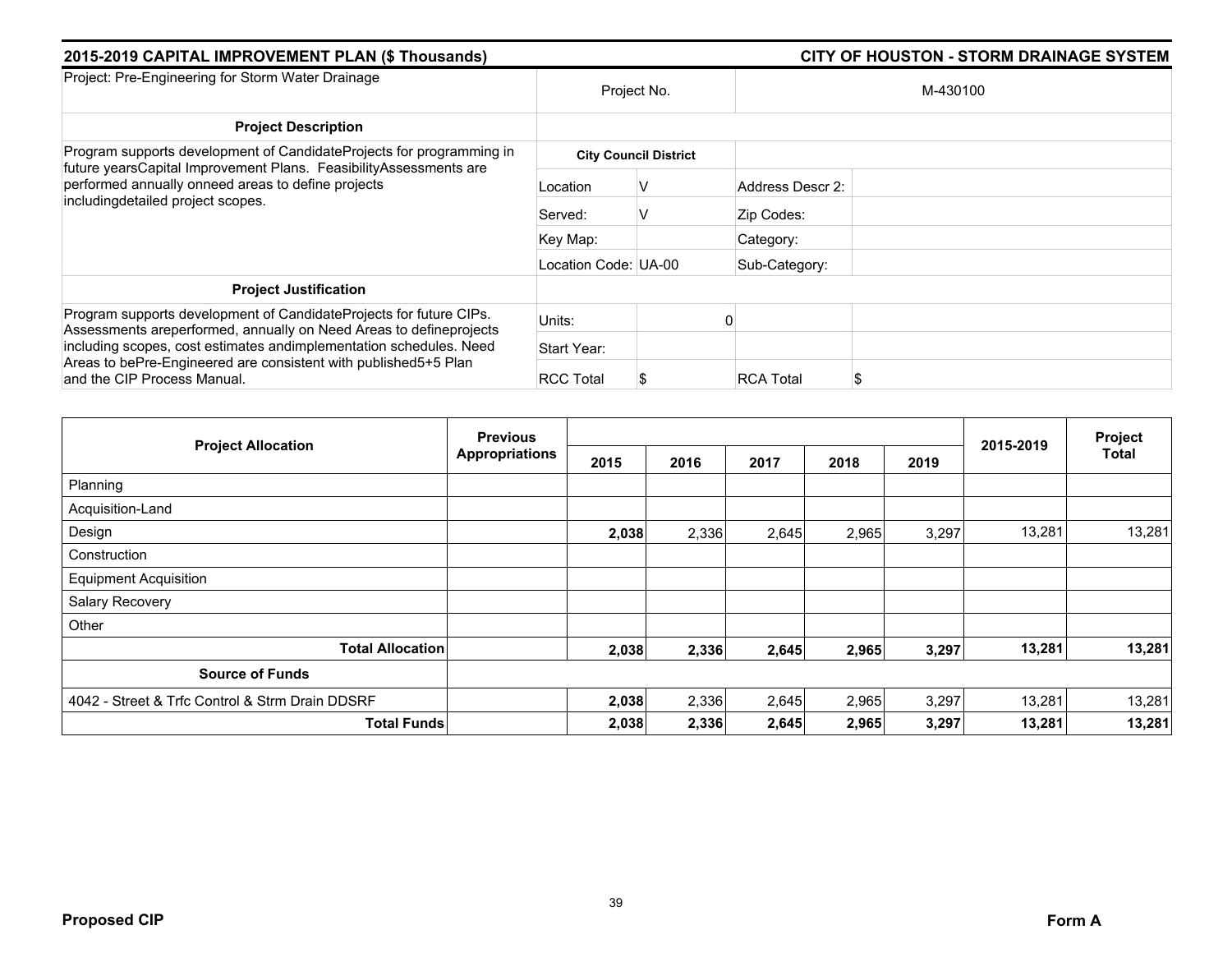| 2015-2019 CAPITAL IMPROVEMENT PLAN (\$ Thousands)                                                                                                                         | <b>CITY OF HOUSTON - STORM DRAINAGE SYSTEM</b> |                              |                       |  |  |
|---------------------------------------------------------------------------------------------------------------------------------------------------------------------------|------------------------------------------------|------------------------------|-----------------------|--|--|
| Project: Storm Drainage Program Support                                                                                                                                   |                                                | Project No.                  | M-430220              |  |  |
| <b>Project Description</b>                                                                                                                                                |                                                |                              |                       |  |  |
| Provides project management, planning and technical support,<br>engineering, andconstruction management to supportplanning,<br>development, and implementationof the CIP. |                                                | <b>City Council District</b> |                       |  |  |
|                                                                                                                                                                           | Location                                       | ν                            | Address Descr 2:      |  |  |
|                                                                                                                                                                           | Served:                                        | V                            | Zip Codes:            |  |  |
|                                                                                                                                                                           | Key Map:                                       |                              | Category:             |  |  |
|                                                                                                                                                                           | Location Code: UA-00                           |                              | Sub-Category:         |  |  |
| <b>Project Justification</b>                                                                                                                                              |                                                |                              |                       |  |  |
| Technical services are necessary to support the CIP to deliver storm<br>water drainageimprovement projects that reduce the risk                                           | Units:                                         |                              |                       |  |  |
| ofstructural flooding. Improvements includemodification of street<br>conveyance and sheetflow, and provide detention as needed<br>formitigation.                          | Start Year:                                    | 2014                         |                       |  |  |
|                                                                                                                                                                           | <b>RCC Total</b>                               |                              | <b>RCA Total</b><br>S |  |  |

|                                                 | <b>Previous</b>       |       |       |       |       |       | 2015-2019 | Project      |
|-------------------------------------------------|-----------------------|-------|-------|-------|-------|-------|-----------|--------------|
| <b>Project Allocation</b>                       | <b>Appropriations</b> | 2015  | 2016  | 2017  | 2018  | 2019  |           | <b>Total</b> |
| Planning                                        |                       |       |       |       |       |       |           |              |
| Acquisition-Land                                |                       |       |       |       |       |       |           |              |
| Design                                          | 1,739                 | 1,529 | 1,557 | 1,587 | 1,617 | 1,649 | 7,939     | 9,678        |
| Construction                                    |                       |       |       |       |       |       |           |              |
| <b>Equipment Acquisition</b>                    |                       |       |       |       |       |       |           |              |
| Salary Recovery                                 |                       |       |       |       |       |       |           |              |
| Other                                           |                       |       |       |       |       |       |           |              |
| <b>Total Allocation</b>                         | 1,739                 | 1,529 | 1,557 | 1,587 | 1,617 | 1,649 | 7,939     | 9,678        |
| <b>Source of Funds</b>                          |                       |       |       |       |       |       |           |              |
| 4042 - Street & Trfc Control & Strm Drain DDSRF | 1,739                 | 1,529 | 1,557 | 1,587 | 1,617 | 1,649 | 7,939     | 9,678        |
| <b>Total Funds</b>                              | 1,739                 | 1,529 | 1,557 | 1,587 | 1,617 | 1,649 | 7,939     | 9,678        |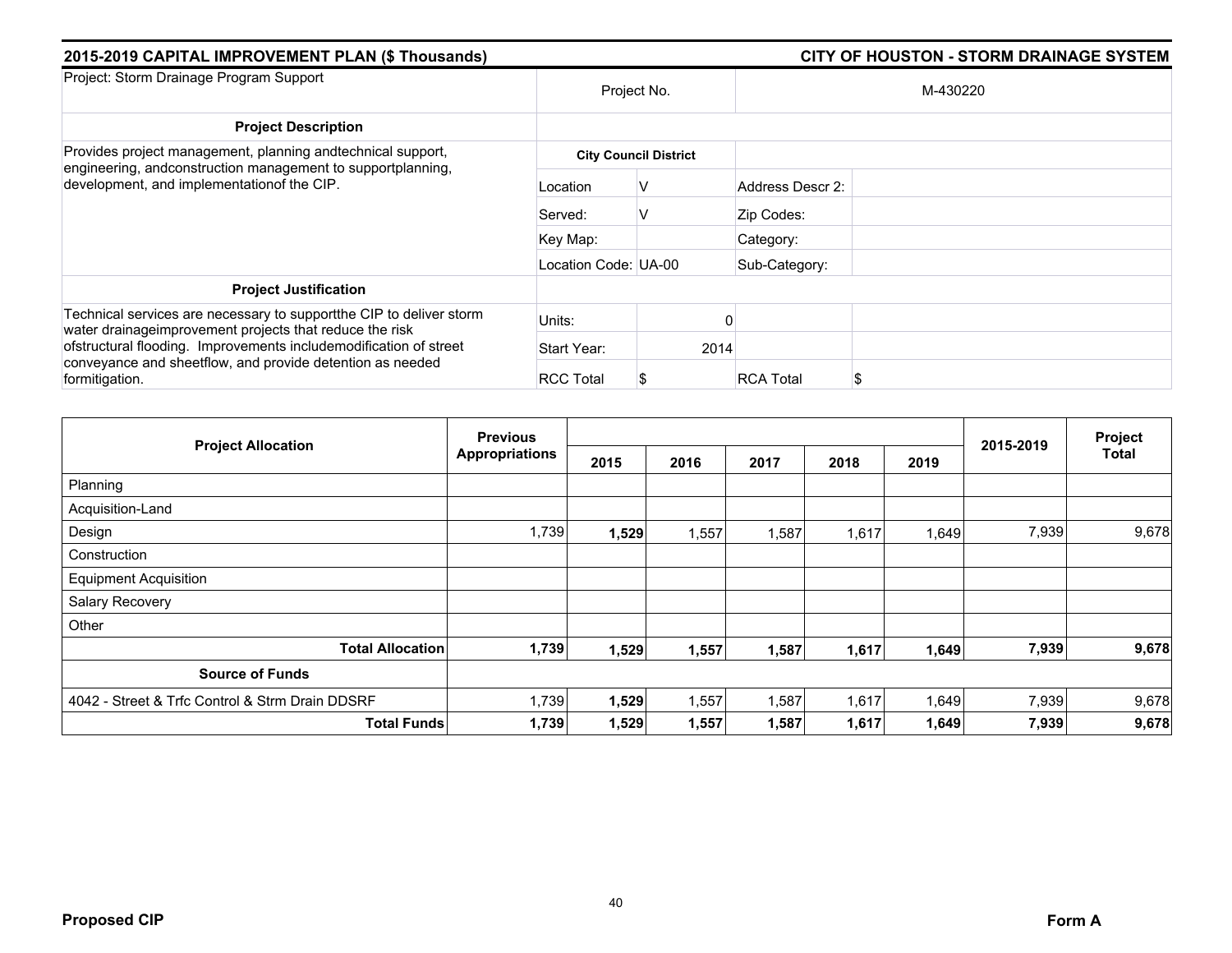| 2015-2019 CAPITAL IMPROVEMENT PLAN (\$ Thousands)                                                                                                                                     |                      | <b>CITY OF HOUSTON - STORM DRAINAGE SYSTEM</b> |                  |          |  |  |  |
|---------------------------------------------------------------------------------------------------------------------------------------------------------------------------------------|----------------------|------------------------------------------------|------------------|----------|--|--|--|
| Project: Stormwater Pump Station & Flood Warning                                                                                                                                      | Project No.          |                                                |                  | M-430241 |  |  |  |
| <b>Project Description</b>                                                                                                                                                            |                      |                                                |                  |          |  |  |  |
| This program consists of engineering<br>assessment, design, construction of new and                                                                                                   |                      | <b>City Council District</b>                   |                  |          |  |  |  |
| rehabilitation of existing City storm water<br>facilities, including: storm water pump<br>stations and flood warning systems at various                                               | Location             |                                                | Address Descr 2: |          |  |  |  |
|                                                                                                                                                                                       | Served:              |                                                | Zip Codes:       |          |  |  |  |
| locations citywide.                                                                                                                                                                   | Key Map:             |                                                | Category:        |          |  |  |  |
|                                                                                                                                                                                       | Location Code: UA-00 |                                                | Sub-Category:    |          |  |  |  |
| <b>Project Justification</b>                                                                                                                                                          |                      |                                                |                  |          |  |  |  |
| The program is necessary to identify and<br>prioritize the need for safety enhancements,<br>improved functionality, and advance flood<br>warning system to alert the traveling public | Units:               |                                                |                  |          |  |  |  |
|                                                                                                                                                                                       | Start Year:          | 2014                                           |                  |          |  |  |  |
|                                                                                                                                                                                       | <b>RCC Total</b>     | S                                              | <b>RCA Total</b> | \$       |  |  |  |

| <b>Project Allocation</b>                       | <b>Previous</b>       |       |      |       |      |      |           | Project      |
|-------------------------------------------------|-----------------------|-------|------|-------|------|------|-----------|--------------|
|                                                 | <b>Appropriations</b> | 2015  | 2016 | 2017  | 2018 | 2019 | 2015-2019 | <b>Total</b> |
| Planning                                        |                       |       |      |       |      |      |           |              |
| Acquisition-Land                                |                       |       |      |       |      |      |           |              |
| Design                                          | 148                   |       | 344  |       |      |      | 344       | 492          |
| Construction                                    |                       | 4,076 |      | 2,645 |      |      | 6,721     | 6,721        |
| <b>Equipment Acquisition</b>                    |                       | 362   |      |       |      |      | 362       | 362          |
| Salary Recovery                                 |                       |       |      |       |      |      |           |              |
| Other                                           |                       |       |      |       |      |      |           |              |
| <b>Total Allocation</b>                         | 148                   | 4,438 | 344  | 2,645 |      |      | 7,427     | 7,575        |
| <b>Source of Funds</b>                          |                       |       |      |       |      |      |           |              |
| 4042 - Street & Trfc Control & Strm Drain DDSRF | 148                   | 4,438 | 344  | 2,645 |      |      | 7,427     | 7,575        |
| <b>Total Funds</b>                              | 148                   | 4,438 | 344  | 2,645 |      |      | 7,427     | 7,575        |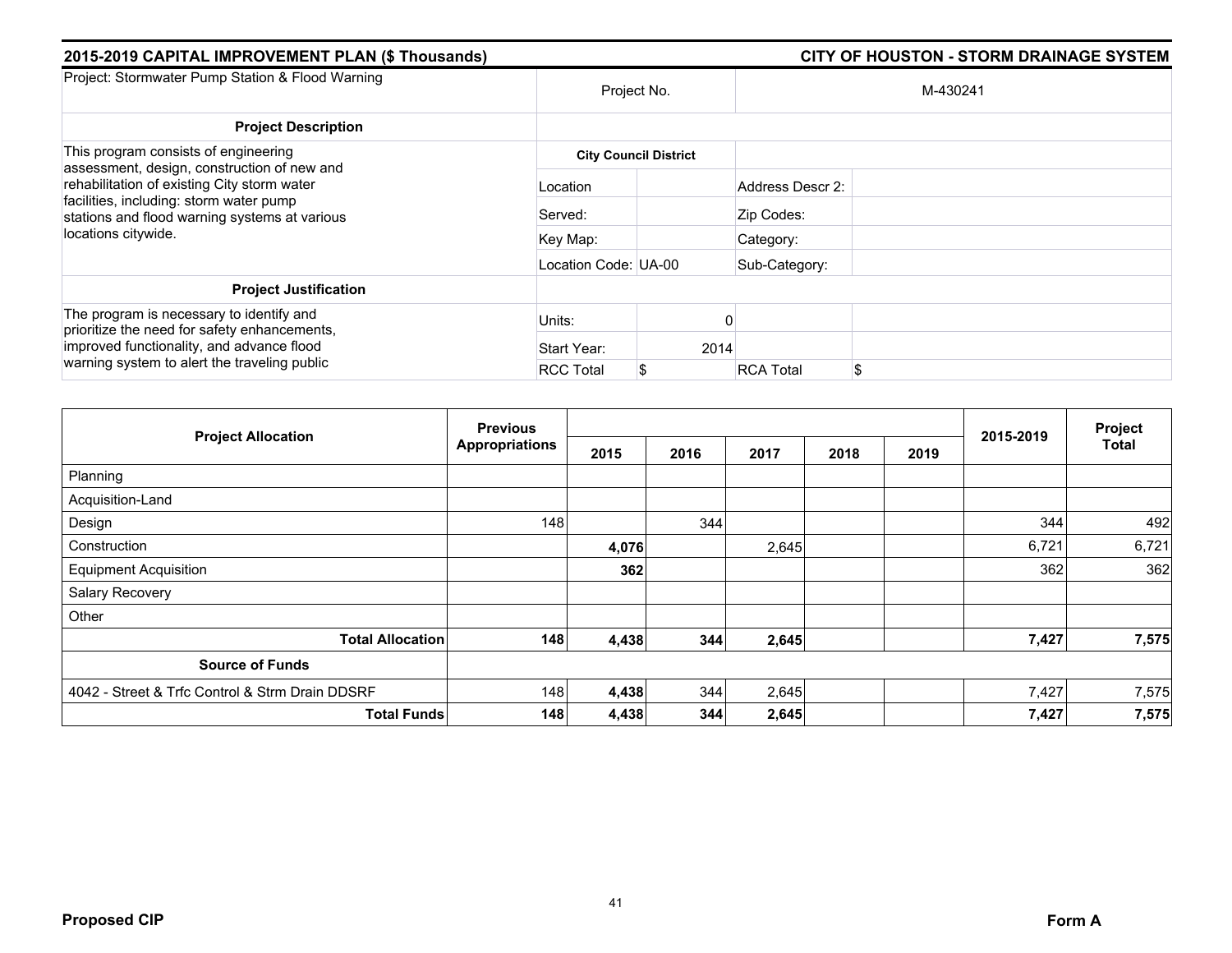| 2015-2019 CAPITAL IMPROVEMENT PLAN (\$ Thousands)                                                                                                 | CITY OF HOUSTON - STORM DRAINAGE SYSTEM |                              |                  |          |  |  |  |
|---------------------------------------------------------------------------------------------------------------------------------------------------|-----------------------------------------|------------------------------|------------------|----------|--|--|--|
| Project: Mitigation Program for Capital Imp.                                                                                                      | Project No.                             |                              |                  | M-430296 |  |  |  |
| <b>Project Description</b>                                                                                                                        |                                         |                              |                  |          |  |  |  |
| This project provides for the right-of-way<br>acquisition, design and construction of                                                             |                                         | <b>City Council District</b> |                  |          |  |  |  |
| detention basins. This includes analyzing the<br>feasibility of providing detention for mitigation<br>of impacts due to City of Houston projects, | Location                                | V                            | Address Descr 2: |          |  |  |  |
|                                                                                                                                                   | Served:                                 | v                            | Zip Codes:       |          |  |  |  |
| existing infrastructure limited areas, and<br>potential development.                                                                              | Key Map:                                |                              | Category:        |          |  |  |  |
|                                                                                                                                                   | Location Code: UA-00                    |                              | Sub-Category:    |          |  |  |  |
| <b>Project Justification</b>                                                                                                                      |                                         |                              |                  |          |  |  |  |
| The City constructs many projects that require<br>determination and mitigation of impacts.                                                        | Units:                                  |                              |                  |          |  |  |  |
| Designing and contracting on a regional or<br>subregional basis for multiple projects would<br>reduce up-front and long term maintenance          | Start Year:                             |                              |                  |          |  |  |  |
|                                                                                                                                                   | <b>RCC Total</b>                        |                              | <b>RCA Total</b> |          |  |  |  |
| costs at multiple sites.                                                                                                                          |                                         | J                            |                  |          |  |  |  |

| <b>Project Allocation</b>                       | <b>Previous</b>       |      |      |      | 2015-2019 | Project |       |              |
|-------------------------------------------------|-----------------------|------|------|------|-----------|---------|-------|--------------|
|                                                 | <b>Appropriations</b> | 2015 | 2016 | 2017 | 2018      | 2019    |       | <b>Total</b> |
| Planning                                        |                       |      |      |      |           |         |       |              |
| Acquisition-Land                                |                       |      |      |      |           |         |       |              |
| Design                                          |                       | 764  | 779  | 794  | 809       | 824     | 3,970 | 3,970        |
| Construction                                    |                       |      |      |      |           |         |       | $\Omega$     |
| <b>Equipment Acquisition</b>                    |                       |      |      |      |           |         |       |              |
| Salary Recovery                                 |                       |      |      |      |           |         |       |              |
| Other                                           |                       |      |      |      |           |         |       |              |
| <b>Total Allocation</b>                         |                       | 764  | 779  | 794  | 809       | 824     | 3,970 | 3,970        |
| <b>Source of Funds</b>                          |                       |      |      |      |           |         |       |              |
| 4042 - Street & Trfc Control & Strm Drain DDSRF |                       | 764  | 779  | 794  | 809       | 824     | 3,970 | 3,970        |
| <b>Total Funds</b>                              |                       | 764  | 779  | 794  | 809       | 824     | 3,970 | 3,970        |